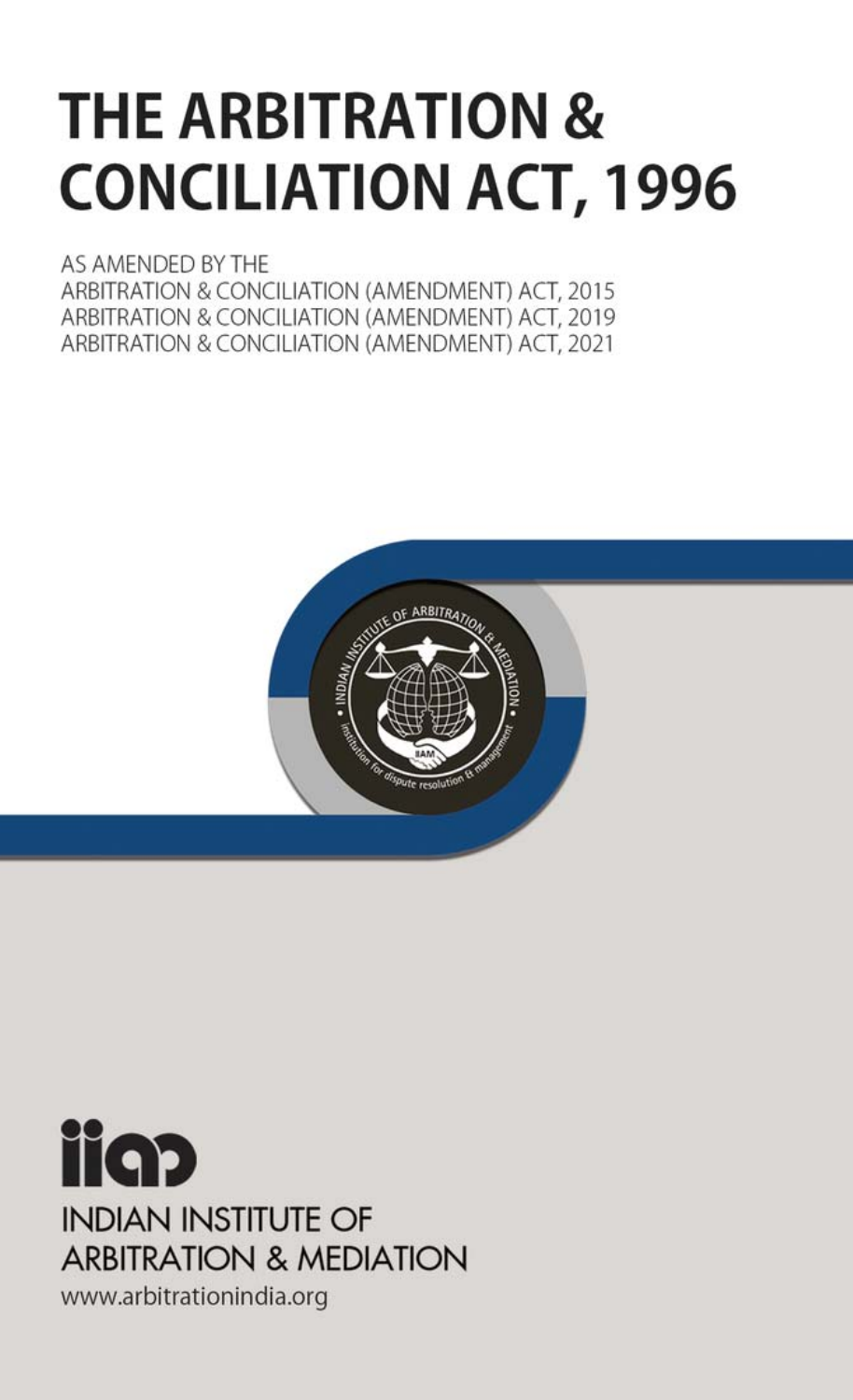

# **THE ARBITRATION AND CONCILIATION ACT, 1996**

 $[No.26 of 1996 - 16<sup>th</sup> August, 1996<sup>*</sup>]$ [As Amended by the Arbitration & Conciliation (Amendment) Act 2015 [No. 3 of 2016 – 1st January, 2016\*\*] [As Amended by the Arbitration & Conciliation (Amendment) Act 2019 [No. 33 of 2019 –  $9<sup>th</sup>$  August, 2019] [As Amended by the Arbitration & Conciliation (Amendment) Act 2021 [No. 3 of 2021 – 11<sup>th</sup> March, 2021\*\*\*]

# **T A B L E O F C O N T E N T S**

|                    | <b>PREAMBLE</b>                                                                |                |  |
|--------------------|--------------------------------------------------------------------------------|----------------|--|
| <b>PRELIMINARY</b> |                                                                                |                |  |
| 1.                 | Short title, extent and commencement.                                          | 1              |  |
|                    | PARTI-ARBITRATION                                                              |                |  |
|                    | CHAPTER I: GENERAL PROVISIONS                                                  |                |  |
| 2.                 | Definitions.                                                                   | $\overline{2}$ |  |
| 3.                 | Receipt of written communications.                                             | $\overline{4}$ |  |
| 4.                 | Waiver of right to object.                                                     | $\overline{4}$ |  |
| 5.                 | Extent of judicial intervention.                                               | 4              |  |
| 6.                 | Administrative assistance.                                                     | 4              |  |
|                    | CHAPTER II: ARBITRATION AGREEMENT                                              |                |  |
| 7.                 | Arbitration agreement.                                                         | 5              |  |
| 8.                 | Power to refer parties to arbitration where there is an arbitration agreement. | 5              |  |
| 9.                 | Interim measures etc. by Court.                                                | 6              |  |
|                    | CHAPTER III: COMPOSITION OF ARBITRAL TRIBUNAL                                  |                |  |
| 10.                | Number of arbitrators.                                                         | 6              |  |
| 11.                | Appointment of arbitrators.                                                    | $\overline{7}$ |  |
|                    | 11A. Power of Central Government to amend Fourth Schedule                      | 9              |  |
| 12.                | Grounds for challenge.                                                         | 10             |  |
| 13.                | Challenge procedure.                                                           | 11             |  |
| 14.                | Failure or impossibility to act.                                               | 11             |  |
| 15.                | Termination of mandate and substitution of arbitrator.                         | 11             |  |
|                    | CHAPTER IV: JURISDICTION OF ARBITRAL TRIBUNALS                                 |                |  |
| 16.                | Competence of arbitral tribunal to rule on its jurisdiction.                   | 12             |  |
| 17.                | Interim measures ordered by arbitral tribunal.                                 | 12             |  |
|                    | CHAPTER V: CONDUCT OF ARBITRAL PROCEEDINGS                                     |                |  |
| 18.                | Equal treatment of parties.                                                    | 13             |  |
| 19.                | Determination of rules of procedure.                                           | 13             |  |
| 20.                | Place of arbitration.                                                          | 13             |  |
| 21.                | Commencement of arbitral proceedings.                                          | 14             |  |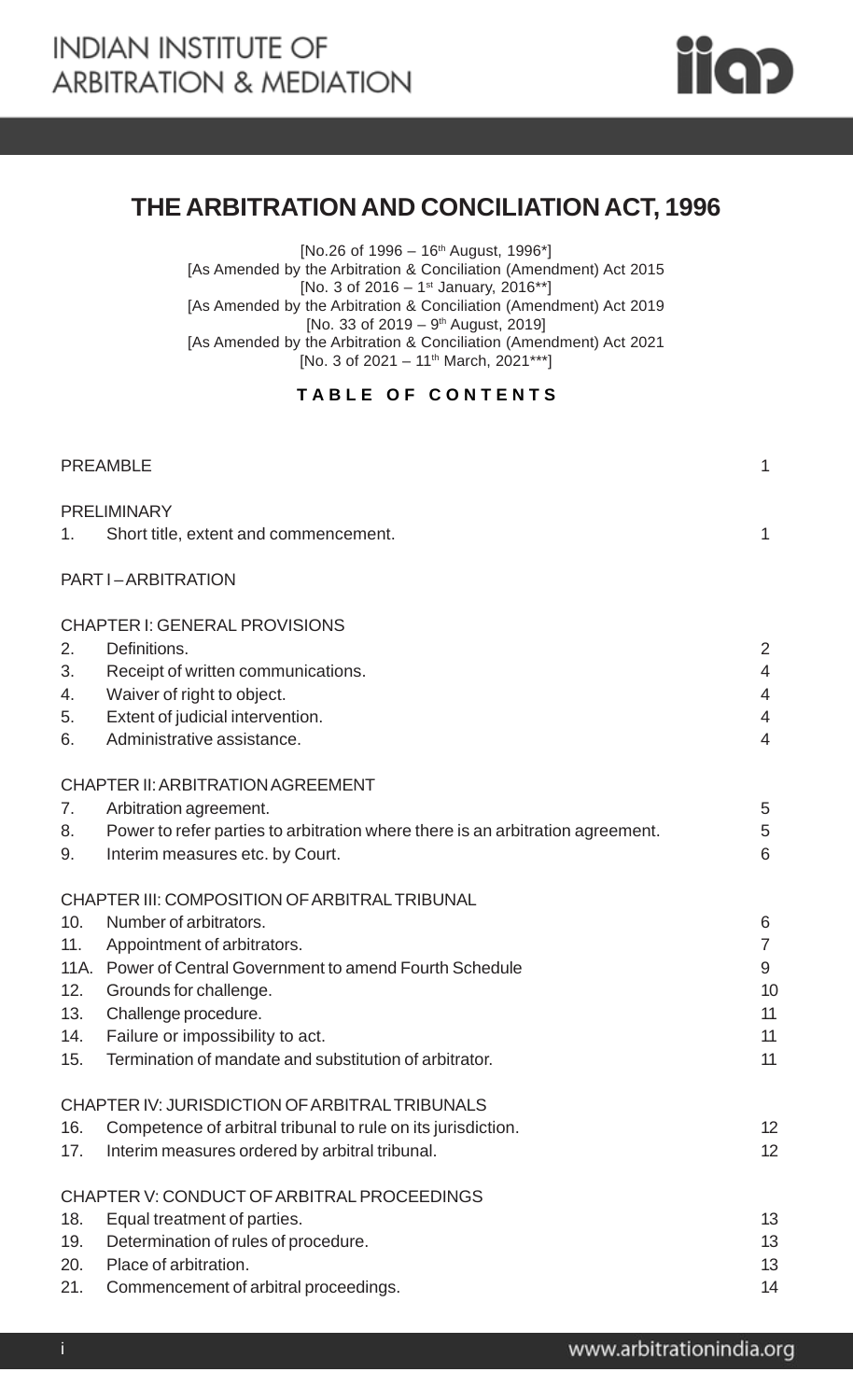

| 22. | Language.                                                             | 14 |
|-----|-----------------------------------------------------------------------|----|
| 23. | Statements of claim and defence.                                      | 14 |
| 24. | Hearings and written proceedings.                                     | 15 |
| 25. | Default of a party.                                                   | 15 |
| 26. | Expert appointed by arbitral tribunal.                                | 15 |
| 27. | Court assistance in taking evidence.                                  | 16 |
|     |                                                                       |    |
|     | CHAPTER: VI MAKING OF ARBITRAL AWARD AND TERMINATION OF PROCEEDINGS   |    |
| 28. | Rules applicable to substance of dispute.                             | 16 |
| 29. | Decision making by panel of arbitrators.                              | 17 |
|     | 29A. Time limit for arbitral award.                                   | 17 |
|     | 29B. Fast track procedure.                                            | 18 |
| 30. | Settlement.                                                           | 19 |
| 31. | Form and contents of arbitral award.                                  | 19 |
|     | 31A. Regime for costs.                                                | 20 |
| 32. | Termination of proceedings.                                           | 21 |
| 33. | Correction and interpretation of award; additional award.             | 21 |
|     |                                                                       |    |
|     | CHAPTER VII: RECOURSE AGAINST ARBITRAL ALWARD                         |    |
| 34. | Application for setting aside arbitral award.                         | 22 |
|     |                                                                       |    |
|     | CHAPTER VIII: FINALITY AND ENFORCEMENT OF ARBITRAL AWARDS             |    |
| 35. | Finality of arbitral awards.                                          | 24 |
| 36. | Enforcement.                                                          | 24 |
|     |                                                                       |    |
|     | <b>CHAPTER IX: APPEALS</b>                                            |    |
| 37. | Appealable orders.                                                    | 25 |
|     | <b>CHAPTER X: MISCELLANEOUS</b>                                       |    |
| 38. | Deposits.                                                             | 25 |
| 39. | Lien on arbitral award and deposits as to costs.                      | 26 |
| 40. | Arbitration agreement not to be discharged by death of party thereto. | 26 |
| 41. | Provisions in case of insolvency.                                     | 26 |
| 42. | Jurisdiction.                                                         | 27 |
|     | 42A. Confidentiality of information.                                  | 27 |
|     | 42B. Protection of action taken in good faith.                        | 27 |
| 43. | Limitations.                                                          | 27 |
|     |                                                                       |    |
|     | PART IA-ARBITRATION COUNCIL OF INDIA                                  |    |
|     | 43A. Definitions.                                                     |    |
|     |                                                                       | 27 |
|     | 43B. Establishment and incorporation of Arbitration Council of India. | 28 |
|     | 43C. Composition of Council.                                          | 28 |
|     | 43D. Duties and functions of Council.                                 | 29 |
|     | 43E. Vacancies, etc., not to invalidate proceedings of Council.       | 29 |
|     | 43F. Resignation of Members.                                          | 29 |
|     | 43G. Removal of Member.                                               | 30 |
|     | 43H. Appointment of experts and constitution of Committees thereof.   | 30 |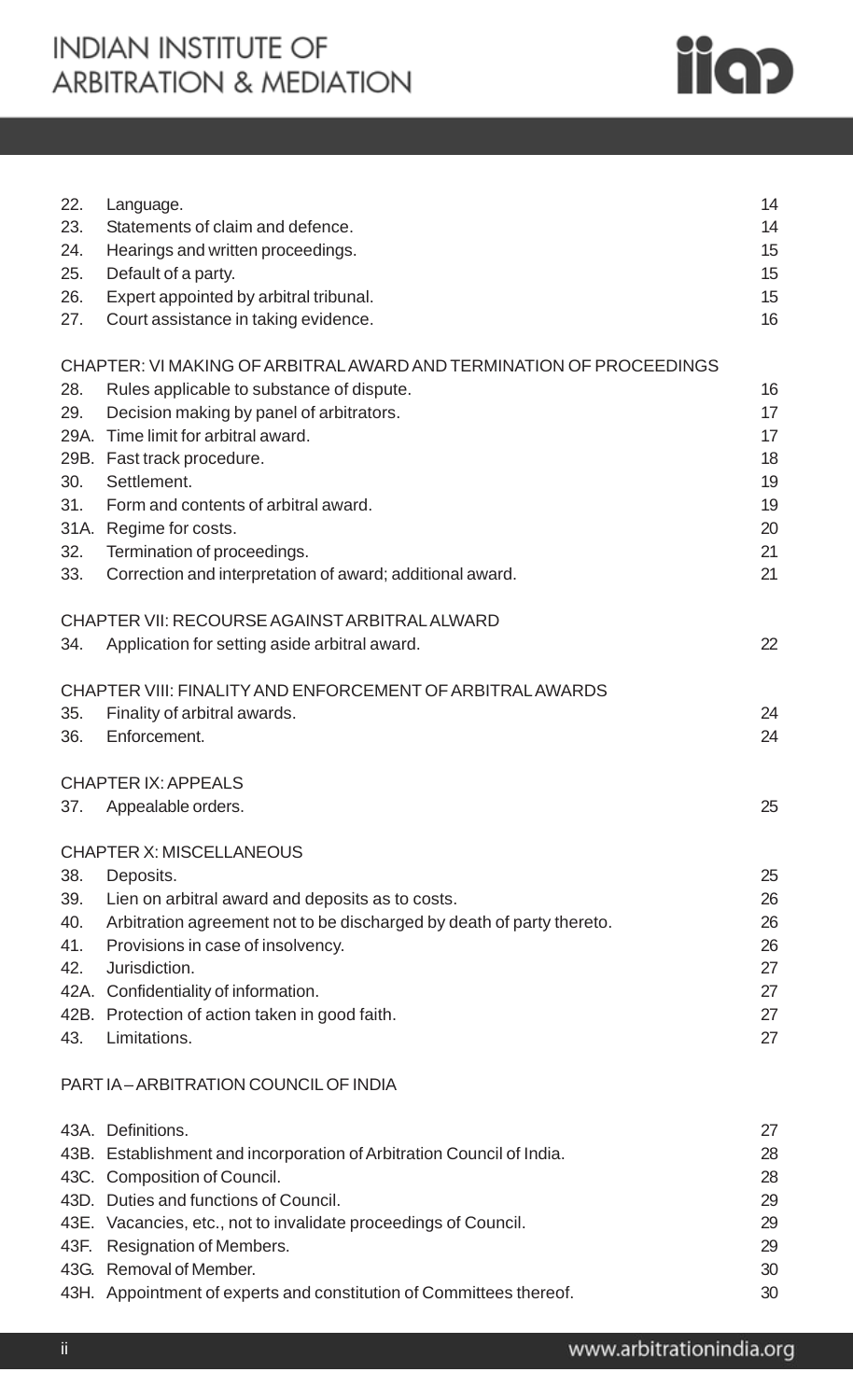# **INDIAN INSTITUTE OF ARBITRATION & MEDIATION**



|     | 43-I. General norms for grading of arbitral institutions.    | 30 |
|-----|--------------------------------------------------------------|----|
|     | 43J. Norms for accreditation.                                | 30 |
|     | 43K. Depository of awards.                                   | 30 |
|     | 43L. Power to make regulations by Council.                   | 31 |
|     | 43M. Chief Executive Officer.                                | 31 |
|     | PART II - ENFORCEMENT OF CERTAIN FOREIGN AWARDS              |    |
|     | CHAPTER I: NEW YORK CONVENTION AWARDS                        |    |
| 44. | Definition.                                                  | 31 |
| 45. | Power of judicial authority to refer parties to arbitration. | 31 |
| 46. | When foreign award binding.                                  | 31 |
| 47. | Evidence.                                                    | 32 |
| 48. | Conditions for enforcement of foreign awards.                | 32 |
| 49. | Enforcement of foreign awards.                               | 33 |
| 50. | Appealable orders.                                           | 33 |
| 51. | Saving.                                                      | 34 |
| 52. | Chapter II not to apply.                                     | 34 |
|     | CHAPTER II: GENEVA CONVENTION AWARDS                         |    |
| 53. | Interpretation.                                              | 34 |
| 54. | Power of judicial authority to refer parties to arbitration. | 34 |
| 55. | Foreign awards when binding.                                 | 34 |
| 56. | Evidence.                                                    | 35 |
| 57. | Conditions for enforcement of foreign awards.                | 35 |
| 58. | Enforcement of foreign awards.                               | 36 |
| 59. | Appealable orders.                                           | 36 |
| 60. | Saving.                                                      | 37 |
|     | PART III - CONCILIATION                                      |    |
| 61. | Application and scope.                                       | 37 |
| 62. | Commencement of conciliation proceedings.                    | 37 |
| 63. | Number of conciliators.                                      | 37 |
| 64. | Appointment of conciliators.                                 | 37 |
| 65. | Submission of statements to conciliator.                     | 38 |
| 66. | Conciliator not bound by certain enactments.                 | 38 |
| 67. | Role of conciliator.                                         | 38 |
| 68. | Administrative assistance.                                   | 39 |
| 69. | Communication between conciliator and parties.               | 39 |
| 70. | Disclosure of information.                                   | 39 |
| 71. | Co-operation of parties with conciliator.                    | 39 |
| 72. | Suggestions by parties for settlement of dispute.            | 39 |
| 73. | Settlement agreement.                                        | 39 |
| 74. | Status and effect of settlement agreement.                   | 40 |
| 75. | Confidentiality.                                             | 40 |
| 76. | Termination of conciliation proceedings.                     | 40 |
| 77. | Resort to arbitral or judicial proceedings.                  | 40 |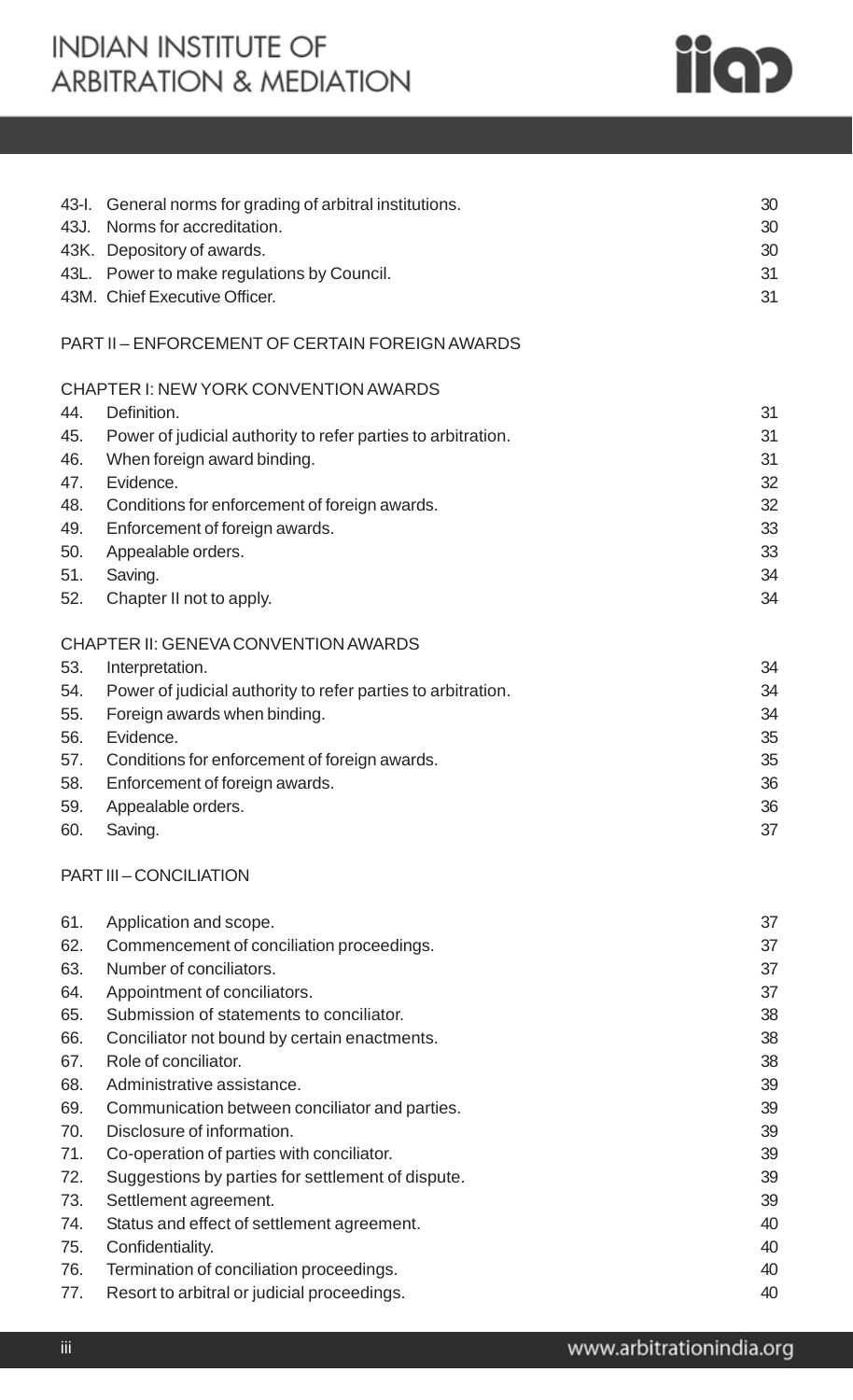

| 78. | Costs.                                                                                     | 40 |
|-----|--------------------------------------------------------------------------------------------|----|
| 79. | Deposits.                                                                                  | 41 |
| 80. | Role of conciliator in other proceedings.                                                  | 41 |
| 81. | Admissibility of evidence in other proceedings.                                            | 41 |
|     | PART IV - SUPPLEMENTARY PROVISIONS                                                         |    |
| 82. | Power of High Court to make rules.                                                         | 41 |
| 83. | Removal of difficulties.                                                                   | 42 |
| 84. | Power to make rules.                                                                       | 42 |
| 85. | Repeal and savings.                                                                        | 42 |
| 86. | Repeal of Ordinance 27 of 1996 and saving.                                                 | 42 |
| 87. | Effect of arbitral and related court proceedings commenced prior to 23rd October, 2015.    | 43 |
|     | THE FIRST SCHEDULE                                                                         |    |
|     | Convention on the Recognition and Enforcement of Foreign Arbitral Awards                   | 43 |
|     | THE SECOND SCHEDULE                                                                        |    |
|     | <b>Protocol on Arbitration Clauses</b>                                                     | 47 |
|     | THE THIRD SCHEDULE                                                                         |    |
|     | Convention on the Execution of Foreign Arbitral Awards                                     | 48 |
|     | THE FOURTH SCHEDULE                                                                        |    |
|     | Model Fee                                                                                  | 51 |
|     | THE FIFTH SCHEDULE                                                                         |    |
|     | Grounds as to justifiable doubts as to the independence or impartiality of the arbitrators | 52 |
|     | THE SIXTH SCHEDULE                                                                         |    |
|     | <b>Disclosure Statement of Arbitrator</b>                                                  | 54 |
|     | THE SEVENTH SCHEDULE                                                                       |    |
|     | Grounds for ineligibility for appointment as arbitrators                                   | 55 |
|     | Changes made as amended by the Union Territory of Jammu and Kashmir                        | 57 |
|     | Reorganisation (Adaptation of Central Laws) Second and Third Order, 2020                   |    |

<sup>\*\*\*</sup> It shall be deemed to have come into force on 4<sup>th</sup> November 2020



<sup>\*</sup> It shall be deemed to have come into force on 25<sup>th</sup> January, 1996

<sup>\*\*</sup> It shall be deemed to have come into force on 23rd October, 2015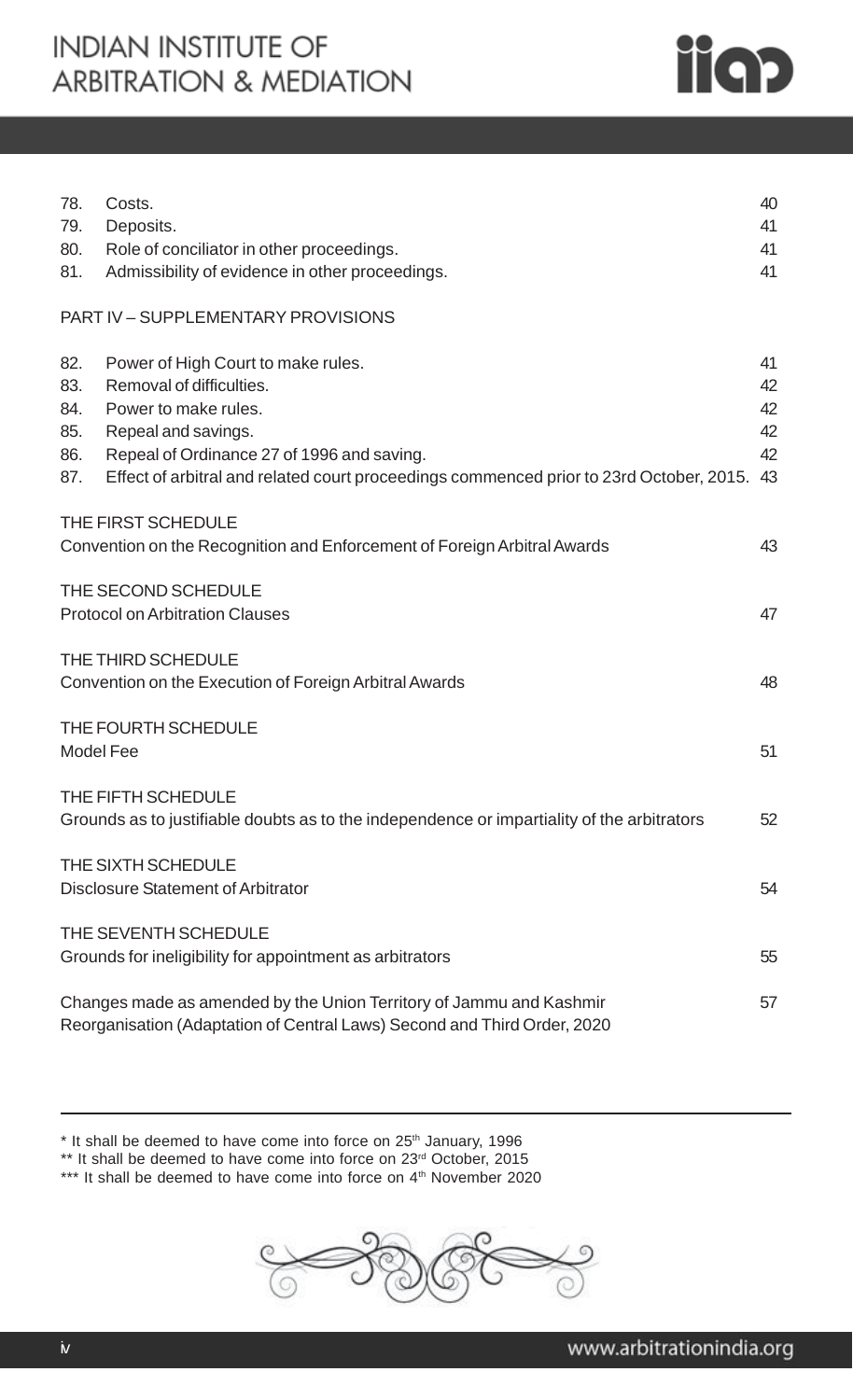

# **THE ARBITRATION AND CONCILIATION ACT, 1996**

 $[No.26 of 1996 - 16<sup>th</sup> August, 1996]$ [As Amended by the Arbitration & Conciliation (Amendment) Act 2015 [No. 3 of 2016 – 1st January, 2016] [As Amended by the Arbitration & Conciliation (Amendment) Act 2019 [No. 33 of 2019 –  $9<sup>th</sup>$  August, 2019] [As Amended by the Arbitration & Conciliation (Amendment) Act 2021 [No. 3 of 2021 – 11<sup>th</sup> March, 2021]

# **PREAMBLE**

An Act to consolidate and amend the law relating to domestic arbitration, international commercial arbitration and enforcement of foreign arbitral awards as also to define the law relating to conciliation and for matters connected therewith or incidental thereto.

WHEREAS the United Nations Commission on International Trade Law (UNCITRAL) has adopted the UNCITRAL Model Law on International Commercial Arbitration in 1985;

AND WHEREAS the General Assembly of the United Nations has recommended that all countries give due consideration to the said Model Law, in view of the desirability of uniformity of the law of arbitral procedures and the specific needs of international commercial arbitration practice;

AND WHEREAS the UNCITRAL has adopted the UNCITRAL Conciliation Rules in 1980;

AND WHEREAS the General Assembly of the United Nations has recommended the use of the said Rules in cases where a dispute arises in the context of international commercial relations and the parties seek an amicable settlement of that dispute by recourse to conciliation;

AND WHEREAS the said Model Law and Rules make significant contribution to the establishment of a unified legal framework for the fair and efficient settlement of disputes arising in international commercial relations;

AND WHEREAS it is expedient to make law respecting arbitration and conciliation, taking into account the aforesaid Model Law and Rules;

BE it enacted by Parliament in the Forty-seventh Year of the Republic of India as follows:-

# **PRELIMINARY**

# **1. Short title, extent and commencement.**

- (1) This Act may be called the Arbitration and Conciliation Act, 1996.
- (2) It extends to the whole of India:

Provided that Parts, I, III and IV shall extend to the State of Jammu and Kashmir only in so far as they relate to international commercial arbitration or, as the case may be, international commercial conciliation.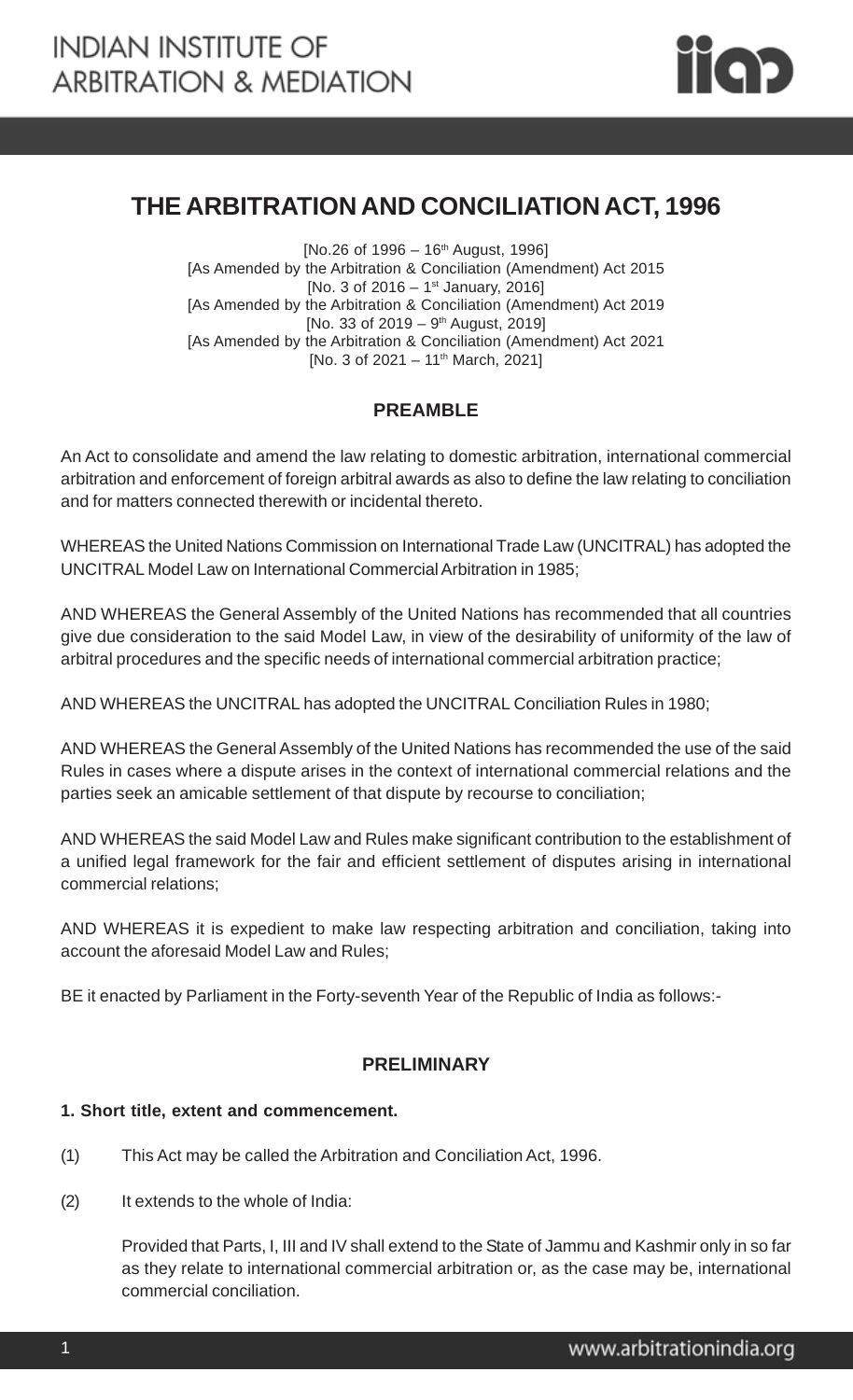

Explanation.- In this sub-section, the expression "international commercial conciliation" shall have the same meaning as the expression "international commercial arbitration" in clause (f) of sub-section (1) of section 2, subject to the modification that for the word "arbitration" occurring therein, the word "conciliation" shall be substituted.

(3) It shall come into force on such date as the Central Government may, by notification in the Official Gazette, appoint.

# **PART I – ARBITRATION**

### **CHAPTER I: GENERAL PROVISIONS**

### **2. Definitions.**

- (1) In this Part, unless the context otherwise requires,
	- (a) "Arbitration" means any arbitration whether or not administered by permanent arbitral institution;
	- (b) "Arbitration agreement" means an agreement referred to in section 7;
	- (c) "Arbitral award" includes an interim award;
	- $(ca)$ "Arbitral institution'' means an arbitral institution designated by the Supreme Court or a High Court under this Act;
	- (d) "Arbitral tribunal" means a sole arbitrator or a panel of arbitrators;
	- $(e)$ <sup>2"</sup>Court" means -
		- (i) In the case of an arbitration other than international commercial arbitration, the principal Civil Court of original jurisdiction in a district, and includes the High Court in exercise of its ordinary original civil jurisdiction, having jurisdiction to decide the questions forming the subject-matter of the arbitration if the same had been the subject-matter of a suit, but does not include any civil court of a grade inferior to such principal Civil Court, or any Court of Small Causes;
		- (ii) In the case of international commercial arbitration, the High Court in exercise of its ordinary original civil jurisdiction, having jurisdiction to decide the questions forming the subject-matter of the arbitration if the same had been the subjectmatter of a suit, and in other cases, a High Court having jurisdiction to hear appeals from decrees of courts subordinate to that High Court;
	- (f) "International commercial arbitration" means an arbitration relating to disputes arising out of legal relationships, whether contractual or not, considered as commercial under the law in force in India and where at least one of the parties is –

Earlier it stood as:

<sup>&</sup>lt;sup>1</sup> Inserted by the Arbitration & Conciliation (Amendment) Act, 2019

<sup>2</sup> Substituted by the Arbitration & Conciliation (Amendment) Act, 2015

<sup>&</sup>quot;(e) "Court" means the principal Civil Court of original jurisdiction in a district, and includes the High Court in exercise of its ordinary original civil jurisdiction, having jurisdiction to decide the questions forming the subject-matter of the arbitration if the same had been the subject-matter of a suit, but does not include any civil court of a grade inferior to such principal Civil Court, or any Court of Small Causes;"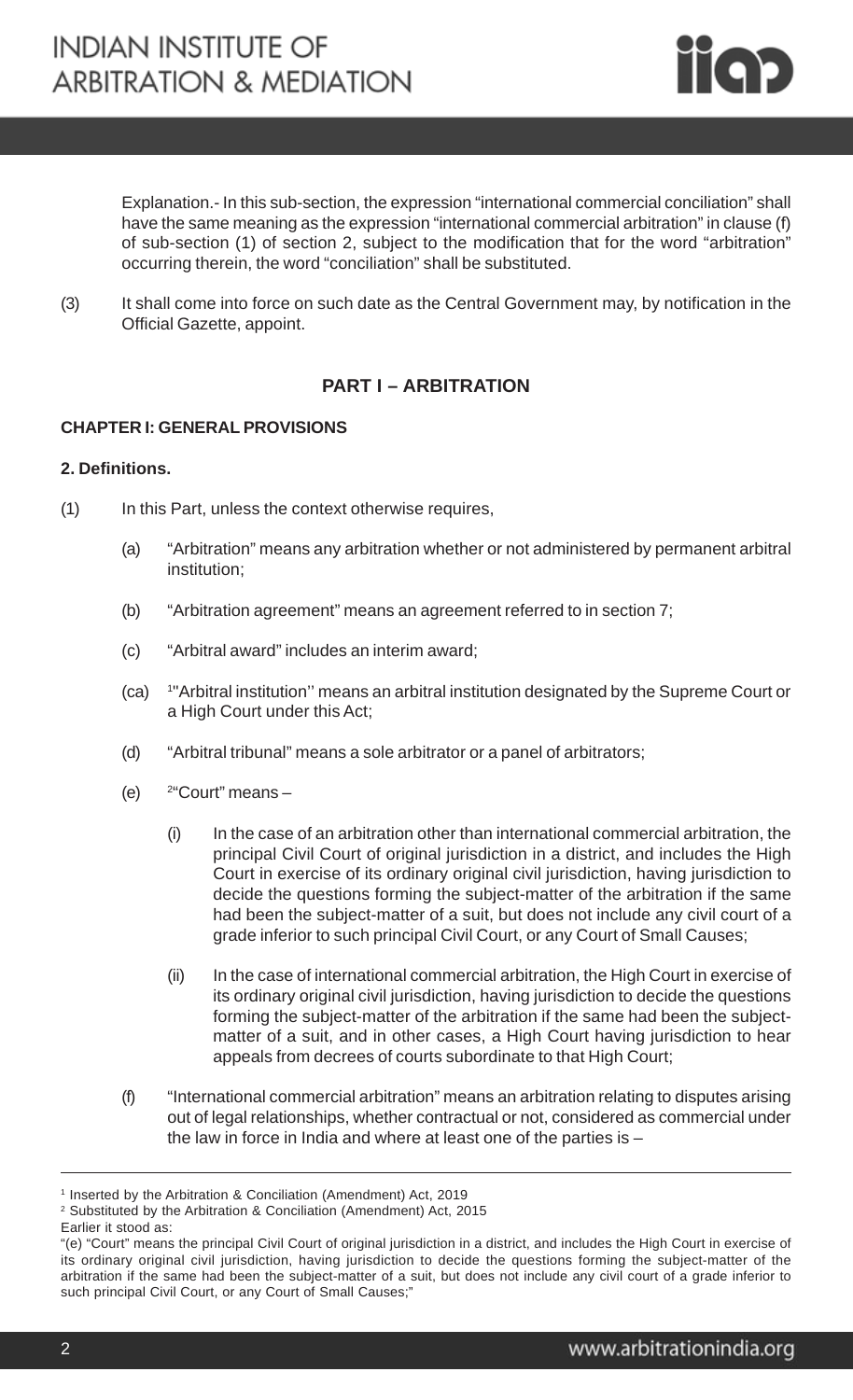

- (i) An individual who is a national of, or habitually resident in, any country other than India; or
- (ii) A body corporate which is incorporated in any country other than India; or
- $(iii)$ <sup>3</sup>An association or a body of individuals whose central management and control is exercised in any country other than India; or
- (iv) The Government of a foreign country;
- (g) "Legal representative" means a person who in law represents the estate of a deceased person, and includes any person who intermeddles with the estate of the deceased, and, where a party acts in a representative character, the person on whom the estate devolves on the death of the party so acting;
- (h) "Party" means a party to an arbitration agreement.
- (i) 4"Prescribed" means prescribed by rules made under this Act;
- $(i)$  <sup>5</sup>"Regulations" means the regulations made by the Council under this Act.
- (2) This Part shall apply where the place of arbitration is in India.

6 Provided that subject to an agreement to the contrary, the provisions of sections 9, 27, and 7 clause (b) of sub-section (1) and sub-section (3) of Section 37 shall also apply to international commercial arbitration, even if the place of arbitration is outside India, and an arbitral award made or to be made in such place is enforceable and recognized under the provisions of Part II of this Act.

- (3) This Part shall not affect any other law for the time being in force by virtue of which certain disputes may not be submitted to arbitration.
- (4) This Part except sub-section (1) of section 40, sections 41 and 43 shall apply to every arbitration under any other enactment for the time being in force, as if the arbitration were pursuant to an arbitration agreement and as if that other enactment were an arbitration agreement, except in so far as the provision of this Part are inconsistent with that other enactment or with any rules made thereunder;
- (5) Subject to the provisions of sub-section (4), and save in so far as is otherwise provided by any law for the time being in force or in any agreement in force between India and any other country or countries, this Part shall apply to all arbitrations and to all proceedings relating thereto.
- (6) Where this Part, except section 28, leaves the parties free to determine a certain issue, that freedom shall include the right of the parties to authorize any person including an institution, to determine that issue.

<sup>&</sup>lt;sup>3</sup> "A company or" omitted by the Arbitration & Conciliation (Amendment) Act, 2015

Earlier it stood as:

<sup>&</sup>quot;(iii) A company or an association or a body of individuals whose central management and control is exercised in any country other than India; or"

<sup>4</sup> Inserted by the Arbitration & Conciliation (Amendment) Act, 2019

<sup>5</sup> Inserted by the Arbitration & Conciliation (Amendment) Act, 2019

<sup>6</sup> Inserted by the Arbitration & Conciliation (Amendment) Act, 2015

<sup>7</sup> Substituted by the Arbitration & Conciliation (Amendment) Act, 2019

Earlier it stood as: "clause (a)"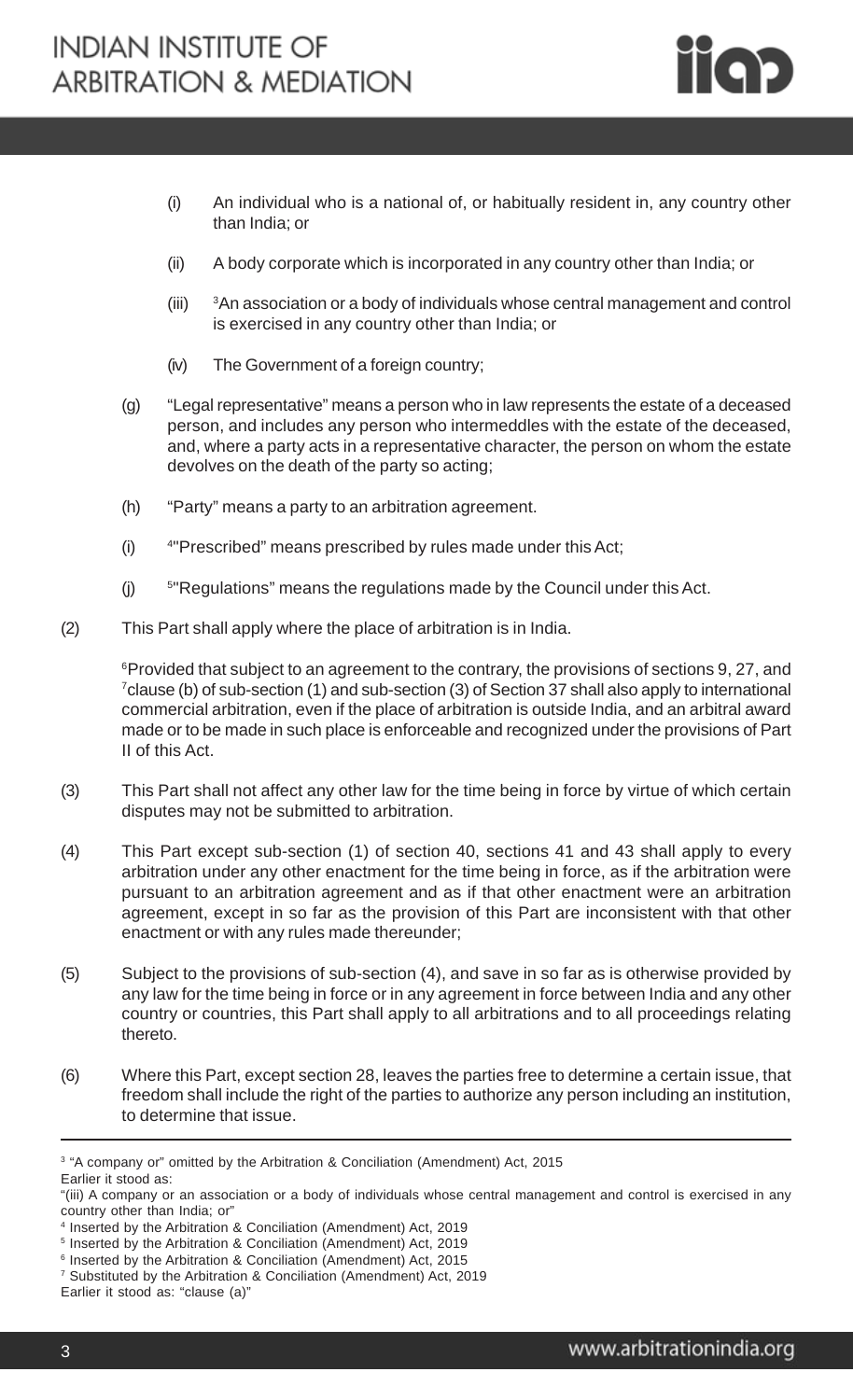

(7) An arbitral award made under this Part shall be considered domestic award.

### (8) Where this Part –

- (a) refers to the fact that the parties have agreed or that they may agree, or
- (b) in any other way refers to an agreement of the parties,

That agreement shall include any arbitration rules referred to in that agreement.

(9) Where this Part, other than clause (a) of section 25 or clause (a) of sub-section (2) of section 32, refers to a claim, it shall also apply to a counter-claim, and where it refers to a defence, it shall also apply to a defence to that counter-claim.

### **3. Receipt of written communications.**

- (1) Unless otherwise agreed by the parties,
	- (a) Any written communication is deemed to have been received if it is delivered to the addressee personally or at his place of business, habitual residence or mailing address, and
	- (b) If none of the places referred to in clause (a) can be found after making a reasonable inquiry, a written communication is deemed to have been received if it is sent to the addressee's last known place of business, habitual residence or mailing address by registered letter or by any other means which provides a record of the attempt to deliver it.
- (2) The communication is deemed to have been received on the day it is so delivered.
- (3) This section does not apply to written communications in respect of proceedings of any judicial authority.

### **4. Waiver of right to object.**

A party who knows that –

- (a) Any provision of this Part from which the parties may derogate, or
- (b) Any requirement under the arbitration agreement,

Has not been complied with and yet proceeds with the arbitration without stating his objection to such non-compliance without undue delay or, if a time limit is provided for stating that objection, within that period of time, shall be deemed to have waived his right to so object.

### **5. Extent of judicial intervention.**

Notwithstanding anything contained in any other law for the time being in force, in matters governed by this Part, no judicial authority shall intervene except where so provided in this Part.

### **6. Administrative assistance.**

In order to facilitate the conduct of the arbitral proceedings, the parties, or the arbitral tribunal with the consent of the parties, may arrange for administrative assistance by a suitable institution or person.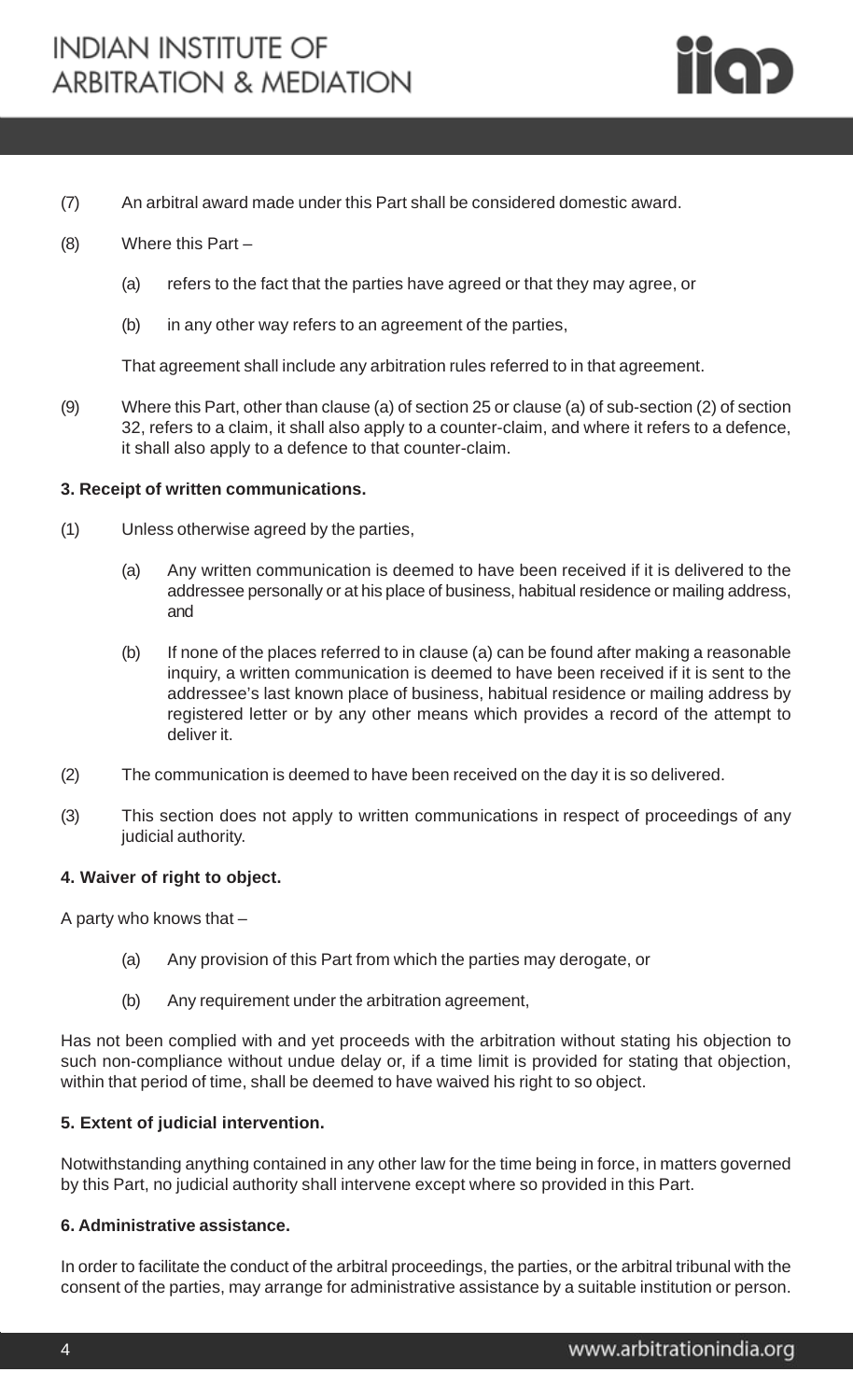

### **CHAPTER II: ARBITRATION AGREEMENT**

#### **7. Arbitration agreement.**

- (1) In this Part, "arbitration agreement" means an agreement by the parties to submit to arbitration all or certain disputes which have arisen or which may arise between them in respect of a defined legal relationship, whether contractual or not**.**
- (2) An arbitration agreement may be in the form of an arbitration clause in a contract or in the form of a separate agreement**.**
- (3) An arbitration agreement shall be in writing**.**
- $(4)$  An arbitration agreement is in writing if it is contained in
	- (a) A document signed by the parties;
	- (b) An exchange of letters, telex, telegrams or other means of telecommunication, <sup>8</sup>including communication through electronic means, which provide a record of the agreement; or
	- (c) An exchange of statements of claim and defence in which the existence of the agreement is alleged by one party and not denied by the other**.**
- (5) The reference in a contract to a document containing an arbitration clause constitutes an arbitration agreement if the contract is in writing and the reference is such as to make that arbitration clause part of the contract**.**

### **8. Power to refer parties to arbitration where there is an arbitration agreement.**

- $(1)$  9A judicial authority, before which an action is brought in a matter which is the subject of an arbitration agreement shall, if a party to the arbitration agreement or any person claiming through or under him, so applies not later than the date of submitting his first statement on the substance of the dispute, then, notwithstanding any judgment, decree or order of the Supreme Court or any court, refer the parties to arbitration unless it finds that *prima facie* no valid arbitration agreement exists**.**
- (2) The application referred to in sub-section (1) shall not be entertained unless it is accompanied by the original arbitration agreement or a duly certified copy thereof.

<sup>10</sup>Provided that where the original arbitration agreement or a certified copy thereof is not available with the party applying for reference to arbitration under sub-section (1), and the said agreement or certified copy is retained by the other party to that agreement, then, the party so applying shall file such application along with a copy of the arbitration agreement and a petition praying the Court to call upon the other party to produce the original arbitration agreement or its duly certified copy before that Court.

Earlier it stood as:

<sup>8</sup> Inserted by the Arbitration & Conciliation (Amendment) Act, 2015

<sup>&</sup>quot;(b) An exchange of letters, telex, telegrams or other means of telecommunication which provide a record of the agreement; or"

<sup>9</sup> Substituted by the Arbitration & Conciliation (Amendment) Act, 2015 Earlier it stood as:

<sup>&</sup>quot;(1) A judicial authority before which an action is brought in a matter which is the subject of an arbitration agreement shall, if a party so applies not later than when submitting his first statement on the substance of the dispute, refer the parties to arbitration**."**

<sup>10</sup> Inserted by the Arbitration & Conciliation (Amendment) Act, 2015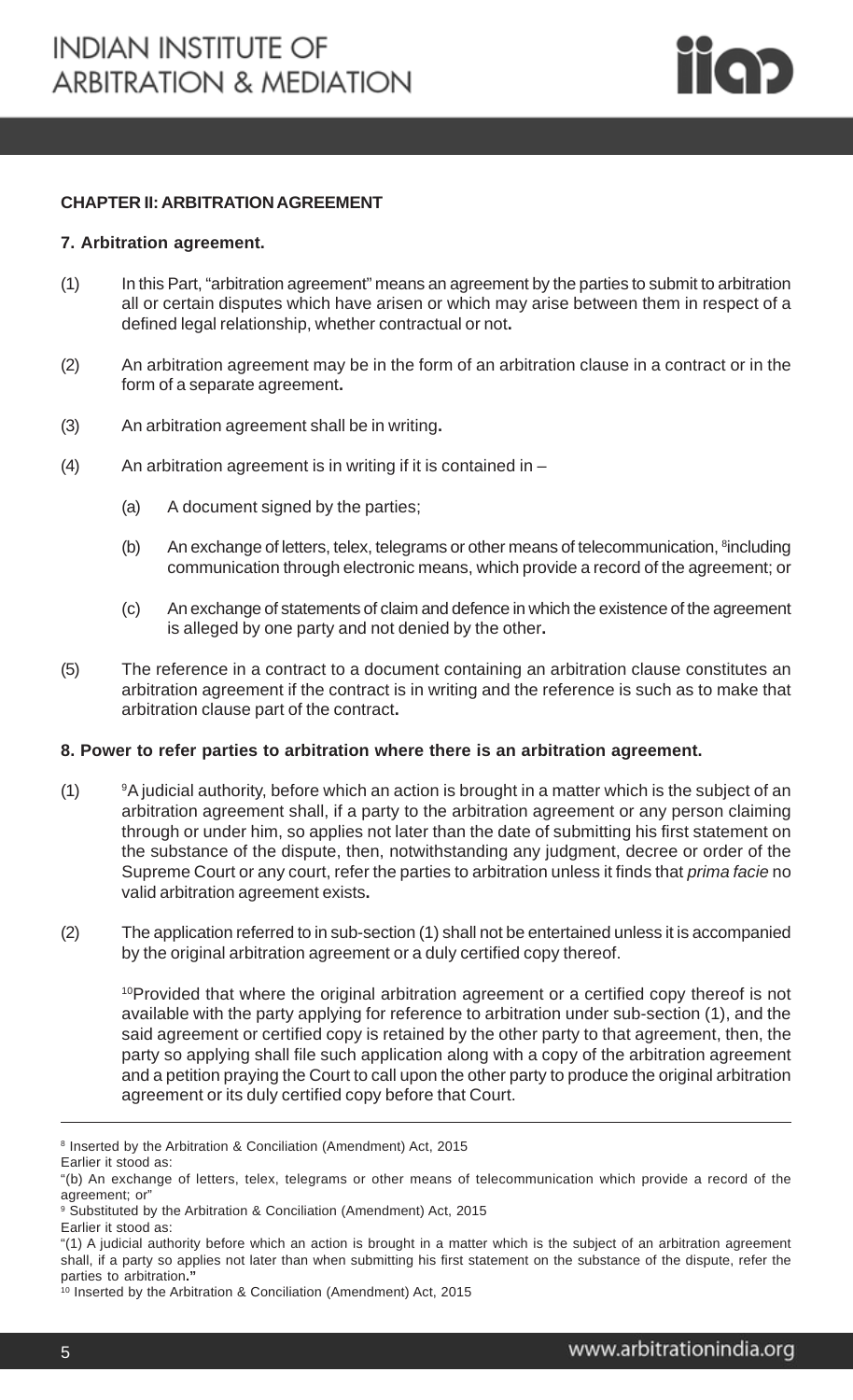

(3) Notwithstanding that an application has been made under sub**-**section (1) and that the issue is pending before the judicial authority, arbitration may be commenced or continued and an arbitral award made**.**

### **9. Interim measures etc. by Court.**

- (1) A party may, before, or during arbitral proceedings or at any time after the making of the arbitral award but before it is enforced in accordance with section 36, apply to a court –
	- (i) For the appointment of a guardian for a minor or person of unsound mind for the purposes of arbitral proceedings; or
	- (ii) For an interim measure or protection in respect of any of the following matters, namely:
		- (a) The preservation, interim custody or sale of any goods which are the subjectmatter of the arbitration agreement;
		- (b) Securing the amount in dispute in the arbitration;
		- (c) The detention, preservation or inspection of any property or thing which is the subject**-**matter of the dispute in arbitration, or as to which any question may arise therein and authorising for any of the aforesaid purposes any person to enter upon any land or building in the possession of any party, or authorising any samples to be taken or any observation to be made, or experiment to be tried, which may be necessary or expedient for the purpose of obtaining full information or evidence;
		- (d) Interim injunction or the appointment of a receiver;
		- (e) Such other interim measure of protection as may appear to the Court to be just and convenient,

And the Court shall have the same power for making orders as it has for the purpose of, and in relation to, any proceedings before it**.**

- (2) 11Where, before the commencement of the arbitral proceedings, a Court passes an order for any interim measure of protection under sub-section (1), the arbitral proceedings shall be commenced within a period of ninety days from the date of such order or within such further time as the Court may determine.
- $(3)$  <sup>12</sup>Once the arbitral tribunal has been constituted, the Court shall not entertain an application under sub-section (1), unless the Court finds that circumstances exists which may not render remedy provided under Section 17 efficacious.

# **CHAPTER III: COMPOSITION OF ARBITRAL TRIBUNAL**

### **10. Number of arbitrators.**

- (1) The parties are free to determine the number of arbitrators, provided that such number shall not be an even number.
- (2) Failing the determination referred to in sub-section (1), the arbitral tribunal shall consist of a sole arbitrator.

<sup>&</sup>lt;sup>11</sup> Inserted by the Arbitration & Conciliation (Amendment) Act, 2015 12 Inserted by the Arbitration & Conciliation (Amendment) Act, 2015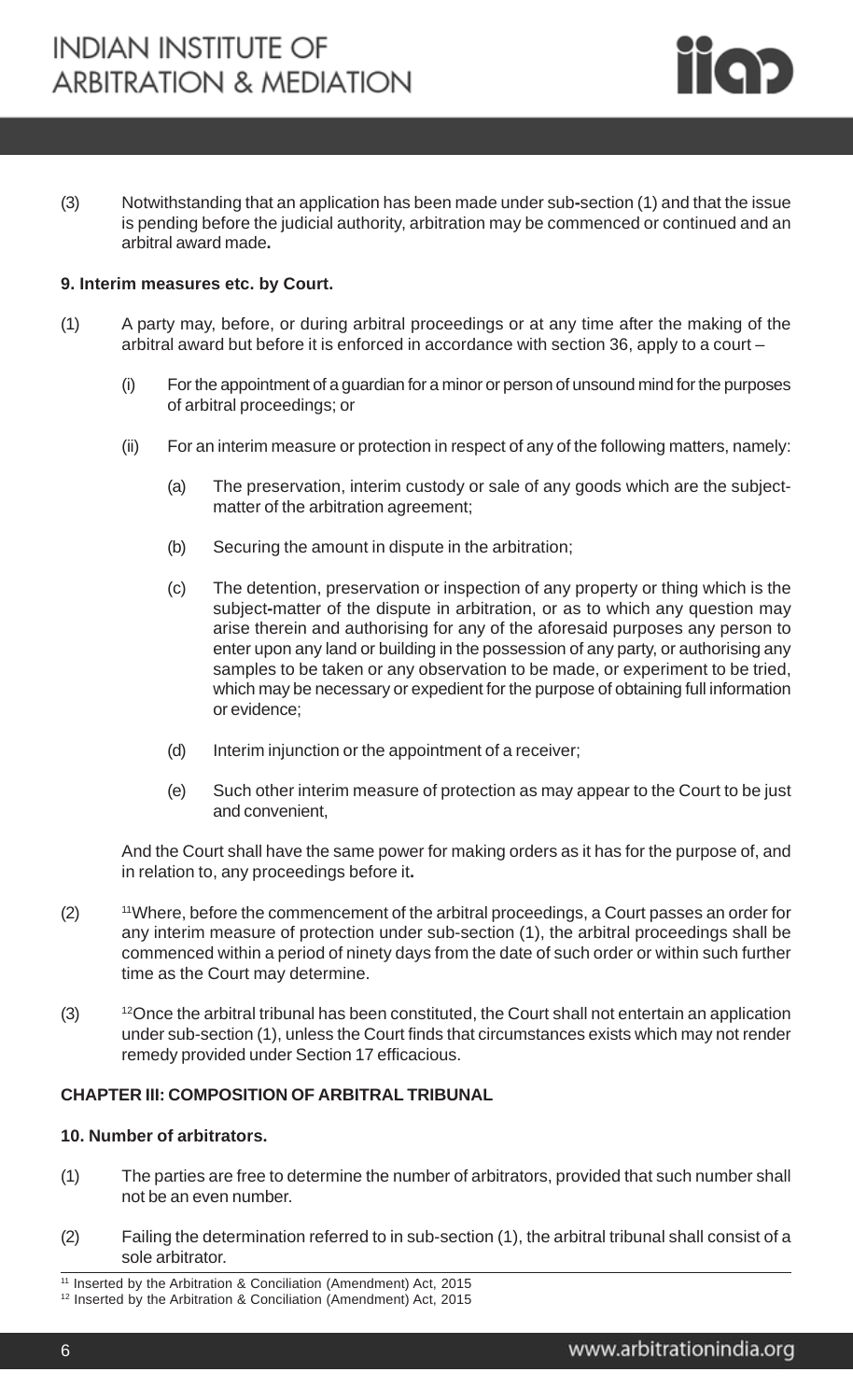

### **11. Appointment of arbitrators.**

- (1) A person of any nationality may be an arbitrator, unless otherwise agreed by the parties.
- (2) Subject to sub-section (6), the parties are free to agree on a procedure for appointing the arbitrator or arbitrators.
- (3) Failing any agreement referred to in sub-section (2), in an arbitration with three arbitrators, each party shall appoint one arbitrator, and the two appointed arbitrators shall appoint the third arbitrator who shall act as the presiding arbitrator.
- (3A) <sup>13</sup>The Supreme Court and the High Court shall have the power to designate, arbitral institutions, from time to time, which have been graded by the Council under section 43-I, for the purposes of this Act:

Provided that in respect of those High Court jurisdictions, where no graded arbitral institution are available, then, the Chief Justice of the concerned High Court may maintain a panel of arbitrators for discharging the functions and duties of arbitral institution and any reference to the arbitrator shall be deemed to be an arbitral institution for the purposes of this section and the arbitrator appointed by a party shall be entitled to such fee at the rate as specified in the Fourth Schedule;

Provided further that the Chief Justice of the concerned High Court may, from time to time, review the panel of arbitrators.

- (4) If the appointment procedure in sub-section (3) applies and;
	- (a) A party fails to appoint an arbitrator within thirty days from the receipt of a request to do so from the other party; or
	- (b) The two appointed arbitrators fail to agree on the third arbitrator within thirty days from the date of their appointment,

<sup>14</sup>The appointment shall be made, on an application of the party, by the arbitral institution designated by the Supreme Court, in case of international commercial arbitration, or by the High Court, in case of arbitrations other than international commercial arbitration, as the case may be.

- (5) Failing any agreement referred to in sub-section (2), in an arbitration with a sole arbitrator, if the parties fail to agree on the arbitrator within thirty days from receipt of a request by one party from the other party to so agree <sup>15</sup>the appointment shall be made on an application of the party in accordance with the provisions contained in sub-section (4)
- (6) Where, under an appointment procedure agreed upon by the parties,
	- (a) A party fails to act as required under that procedure; or

<sup>&</sup>lt;sup>13</sup> Inserted by the Arbitration & Conciliation (Amendment) Act, 2019

<sup>14</sup> Substituted by the Arbitration & Conciliation (Amendment) Act, 2019

Earlier it stood as:

<sup>&</sup>quot;The appointment shall be made, upon request of a party, by the Supreme Court or, as the case may be, the High Court or any person or institution designated by such Court."

<sup>15</sup> Substituted by the Arbitration & Conciliation (Amendment) Act, 2019 Earlier it stood as:

<sup>&</sup>quot;the appointment shall be made, upon request of a party, by the Supreme Court or, as the case may be, the High Court or any person or institution designated by such Court."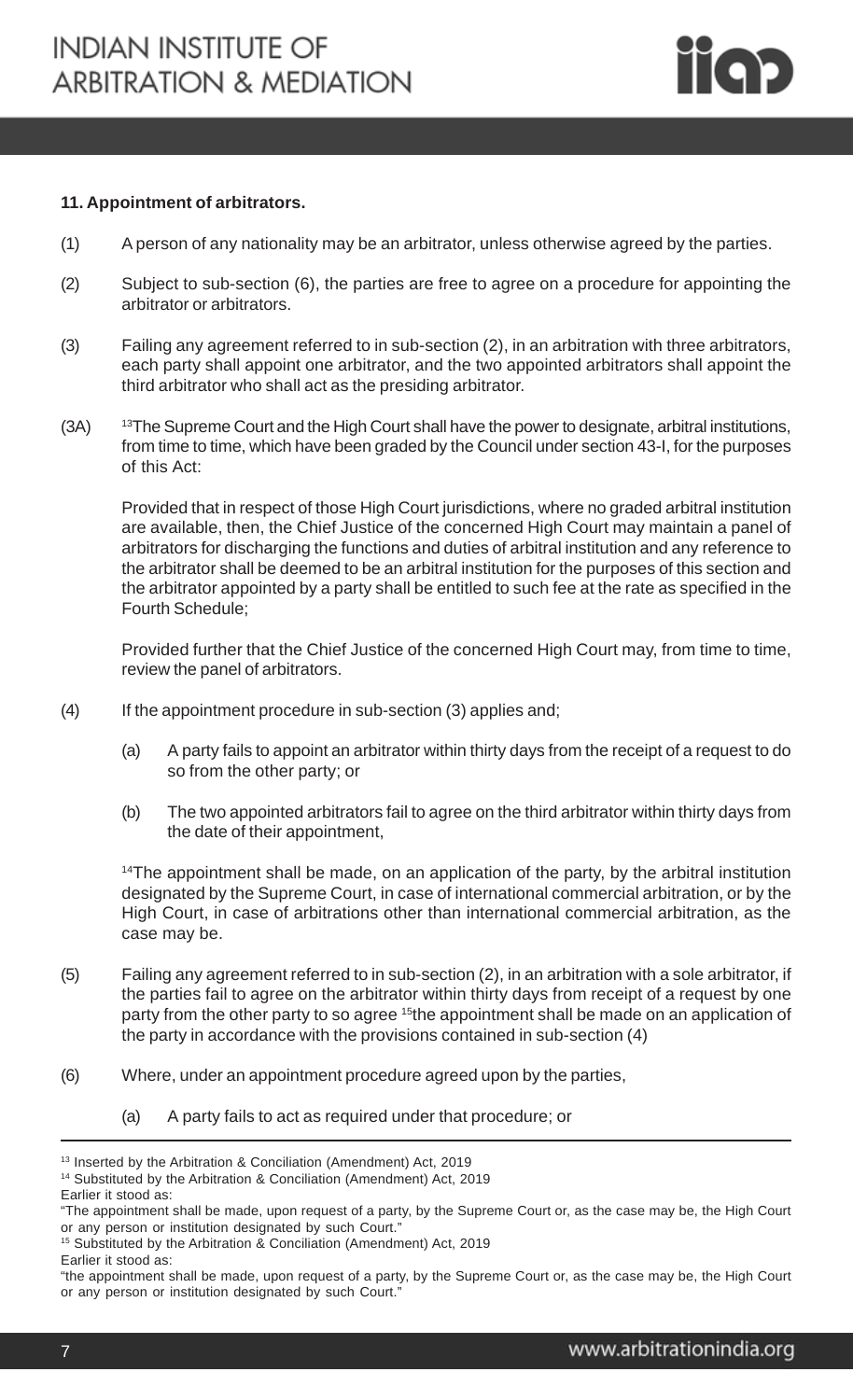

- (b) The parties, or the two appointed arbitrators, fail to reach an agreement expected of them under that procedure; or
- (c) A person, including an institution, fails to perform any function entrusted to him or it under that procedure,

 $16$ The appointment shall be made, on an application of the party, by the arbitral institution designated by the Supreme Court, in case of international commercial arbitration, or by the High Court, in case of arbitrations other than international commercial arbitration, as the case may be.

 $(6A)^{17}$ 

 $(6B)$  <sup>18</sup>The designation of any person or institution by the Supreme Court or, as the case may be, the High Court, for the purpose of this section shall not be regarded as a delegation of judicial power by the Supreme Court or the High Court.

 $(7)^{19}$ 

- (8) The arbitral institution referred to in sub-sections (4), (5) and (6)<sup>20</sup>, before appointing an arbitrator, shall seek a disclosure in writing from the prospective arbitrator in terms of sub-section (1) of section 12, and have due regard to –
	- (a) Any qualifications required for the arbitrator by the agreement of the parties; and
	- (b) The contents of the disclosure and other considerations as are likely to secure the appointment of an independent and impartial arbitrator.
- (9) In the case of appointment of sole or third arbitrator in an international commercial arbitration, the arbitral institution designated by the Supreme Court<sup>21</sup> may appoint an arbitrator of a nationality other than the nationalities of the parties where the parties belong to different nationalities.

### $(10)^{22}$

Earlier it stood as:

- <sup>21</sup> Substituted by the Arbitration & Conciliation (Amendment) Act, 2019
- 22 Omitted by the Arbitration & Conciliation (Amendment) Act, 2019

<sup>16</sup> Substituted by the Arbitration & Conciliation (Amendment) Act, 2019

Earlier it stood as:

<sup>&</sup>quot;A party may request the Supreme Court or, as the case may be, the High Court or any person or institution designated by such Court to take the necessary measure, unless the agreement on the appointment procedure provides other means for securing the appointment."

<sup>17</sup> Omitted by the Arbitration & Conciliation (Amendment) Act, 2019

Earlier it stood as:

<sup>&</sup>quot;The Supreme Court or, as the case may be, the High Court, while considering any application under sub-section (4) or sub-section (5) or sub-section (6), shall, notwithstanding any judgment, decree or order of any court, confine to the examination of the existence of an arbitration agreement.'

<sup>18</sup> Inserted by the Arbitration & Conciliation (Amendment) Act, 2015

<sup>19</sup> Omitted by the Arbitration & Conciliation (Amendment) Act, 2019

<sup>&</sup>quot;A decision on a matter entrusted by sub-section (4) or sub-section (5) or sub-section (6) to the Supreme Court or, as the case may be, the High Court or the person or institution designated by such Court is final and no appeal including Letters Patent Appeal shall lie against such decision."

<sup>&</sup>lt;sup>20</sup> Substituted by the Arbitration & Conciliation (Amendment) Act, 2019

Earlier it stood as:

<sup>&</sup>quot;The Supreme Court or, as the case may, the High Court or the person or institution designated by such Court."

Earlier it stood as:

<sup>&</sup>quot;The Supreme Court or, as the case may be, the High Court, may make such scheme as the said Court may deem appropriate for dealing with matters entrusted by sub-section (4) or sub-section (5) or sub-section (6), to it."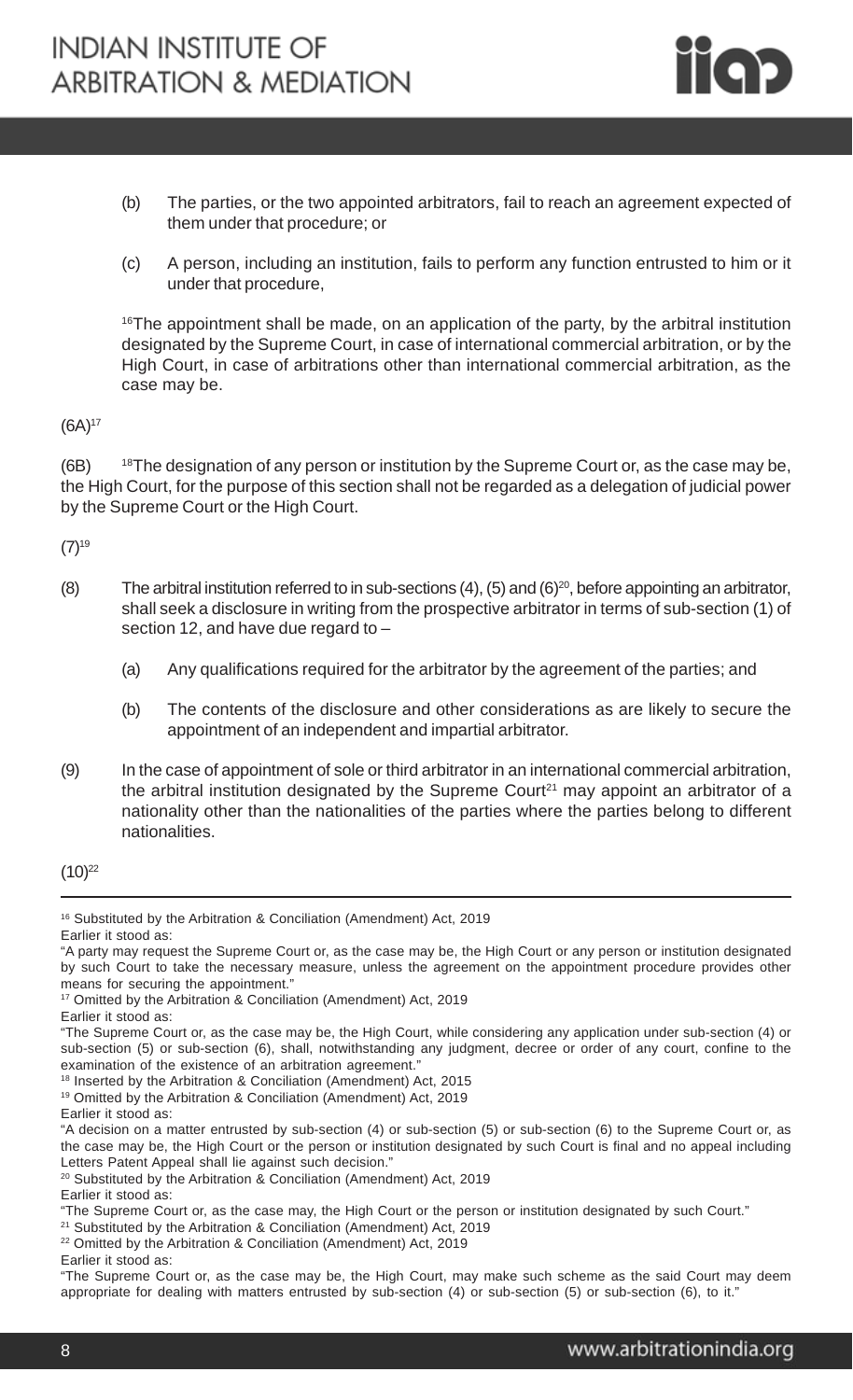

- $(11)$  <sup>23</sup>Where more than one request has been made under sub-section (4) or sub-section (5) or sub-section (6) to different arbitral institutions, the arbitral institution to which the request has been first made under the relevant sub-section shall be competent to appoint.
- $(12)$  <sup>24</sup>Where the matter referred to in sub-sections  $(4)$ ,  $(5)$ ,  $(6)$  and  $(8)$  arise in an international commercial arbitration or any other arbitration, the reference to the arbitral institution in those sub-sections shall be construed as a reference to the arbitral institution designated under sub-section (3A).
- (13) <sup>25</sup>An application made under this section for appointment of an arbitrator or arbitrators shall be disposed of by the arbitral institution within a period of thirty days from the date of service of notice on the opposite party.
- $(14)$  <sup>26</sup>The arbitral institution shall determine the fees of the arbitral tribunal and the manner of its payment to the arbitral tribunal subject to the rates specified in the Fourth Schedule.

Explanation — For the removal of doubts, it is hereby clarified that this sub-section shall not apply to international commercial arbitration and in arbitrations (other than international commercial arbitration) where parties have agreed for determination of fees as per the rules of an arbitral institution.

### **2711A. Power of Central Government to amend Fourth Schedule.**

- (1) If the Central Government is satisfied that it is necessary or expedient so to do, it may, by notification in the Official Gazette, amend the Fourth Schedule and thereupon the Fourth Schedule shall be deemed to have been amended accordingly.
- (2) A Copy of every notification proposed to be issued under sub-section (1), shall be laid in draft before each House of Parliament, while it is in session, for a total period of thirty days which may be comprised in one session or two or more successive sessions, and if, before the

Earlier it stood as:

Earlier it stood as:

<sup>&</sup>lt;sup>23</sup> Substituted by the Arbitration & Conciliation (Amendment) Act, 2019 Earlier it stood as:

<sup>&</sup>quot;Where more than one request has been made under sub-section (4) or sub-section (5) or sub-section (6) to the different High Courts or their designates, the High Court or its designate to whom the request has been first made under the relevant sub-section shall alone be competent to decide on the request." <sup>24</sup> Substituted by the Arbitration & Conciliation (Amendment) Act, 2019

<sup>&</sup>quot;(a) Where the matters referred to in sub-sections  $(4)$ ,  $(5)$ ,  $(6)$ ,  $(7)$ ,  $(8)$  and sub-section  $(10)$  arise in an international commercial arbitration the reference to "Supreme Court or, as the case may be, the High Court" in those sub-sections shall be construed as a reference to the "Supreme Court".

<sup>(</sup>b) Where the matters referred to in sub-sections (4), (5), (6), (7), (8) and sub-section (10) arise in any other arbitration, the reference to "Supreme Court, or as the case may be, the High Court" in those sub-section shall be construed as a reference to, the "High Court" within whose local limits the principal Civil Court referred to in clause (e) of sub-section (1) of section 2 is situate, and where the High Court itself is the Court referred to in that clause, to that High Court." <sup>25</sup> Substituted by the Arbitration & Conciliation (Amendment) Act, 2019 Earlier it stood as:

<sup>&</sup>quot;An application made under this section for appointment of an arbitrator or arbitrators shall be disposed of by the Supreme Court or the High Court or the person or institution designated by such Court, as the case may be, as expeditiously as possible and endeavour shall be made to dispose of the matter within a period of sixty days from the date of service of notice on the opposite party."

<sup>26</sup> Substituted by the Arbitration & Conciliation (Amendment) Act, 2019

<sup>&</sup>quot;For the purpose of determination of the fees of the arbitral tribunal and the manner of its payment to the arbitral tribunal, the High Court may frame such rules as may be necessary, after taking into consideration the rates specified in the Fourth Schedule.

Explanation – For the removal of doubts, it is hereby clarified that this sub-section shall not apply to international commercial arbitration and in arbitrations (other than international commercial arbitrations) in case where the parties have agreed for determination of fees as per the rules of an arbitral institution."

<sup>&</sup>lt;sup>27</sup> Inserted by the Arbitration & Conciliation (Amendment) Act, 2015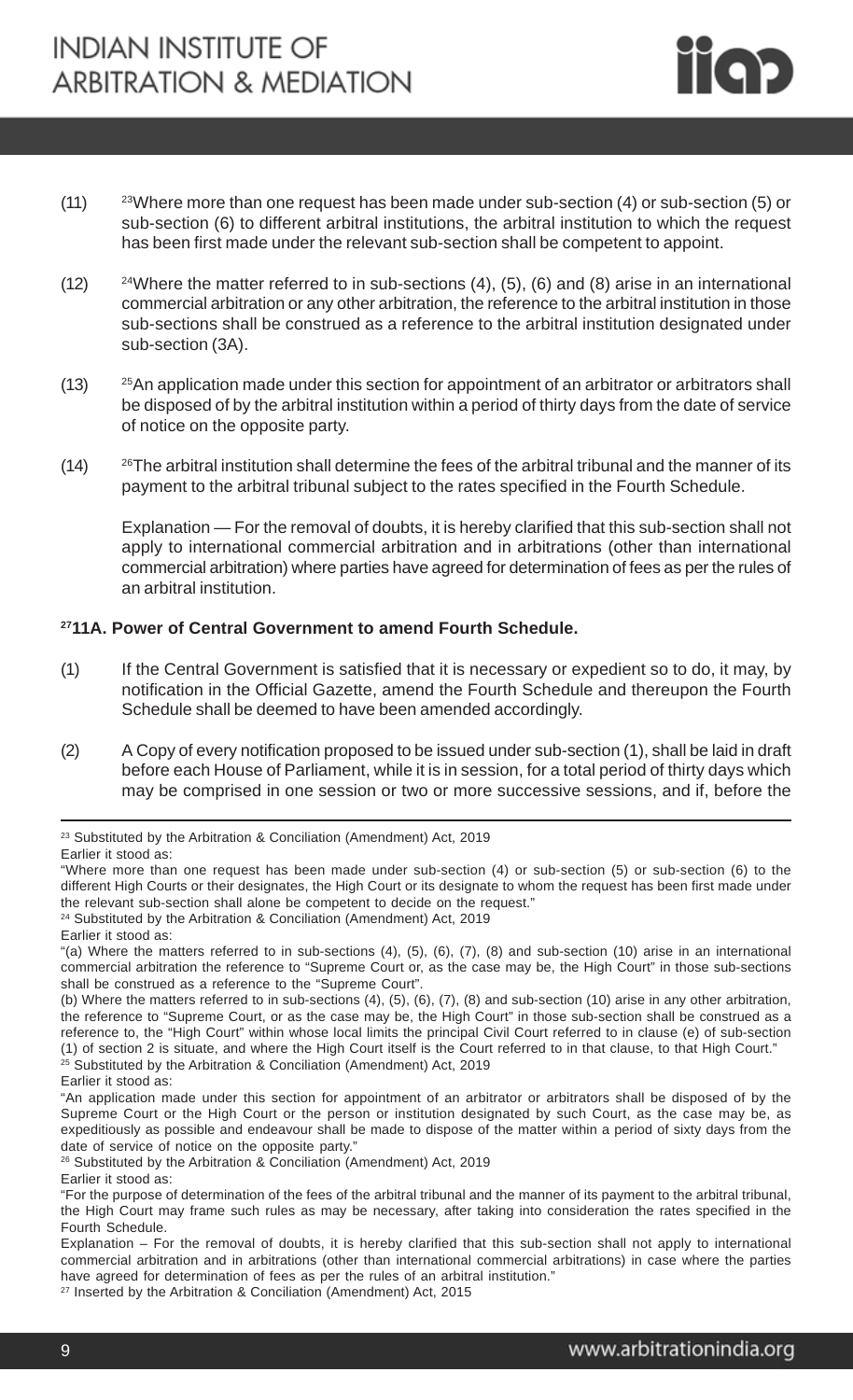

expiry of the session immediately following the session or the successive session as aforesaid, both Houses agree in disapproving the issue of the notification or both Houses agree in making any modification in the notification, the notification shall not be issued or as the case may be, shall be issued only in such modified form as may be agreed upon by both the Houses of Parliament.

### **12. Grounds for challenge.**

- $(1)$  <sup>28</sup>When a person is approached in connection with his possible appointment as an arbitrator, he shall disclose in writing any circumstances, –
	- (a) Such as the existence either direct or indirect, of any past or present relationship with or interest in any of the parties or in relation to the subject matter in dispute, whether financial, business, professional or other kind, which is likely to give rise to justifiable doubts as to his independence or impartiality; and
	- (b) Which are likely to affect his ability to devote sufficient time to the arbitration and in particular his ability to complete the entire arbitration within a period of twelve months.

Explanation 1 – The grounds stated in the Fifth Schedule shall guide in determining whether circumstances exist which give rise to justifiable doubts as to the independence or impartiality of an arbitrator.

Explanation 2 – The disclosure shall be made by such person in the form specified in the Sixth Schedule.

- (2) An arbitrator, from the time of his appointment and throughout the arbitral proceedings, shall, without delay, disclose to the parties in writing any circumstances referred to in sub-section (1) unless they have already been informed of them by him.
- (3) An arbitrator may be challenged only if
	- (a) Circumstances exist that give rise to justifiable doubts as to his independence or impartiality, or
	- (b) He does not possess the qualifications agreed to by the parties.
- (4) A party may challenge an arbitrator appointed by him, or in whose appointment he has participated, only for reasons of which he becomes aware after the appointment has been made.
- (5) 29Notwithstanding any prior agreement to the contrary, any person whose relationship, with the parties or the counsel or the subject matter of the dispute, falls under any of the categories specified in the Seventh Schedule shall be ineligible to be appointed as an arbitrator:

Provided that parties may, subsequent to disputes having arisen between them, waive the applicability of this sub-section by an express agreement in writing:

<sup>28</sup> Substituted by the Arbitration & Conciliation (Amendment) Act, 2015

Earlier it stood as:

<sup>&</sup>quot;(1) When a person is approached in connection with his possible appointment as an arbitrator, he shall disclose in writing any circumstances likely to give rise to justifiable doubts as to his independence or impartiality." 29 Inserted by the Arbitration & Conciliation (Amendment) Act, 2015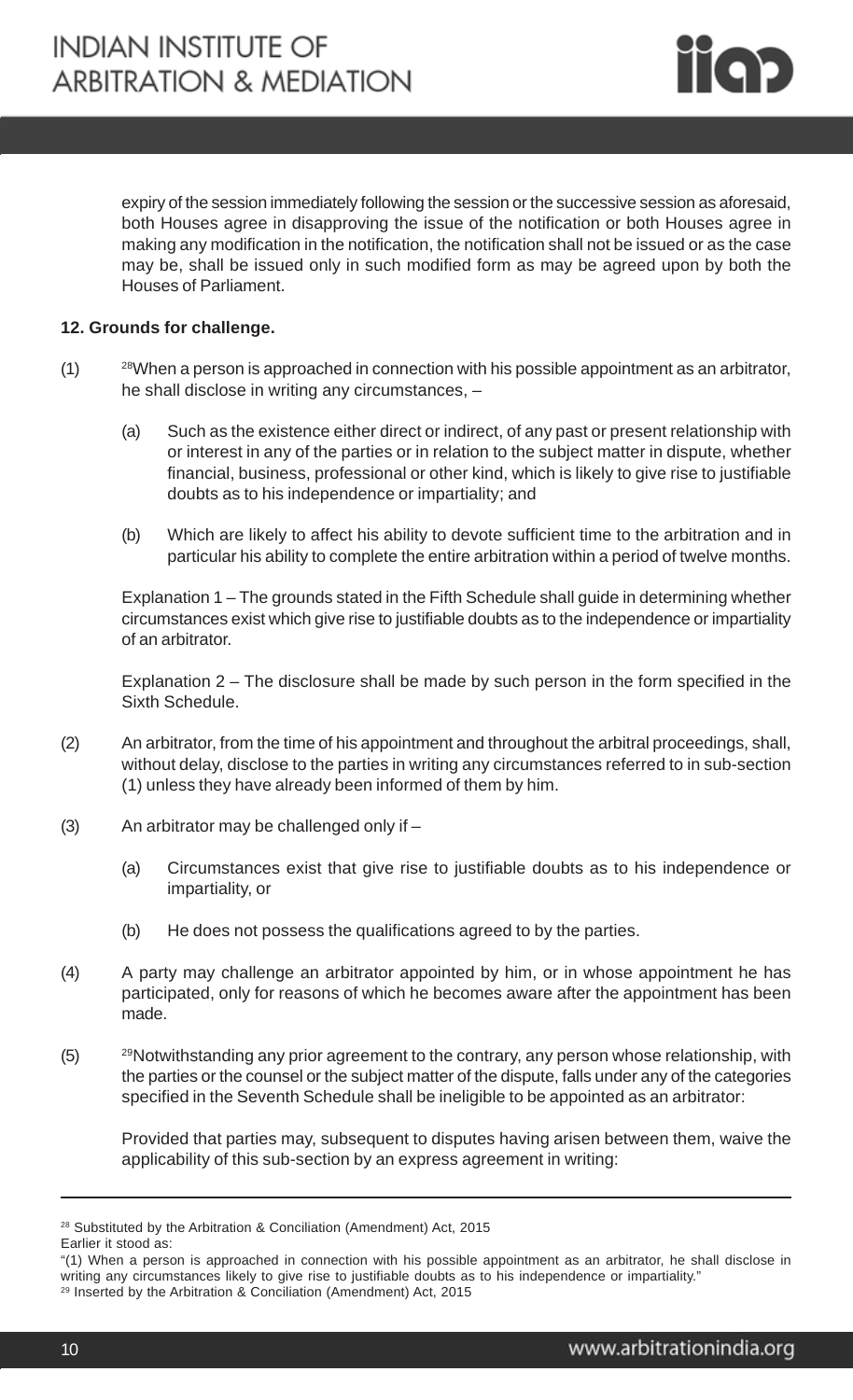

### **13. Challenge procedure.**

- (1) Subject to sub-section (4), the parties are free to agree on a procedure for challenging an arbitrator.
- (2) Failing any agreement referred to in sub-section (1), a party who intends to challenge an arbitrator shall, within fifteen days becoming aware of the constitution of the arbitral tribunal or after becoming aware of any circumstances referred to in sub-section (3) of section 12, send a written statement of the reasons for the challenge to the arbitral tribunal.
- (3) Unless the arbitrator challenged under sub-section (2) withdraws from his office or the other party agrees to the challenge, the arbitral tribunal shall decide on the challenge.
- (4) If a challenge under any procedure agreed upon by the parties or under the procedure under sub-section (2) is not successful, the arbitral tribunal shall continue the arbitral proceedings and make an arbitral award.
- (5) Where an arbitral award is made under sub-section (4), the party challenging the arbitrator may make an application for setting aside such an arbitral award in accordance with section 34.
- (6) Where an arbitral award is set aside on an application made under sub-section (5), the Court may decide as to whether the arbitrator who is challenged is entitled to any fees.

### **14. Failure or impossibility to act.**

- $(1)$  <sup>30</sup>The mandate of an arbitrator shall terminate and he shall be substituted by another arbitrator,  $if =$ 
	- (a) He becomes de jure or de facto unable to perform his functions or for other reasons fails to act without undue delay; and
	- (b) He withdraws from his office or the parties agree to the termination of his mandate.
- (2) If a controversy remains concerning any of the grounds referred to in clause (a) of subsection (1), a party may, unless otherwise agreed by the parties, apply to the Court to decide on the termination of the mandate.
- (3) If, under this section or sub-section (3) of section 13, an arbitrator withdraws from his office or a party agrees to the termination of the mandate of an arbitrator, it shall not imply acceptance of the validity of any ground referred to in this section or sub-section (3) of section 12.

### **15. Termination of mandate and substitution of arbitrator.**

- (1) In addition to the circumstances referred to in section 13 or section 14, the mandate of an arbitrator shall terminate –
	- (a) Where he withdraws from office for any reason; or
	- (b) By or pursuant to agreement of the parties.

<sup>30</sup> Substituted by the Arbitration & Conciliation (Amendment) Act, 2015 Earlier it stood as:

<sup>&</sup>quot;(1) The mandate of an arbitrator shall terminate if -"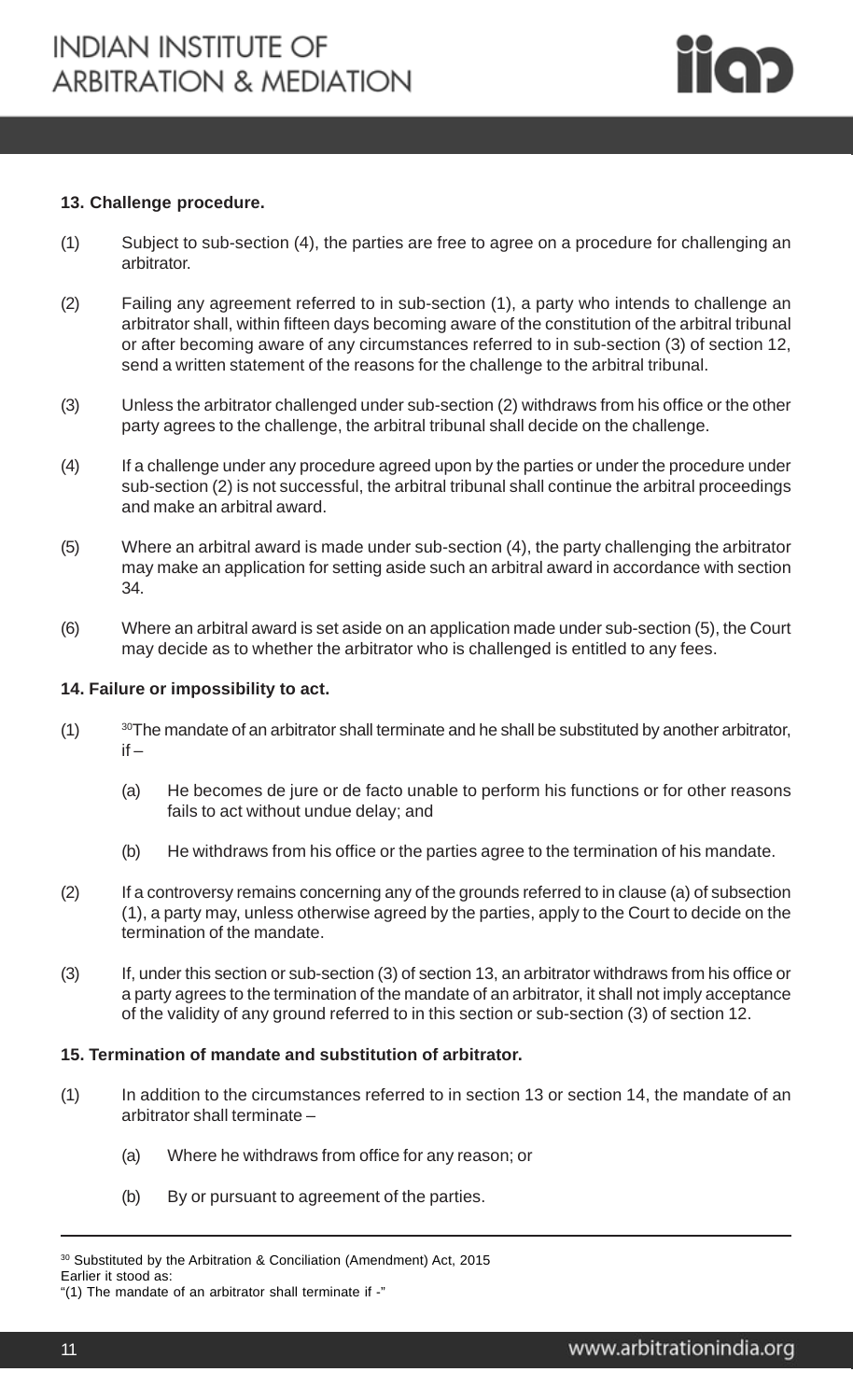

- (2) Where the mandate of an arbitrator terminates, a substitute arbitrator shall be appointed according to the rules that were applicable to the appointment of the arbitrator being replaced.
- (3) Unless otherwise agreed by the parties, where an arbitrator is replaced under sub-section (2), any hearings previously held may be repeated at the discretion of the arbitral tribunal.
- (4) Unless otherwise agreed by the parties, an order or ruling of the arbitral tribunal made prior to the replacement of an arbitrator under this section shall not b invalid solely because there has been a change in the composition of the arbitral tribunal.

### **CHAPTER IV: JURISDICTION OF ARBITRAL TRIBUNALS**

### **16. Competence of arbitral tribunal to rule on its jurisdiction.**

- (1) The arbitral tribunal may rule on its own jurisdiction, including ruling on any objections with respect to the existence or validity of the arbitration agreement, and for that purpose,
	- (a) An arbitration clause which forms part of a contract shall be treated as an agreement independent of the other terms of the contract; and
	- (b) A decision by the arbitral tribunal that the contract is null and void shall not entail ipso jure the invalidity of the arbitration clause.
- (2) A plea that the arbitral tribunal does not have jurisdiction shall be raised not later than the submission of the statement of defence; however, a party shall not be precluded from raising such a plea merely because that he has appointed, or participated in the appointment of, an arbitrator.
- (3) A plea that the arbitral tribunal is exceeding the scope of its authority shall he raised as soon as the matter alleged to be beyond the scope of its authority is raised during the arbitral proceedings.
- (4) The arbitral tribunal may, in either of the cases referred to in sub-section (2) or sub-section (3), admit a later plea if it considers the delay justified.
- (5) The arbitral tribunal shall decide on a plea referred to in sub-section (2) or sub-section (3) and, where the arbitral tribunal takes a decision rejecting the plea, continue with the arbitral proceedings and make an arbitral award.
- (6) A party aggrieved by such an arbitral award may make an application for setting aside such an arbitral award in accordance with section 34.

### **3117. Interim measures ordered by arbitral tribunal.**

(1) A party may, during the arbitral proceedings<sup>32</sup>, apply to the arbitral tribunal  $-$ 

<sup>31</sup> Substituted by the Arbitration & Conciliation (Amendment) Act, 2015

<sup>32</sup> Omitted by the Arbitration & Conciliation (Amendment) Act, 2019

Earlier it stood as:

Earlier it stood as: "17. Interim measures ordered by arbitral tribunal.

<sup>(1)</sup> Unless otherwise agreed by the parties, the arbitral tribunal may, at the request of a party, order a party to take any interim measure of protection as the arbitral tribunal may consider necessary in respect of the subject matter of the dispute.

<sup>(2)</sup> The arbitral tribunal may require a party to provide appropriate security in connection with a measure ordered under sub-section (1).

<sup>&</sup>quot;or at any time after the making of the arbitral award but before it is enforced in accordance with section 36."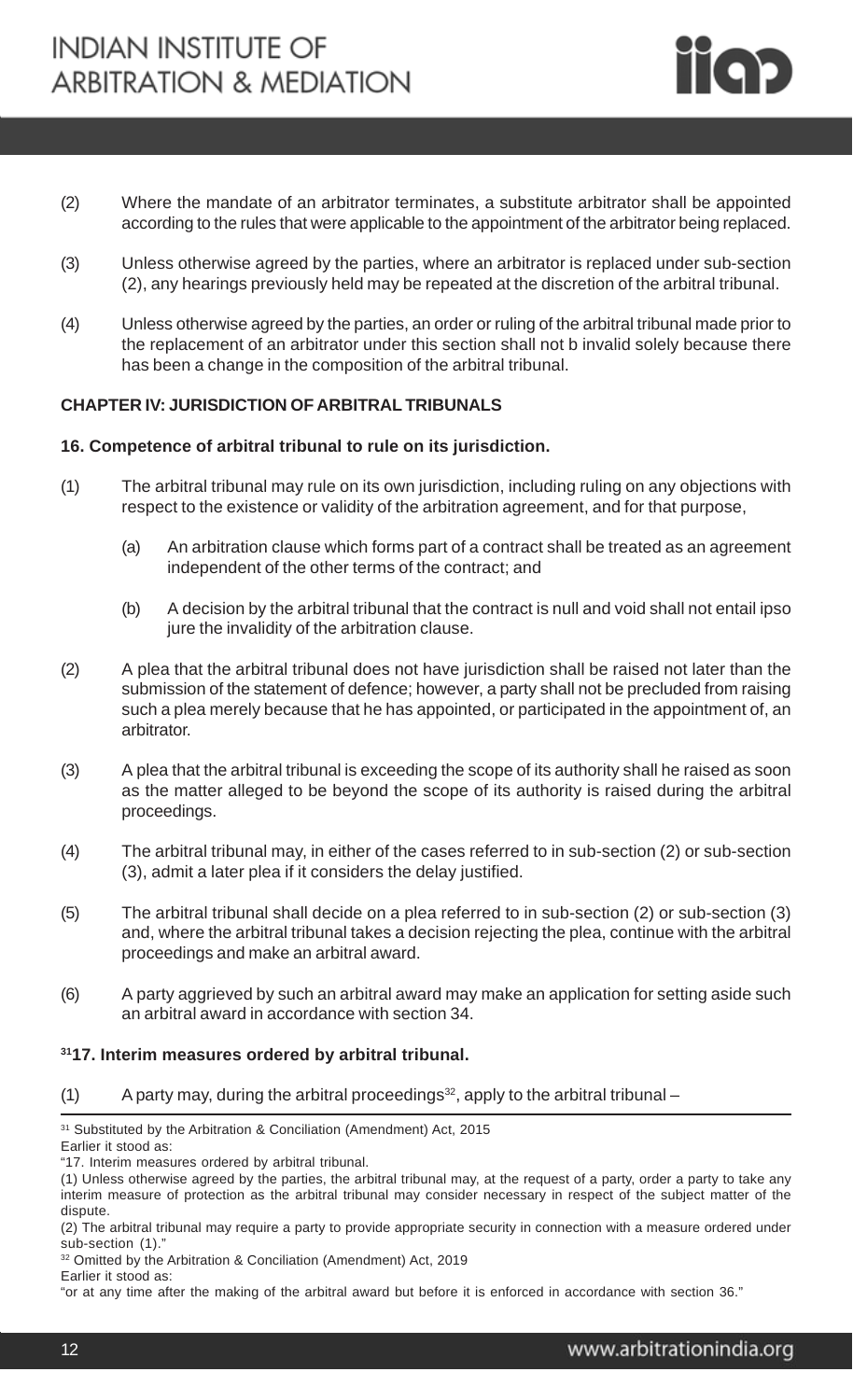

- (i) For the appointment of a guardian for a minor or person of unsound mind for the purposes of arbitral proceedings; or
- (ii) For an interim measure or protection in respect of any of the following matters, namely:
	- (a) The preservation, interim custody or sale of any goods which are the subjectmatter of the arbitration agreement;
	- (b) Securing the amount in dispute in the arbitration;
	- (c) The detention, preservation or inspection of any property or thing which is the subject**-**matter of the dispute in arbitration, or as to which any question may arise therein and authorising for any of the aforesaid purposes any person to enter upon any land or building in the possession of any party, or authorising any samples to be taken or any observation to be made, or experiment to be tried, which may be necessary or expedient for the purpose of obtaining full information or evidence;
	- (d) Interim injunction or the appointment of a receiver;
	- (e) Such other interim measure of protection as may appear to the arbitral tribunal to be just and convenient,

And the arbitral tribunal shall have the same power for making orders, as the court has for the purpose of, and in relation to, any proceedings before it**.**

(2) Subject to any orders passed in an appeal under section 37, any order issued by the arbitral tribunal under this section shall be deemed to be an order of the Court for all purposes and shall be enforceable under the Code of Civil Procedure, 1908, in the same manner as if it were an order of the Court.

### **CHAPTER V: CONDUCT OF ARBITRAL PROCEEDINGS**

### **18. Equal treatment of parties.**

The parties shall be treated with equality and each party shall be given a full opportunity to present his case.

### **19. Determination of rules of procedure.**

- (1) The arbitral tribunal shall not be bound by the Code of Civil Procedure, 1908 (5 of 1908) or the Indian Evidence Act, 1872 (1 of 1872).
- (2) Subject to this Part, the parties are free to agree on the procedure to be followed by the arbitral tribunal in conducting its proceedings.
- (3) Failing any agreement referred to in sub-section (2), the arbitral tribunal may, subject to this Part, conduct the proceedings in the manner it considers appropriate.
- (4) The power of the arbitral tribunal under sub-section (3) includes the power to determine the admissibility, relevance, materiality and weight of any evidence.

### **20. Place of arbitration.**

(1) The parties are free to agree on the place of arbitration.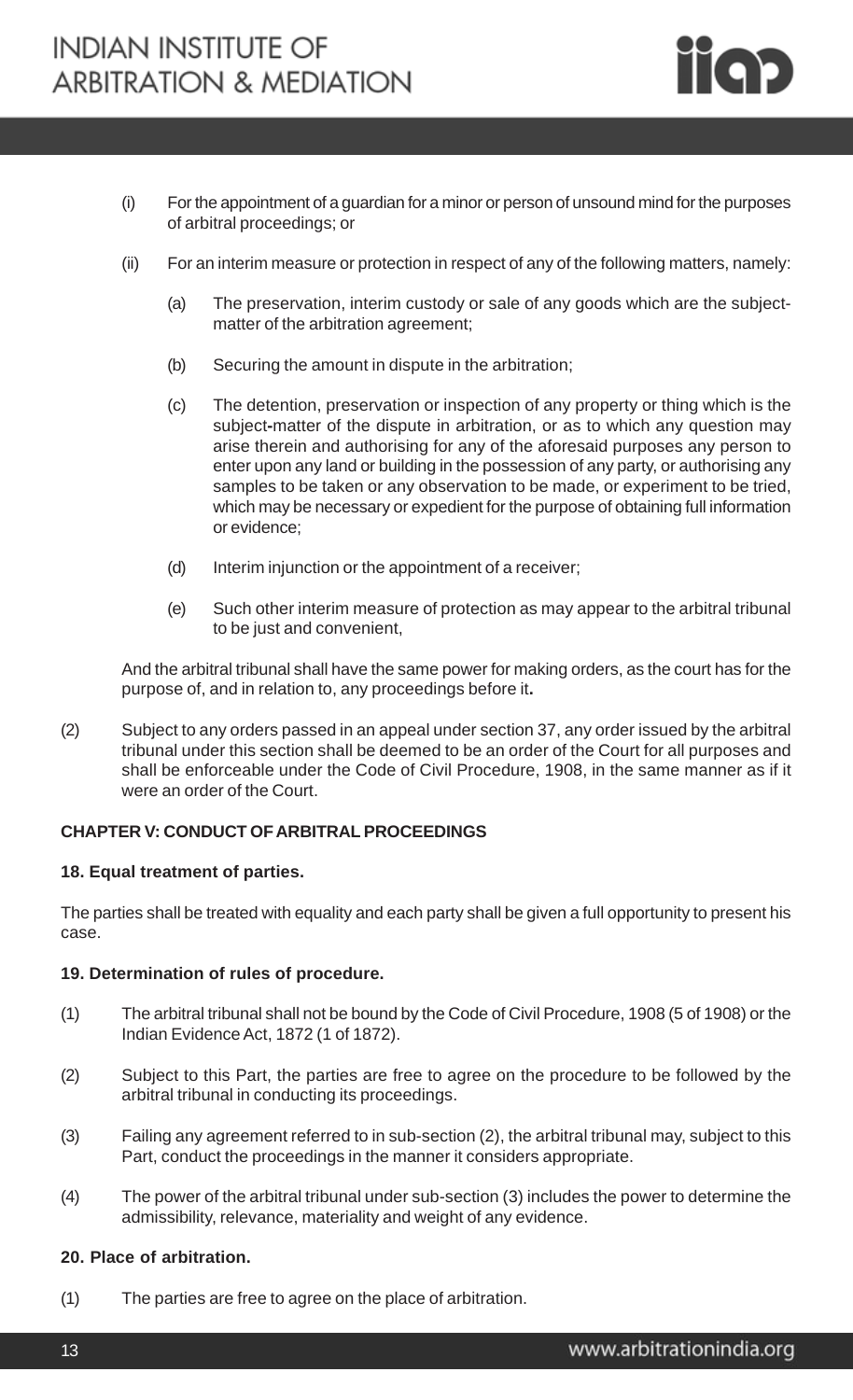

- (2) Failing any agreement referred to in sub-section (1), the place of arbitration shall be determined by the arbitral tribunal having regard to the circumstances of the case, including the convenience of the parties.
- (3) Notwithstanding sub-section (1) or sub-section (2), the arbitral tribunal may, unless otherwise agreed by the parties, meet at any place it considers appropriate for consultation among its members, for hearing winners, experts or the parties, or for inspection of documents, goods or other property.

### **21. Commencement of arbitral proceedings.**

Unless otherwise agreed by the parties, the arbitral proceedings, in respect of a particular dispute commence on the date on which a request for that dispute to be referred to arbitration is received by the respondent.

### **22. Language.**

- (1) The parties are free to agree upon the language or languages to is used in the arbitral proceedings.
- (2) Failing any agreement referred to in sub-section (1), the arbitral tribunal shall determine the language or languages to be used in the arbitral proceedings.
- (3) The agreement or determination, unless otherwise specified, shall apply to any written statement by a party, any hearing and any arbitral award, decision or other communication by the arbitral tribunal.
- (4) The arbitral tribunal may order that any documentary evidence shall be accompanied by a translation into the languages agreed upon by the parties or determined by the arbitral tribunal.

### **23. Statements of claim and defence.**

- (1) Within the period of time agreed upon by the parties or determined by the arbitral tribunal, the claimant shall state the facts supporting his claim, the points at issue and the relief or remedy sought, and the respondent shall state his defence in respect of these particulars, unless the parties have otherwise agreed as to the required elements of those statements.
- (2) The parties may submit with their statements all documents they consider to be relevant or may add a reference to the documents or other evidence they will submit.
- $(2A)$  <sup>33</sup>The respondent, in support of his case, may also submit a counter claim or plead a set-off, which shall be adjudicated upon by the arbitral tribunal, if such counterclaim or set-off falls within the scope of the arbitration agreement.
- (3) Unless otherwise agreed by the parties, either party may amend or supplement his claim or defence during the course of the arbitral proceedings, unless the arbitral tribunal considers it inappropriate to allow the amendment or supplement having regard to the delay in making it.
- $(4)$  <sup>34</sup>The statement of claim and defence under this section shall be completed within a period of six months from the date the arbitrator or all the arbitrators, as the case may be, received notice, in writing, of their appointment.

<sup>33</sup> Inserted by the Arbitration & Conciliation (Amendment) Act, 2015

<sup>34</sup> Inserted by the Arbitration & Conciliation (Amendment) Act, 2019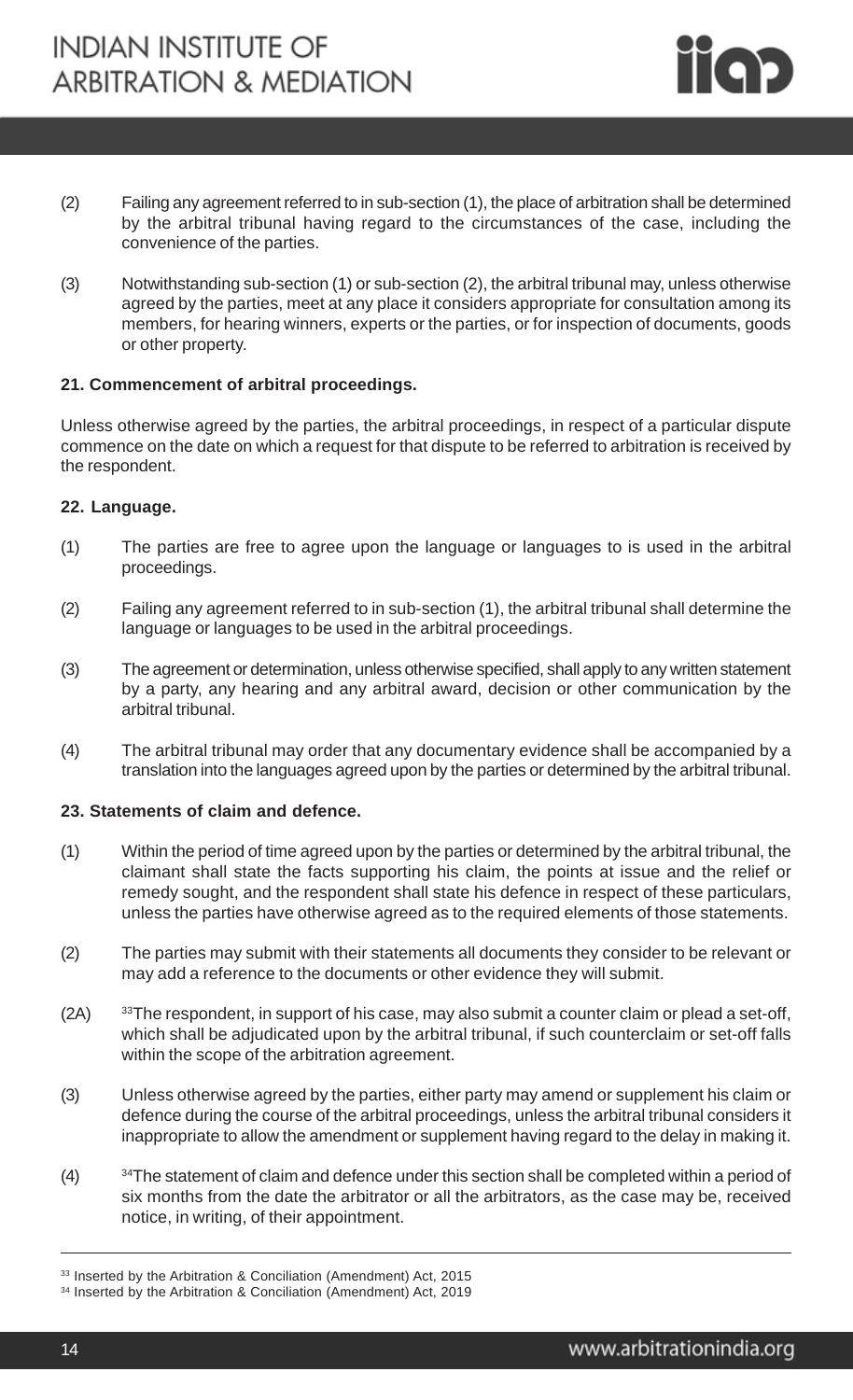

### **24. Hearings and written proceedings.**

(1) Unless otherwise agreed by the parties, the arbitral tribunal shall decide whether to hold oral hearings for the presentation of evidence or for oral argument, or whether the proceedings shall be conducted on the basis of documents and other materials;

Provided that the arbitral tribunal shall hold hearings, at an appropriate stage of the proceedings, on a request by a party, unless the parties have agreed that no oral hearing shall be held.

 $35$ Provided further that the arbitral tribunal shall, as far as possible, hold oral hearings for the presentation of evidence or for oral argument on day-to-day basis, and not grant any adjournments unless sufficient cause is made out, and may impose costs including exemplary costs on the party seeking adjournment without any sufficient cause.

- (2) The parties shall be given sufficient advance notice of any hearing and of any meeting of the arbitral tribunal for the purposes of inspection of documents, goods or other property.
- (3) All statements, documents or other information supplied to, or applications made to, the arbitral tribunal by one party shall be communicated to the other party, and any expert report or evidentiary document on which the arbitral tribunal may rely in making its decision shall be communicated to the parties.

### **25. Default of a party.**

Unless otherwise agreed by the parties, where, without showing sufficient cause,

- (a) The claimant fails to communicate his statement of claim in accordance with subsection (1) of section 23; the arbitral tribunal shall terminate the proceedings;
- (b) The respondent fails to communicate his statement of defence in accordance with subsection (1) of section 23; the arbitral tribunal shall continue the proceedings without treating that failure in itself as an admission of the allegations by the claimant and shall have the discretion to treat the right of the respondent to file such statement of defence as having been forfeited;<sup>36</sup>
- (c) A party fails to appear at an oral hearing or to produce documentary evidence; the arbitral tribunal may continue the proceedings and make the arbitral award on the evidence before it.

### **26. Expert appointed by arbitral tribunal.**

- (1) Unless otherwise agreed by the parties, the arbitral tribunal may
	- (a) Appoint one or more experts to report to it on specific issues to be determined by the arbitral tribunal, and
	- (b) Require a party to give the expert any relevant information or to produce, or to provide access to, any relevant documents, goods or other property for his inspection.

<sup>35</sup> Inserted by the Arbitration & Conciliation (Amendment) Act, 2015

<sup>36</sup> Inserted by the Arbitration & Conciliation (Amendment) Ordinance, 2015

Earlier it stood as:

<sup>&</sup>quot;(b) The respondent fails to communicate his statement of defence in accordance with subsection (1) of section 23; the arbitral tribunal shall continue the proceedings without treating that failure in itself as an admission of the allegations by the claimant;"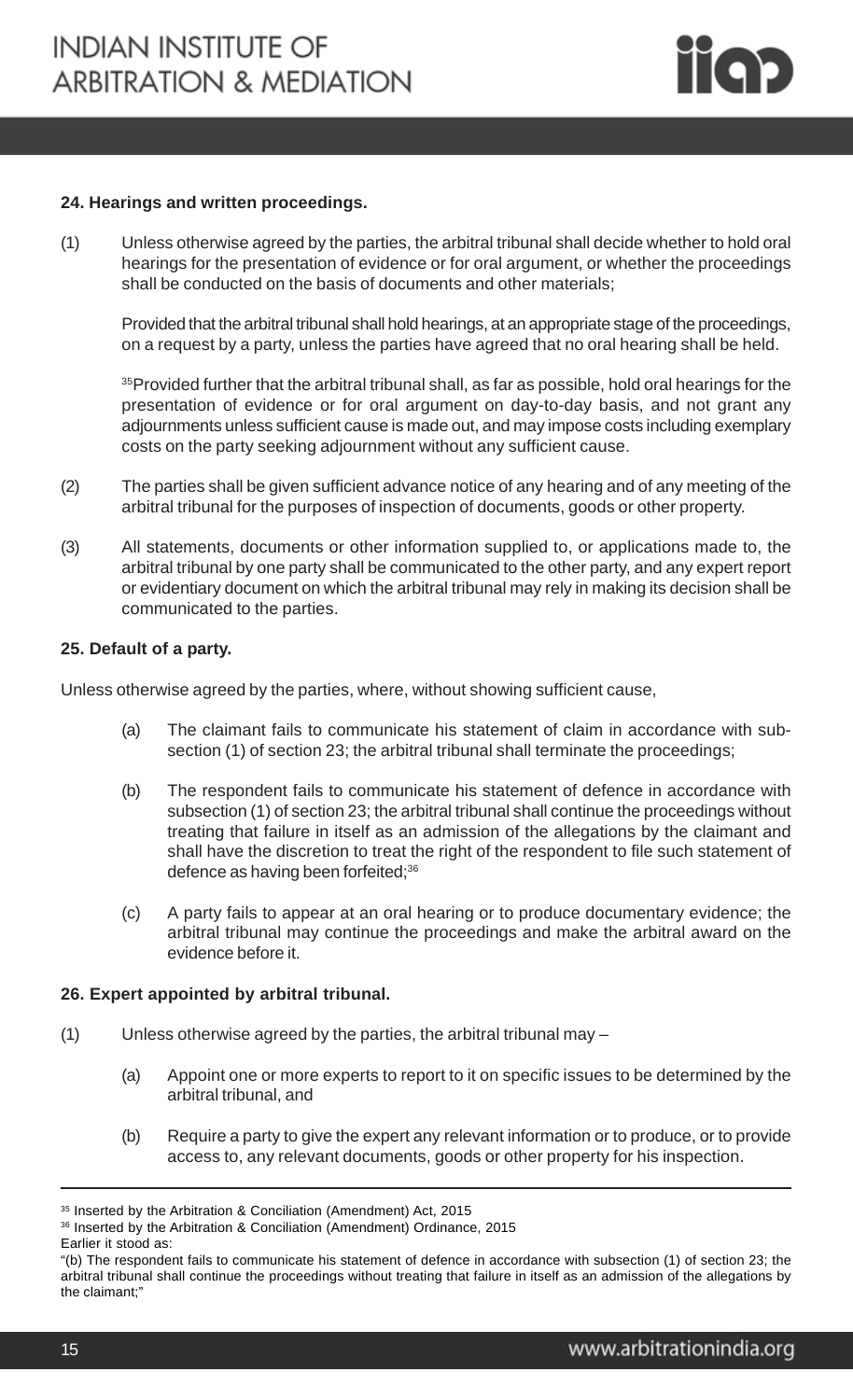

### **27. Court assistance in taking evidence.**

- (1) The arbitral tribunal, or a party with the approval of the arbitral tribunal, may apply to the Court for assistance in taking evidence.
- (2) The application shall specify
	- (a) The names and addresses of the parties and the arbitrators.
	- (b) The general nature of the claim and the relief sought;
	- (c) The evidence to the obtained, in particular,
		- (i) The name and address of any person to be heard as witness or expert witness and a statement of the subject-matter of the testimony required;
		- (ii) The description of a document to be produced or property to be inspected.
- (3) The Court may, within its competence and according to its rules on taking evidence, execute the request or ordering that the evidence be provided directly to the arbitral tribunal.
- (4) The Court may, while making or order under sub-section (3), issue the same processes to witnesses as it may issue in suits tried before it.
- (5) Persons failing to attend in accordance with such process, or making any other fault, or refusing to give their evidence, or guilty of any contempt to the arbitral tribunal during the conduct of arbitral proceedings, shall be subject to the like disadvantages, penalties and punishments by order of the Court on the representation of the arbitral tribunal as they would incur for the like offences is suits tried before the Court.
- (6) In this section the expression "Processes" includes summonses and commissions for the examination of witnesses and summonses to produce documents**.**

### **CHAPTER VI: MAKING OF ARBITRAL AWARD AND TERMINATION OF PROCEEDINGS**

### **28. Rules applicable to substance of dispute.**

- (1) Where the place of arbitration is situate in India,
	- (a) In an arbitration other than an international commercial arbitration, the arbitral tribunal shall decide the dispute submitted to arbitration in accordance with the substantive law for the time being in force in India;
	- (b) In international commercial arbitration
		- (i) The arbitral tribunal shall decide the dispute in accordance with the rules of law designated by the parties as applicable to the substance of the dispute;
		- (ii) any designation by the parties of the law or legal system of a given country shall be construed, unless otherwise expressed, as directly referring to the substantive law of that country and not to its conflict of laws rules;
		- (iii) Failing any designation of the law under clause (a) by the parties, the arbitral tribunal shall apply the rules of law it considers to be appropriate given all the circumstances surrounding the dispute.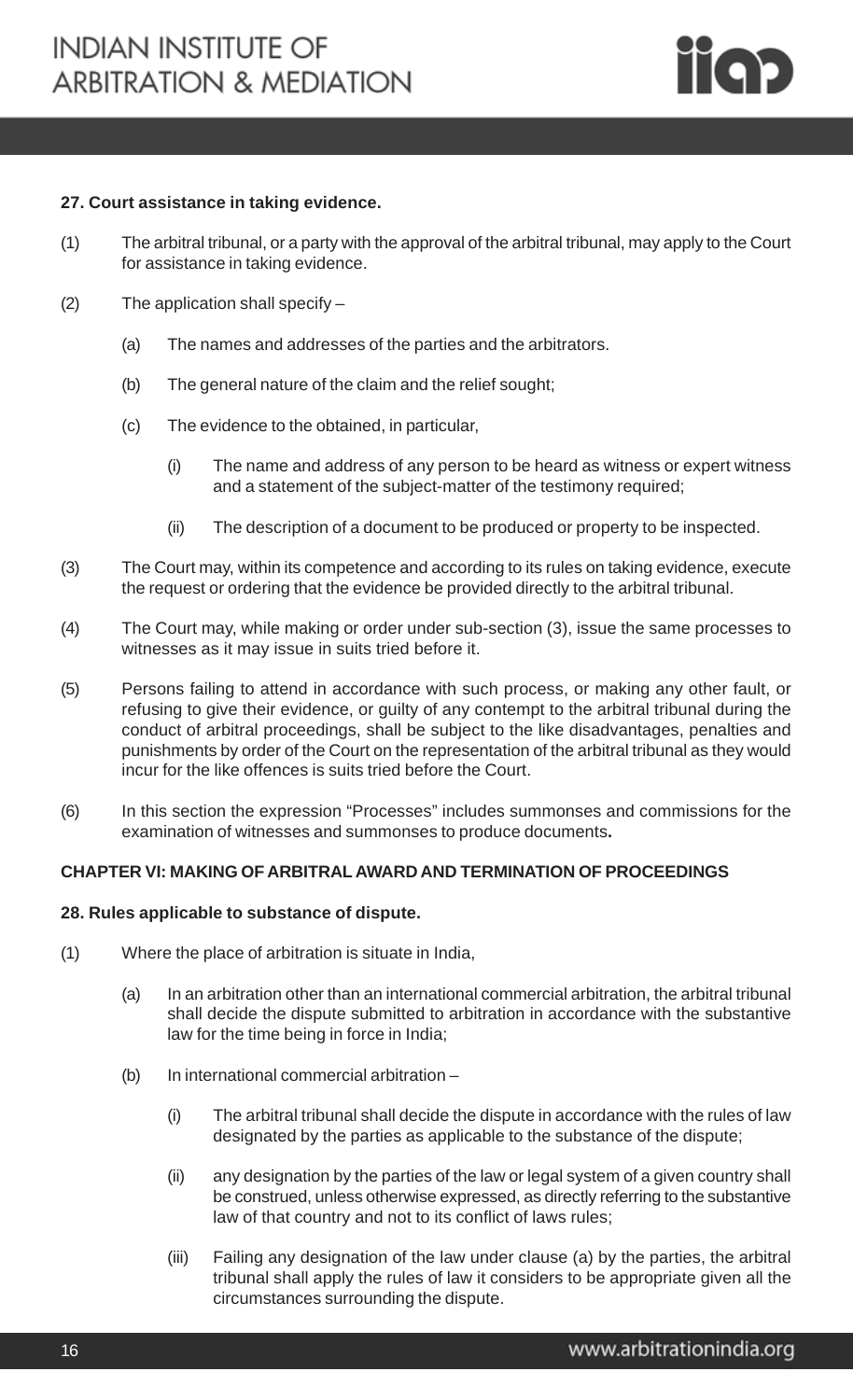

- (2) The arbitral tribunal shall decide ex aequoet bono or as amiable compositeur only if the parties have expressly authorized it to do so.
- $(3)$  <sup>37</sup>While deciding and making an award, the arbitral tribunal shall, in all cases, take into account the terms of the contract and trade usages applicable to the transaction.

### **29. Decision making by panel of arbitrators.**

- (1) Unless otherwise agreed by the parties, in arbitral proceedings with more than one arbitrator, any decision of the arbitral tribunal shall be made by a majority of all its members.
- (2) Notwithstanding sub-section (1), if authorized by the parties or all the members of the arbitral tribunal, questions of procedure may be decided by the presiding arbitrator.

### **3829A. Time limit for arbitral award.**

 $(1)$  <sup>39</sup>The award in matters other than international commercial arbitration shall be made by the arbitral tribunal within a period of twelve months from the date of completion of pleadings under sub-section (4) of section 23:

Provided that the award in the matter of international commercial arbitration may be made as expeditiously as possible and endeavour may be made to dispose of the matter within a period of twelve months from the date of completion of pleadings under sub-section (4) of section 23.

- (2) If the award is made within a period of six months from the date the arbitral tribunal enters upon the reference, the arbitral tribunal shall be entitled to receive such amount of additional fees as the parties may agree.
- (3) The parties may, by consent, extent the period specified in sub-section (1) for making award for a further period not exceeding six months.
- (4) If the award is not made within the period specified in sub-section (1) or the extended period specified under sub-section (3), the mandate of the arbitrator(s) shall terminate unless the Court has, either prior to or after the expiry of the period so specified, extend the period.

Provided that while extending the period under this sub-section, if the Court finds that the proceedings have been delayed for the reasons attributed to the arbitral tribunal, then, it may order reduction of fees of the arbitrator(s) by not exceeding five percent, for each month of such delay.

40Provided further that where an application under sub-section (5) is pending, the mandate of the arbitrator shall continue till the disposal of the said application.

Earlier it stood as:

<sup>&</sup>lt;sup>37</sup> Substituted by the Arbitration & Conciliation (Amendment) Act, 2015

<sup>&</sup>quot;(3) In all cases, the arbitral tribunal shall decide in accordance with the terms of the contract and shall take into account the usages of the trade applicable to the transaction."

<sup>38</sup> Inserted by the Arbitration & Conciliation (Amendment) Act, 2015

<sup>39</sup> Substituted by the Arbitration & Conciliation (Amendment) Act, 2019 Earlier it stood as:

<sup>&</sup>quot;The award shall be made within a period of twelve months from the date the arbitral tribunal enters upon the reference. Explanation – For the purpose of this sub-section, an arbitral tribunal shall be deemed to have entered upon the reference on the date on which the arbitrator or all the arbitrators, as the case may be, have received notice, in writing, of their appointment."

<sup>40</sup> Inserted by the Arbitration & Conciliation (Amendment) Act, 2019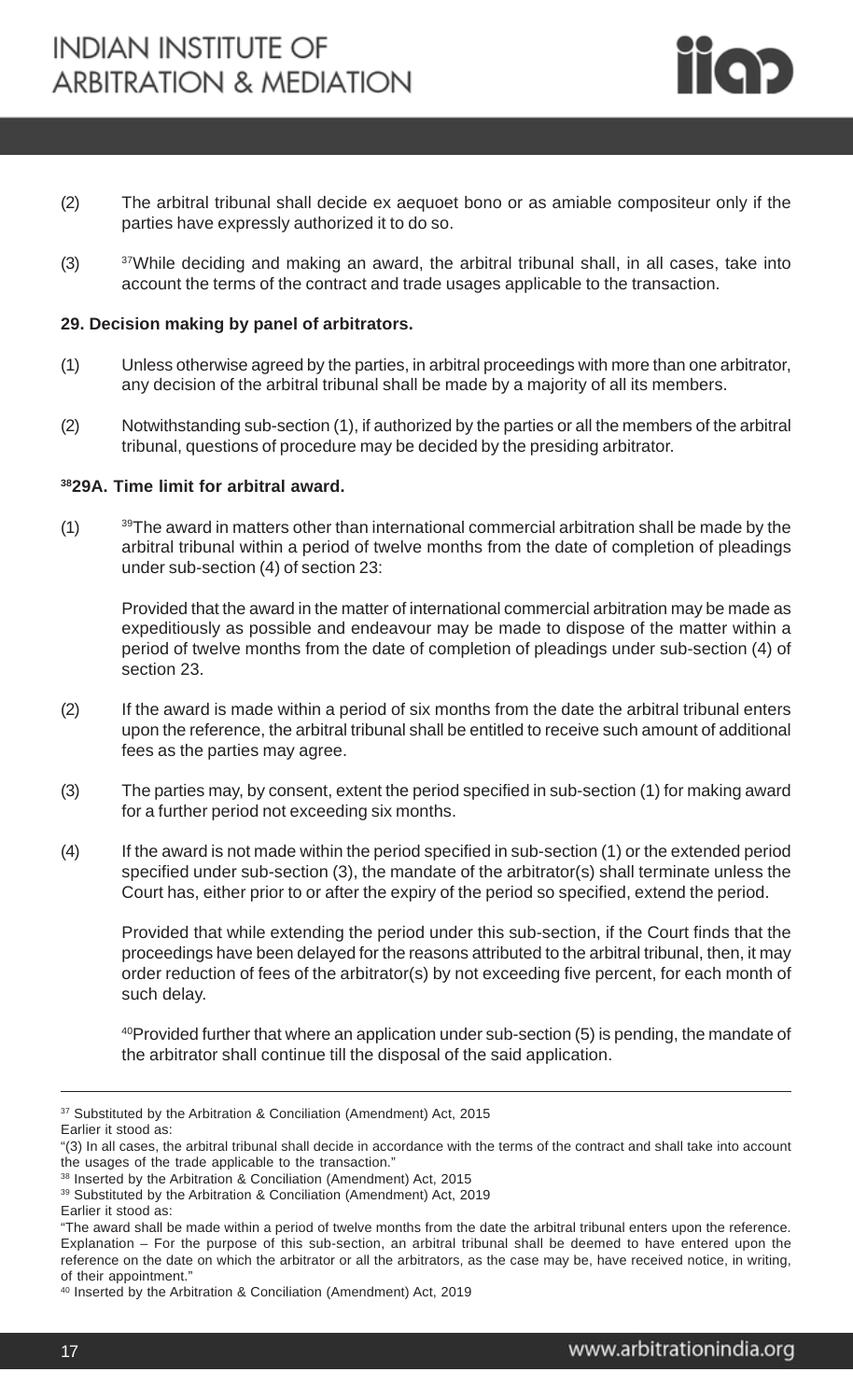

<sup>41</sup> Provided also that the arbitrator shall be given an opportunity of being heard before the fees is reduced.

- (5) The extension of the period referred to in sub-section (4) may be on the application of any of the parties and may be granted only for sufficient cause and on such terms and conditions as may be imposed by the Court.
- (6) While extending the period referred to in sub-section (4), it shall be open to the Court to substitute one or all of the arbitrators and if one or all of the arbitrators are substituted, the arbitral proceedings shall continue from the stage already reached and on the basis of the evidence and material already on record, and the arbitrator(s) appointed under this section shall be deemed to have received the said evidence and material.
- (7) In the event of arbitrator(s) being appointed under this section, the arbitral tribunal thus reconstituted shall be deemed to in continuation of the previously constituted arbitral tribunal.
- (8) It shall be open to the Court to impose actual or exemplary costs upon any of the parties under this section.
- (9) An application filed under sub-section (5) shall be disposed of by the Court as expeditiously as possible and endeavour shall be made to dispose of the matter within a period of sixty days from the date of service of notice on the opposite party.

### **4229B. Fast track procedure.**

- (1) Notwithstanding anything contained in this Act, the parties to an arbitration agreement, may, at any stage either before or at the time of appointment of the arbitral tribunal, agree in writing to have their dispute resolved by fast track procedure specified in sub-section (3).
- (2) The parties to the arbitration agreement, while agreeing for resolution of dispute by fast track procedure, may agree that the arbitral tribunal shall consists of a sole arbitrator who shall be chosen by the parties.
- (3) The arbitral tribunal shall follow the following procedure while conducting arbitration proceedings under sub-section (1):
	- (a) The arbitral tribunal shall decide the dispute on the basis of written pleadings, documents and submissions filed by the parties without any oral hearing;
	- (b) The arbitral tribunal shall have power to call for any further information or clarification from the parties in addition to the pleadings and documents filed by them;
	- (c) An oral hearing may be held only, if, all the parties make a request or if the arbitral tribunal considers it necessary to have oral hearing for clarifying certain issues;
	- (d) The arbitral tribunal may dispense with any technical formalities, if an oral hearing is held, and adopt such procedure as deemed appropriate for expeditious disposal of the case.
- (4) The award under this section shall be made within a period of six months from the date the arbitral tribunal enters upon the reference.

<sup>41</sup> Inserted by the Arbitration & Conciliation (Amendment) Act, 2019

<sup>42</sup> Inserted by the Arbitration & Conciliation (Amendment) Act, 2015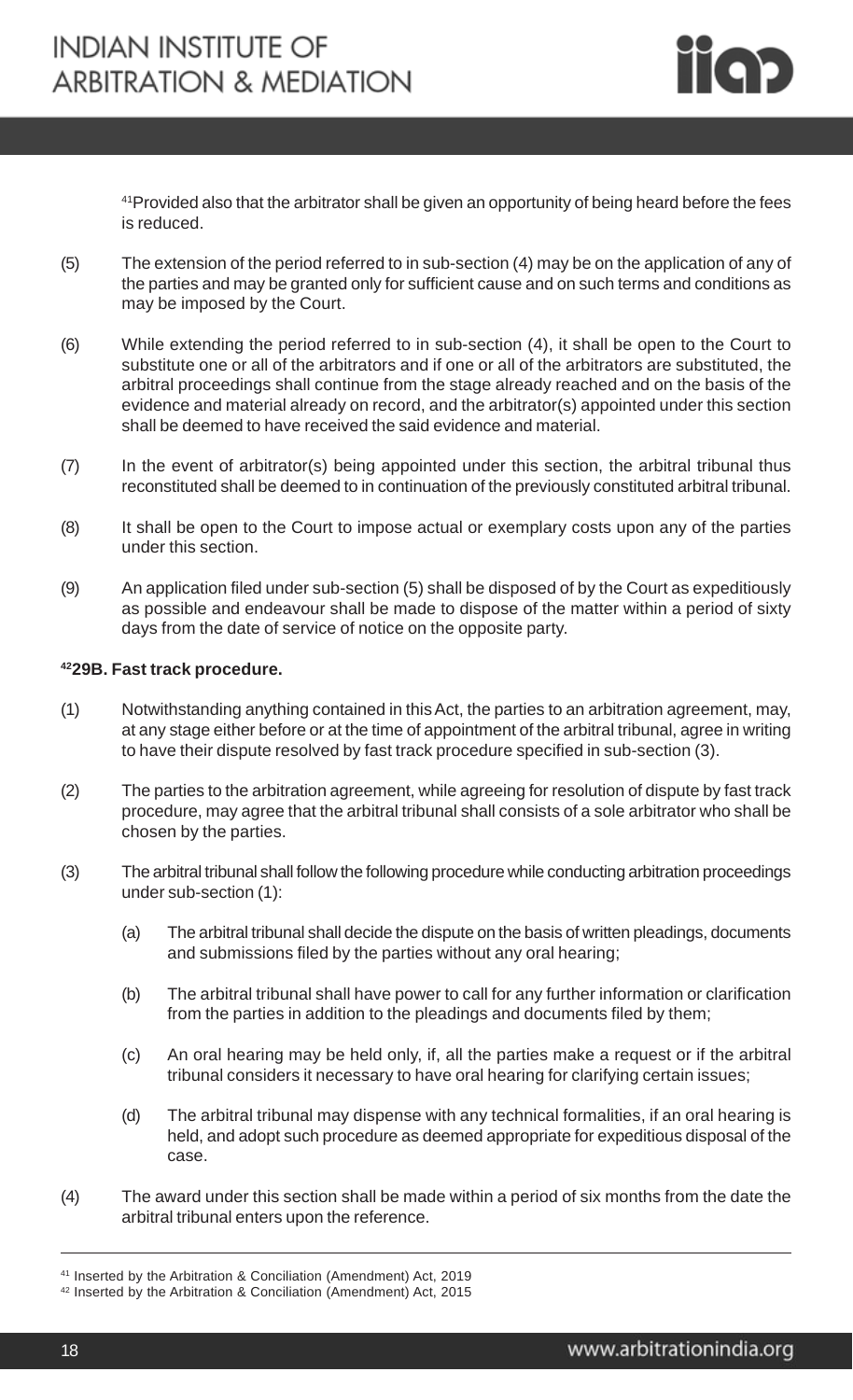

- (5) If the award is not made within the period specified in sub-section (4), the provisions of subsection (3) to (9) of section 29A shall apply to the proceedings.
- (6) The fees payable to the arbitrator and the manner of payment of fees shall be such as may be agreed between the arbitrator and the parties.

### **30. Settlement.**

- (1) It is not incompatible with an arbitration agreement for an arbitral tribunal to encourage settlement of the dispute and, with the agreement of the parties, the arbitral tribunal may use mediation, conciliation or other procedures at any time during the arbitral proceedings to encourage settlement.
- (2) If, during arbitral proceedings, the parties settle the dispute, the arbitral tribunal shall terminate the proceedings and, if requested by the parties and not objected to by the arbitral tribunal, record the settlement in the form of an arbitral award on agreed terms.
- (3) An arbitral award on agreed terms shall be made in accordance with section 31 and shall state that it is an arbitral award.
- (4) An arbitral award on agreed terms shall have the same status and effect as any other arbitral award on the substance of the dispute.

### **31. Form and contents of arbitral award.**

- (1) An arbitral award shall be made in writing and shall be signed by the members of the arbitral tribunal.
- (2) For the purposes of sub-section (1), in arbitral proceedings with more than one arbitrator, the signatures of the majority of all the members of the arbitral tribunal shall be sufficient so long as the reason for any omitted signature is stated.
- (3) The arbitral award shall state the reasons upon which it is based, unless
	- (a) The parties have agreed that no reasons are to be given, or
	- (b) The award is an arbitral award on agreed terms under section 30.
- (4) The arbitral award shall state its date and the place of arbitration as determined in accordance with section 20 and the award shall be deemed to have been made at that place.
- (5) After the arbitral award is made, a signed copy shall be delivered to each party.
- (6) The arbitral tribunal may, at any time during the arbitral proceedings, make an interim arbitral award on any matter with respect to which it may make a final arbitral award.
- (7) (a) Unless otherwise agreed by the parties, where and in so far as an arbitral award is for the payment of money, the arbitral tribunal may include in the sum for which the award is made interest, at such rate as it deems reasonable, on the whole or any part of the money, for the whole or any part of the period between the date on which the cause of action arose and the date on which the award is made.
	- (b)  $43A$  sum directed to be paid by an arbitral award shall, unless the award otherwise directs, carry interest at the rate of two percent higher than the current rate of interest prevalent on the date of award, from the date of award to the date of payment.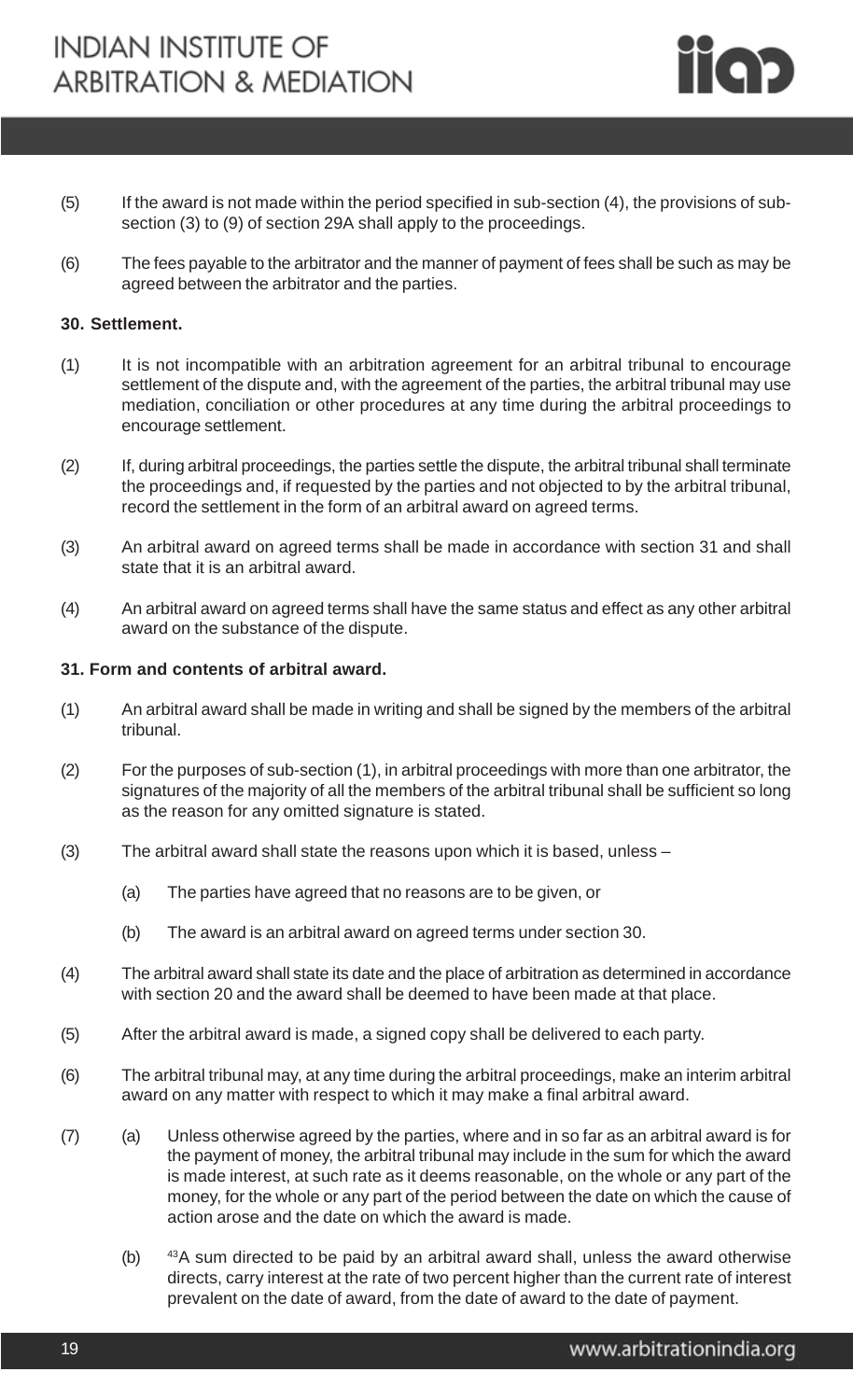

Explanation – The expression "current rate of interest" shall have the same meaning as assigned to it under clause (b) of section 2 of the Interest Act, 1978.

(8) 44The costs of an arbitration shall be fixed by the arbitral tribunal in accordance with section 31A.

### **4531A. Regime for costs.**

- (1) In relation to any arbitration proceeding or a proceeding under any of the provisions of this Act pertaining to the arbitration, the Court or arbitral tribunal, notwithstanding anything contained in the Code of Civil Procedure, 1908, shall have the discretion to determine –
	- (a) Whether costs are payable by one party to another;
	- (b) The amount of such costs;
	- (c) When such costs are to be paid.

Explanation – For the purpose of this sub-section, "costs" means reasonable costs relating  $to -$ 

- (i) The fees and expenses of the arbitrators, Courts and witnesses;
- (ii) Legal fees and expenses;
- (iii) Any administration fees of the institution supervising the arbitration; and
- (iv) Any other expenses incurred in connection with the arbitral or Court proceedings and the arbitral award.
- (2) If the Court or arbitral tribunal decides to make an order as to payment of costs,
	- (a) The general rule is that the unsuccessful party will be ordered to pay the costs of the successful party; or
	- (b) The Court or the arbitral tribunal may make a different order for reasons to be recorded in writing.

- (a) The costs of arbitration shall be fixed by the arbitral tribunal;
- (b) The arbitral tribunal shall specify
	- (i) The party entitled to costs,
	- (ii) The party who shall pay the costs,
	- (iii) The amount of costs or method of determining that amount, and
	- (iv) The manner in which the costs shall be paid.
- Explanation For the purpose of clause (a), "costs" means reasonable costs relating to:
- (i) The fees and expenses of the arbitrators and witnesses,
- (ii) Legal fees and expenses,

<sup>43</sup> Substituted by the Arbitration & Conciliation (Amendment) Act, 2015

Earlier it stood as:

<sup>&</sup>quot;(b) A sum directed to be paid by an arbitral award shall, unless the award otherwise directs, carry interest at the rate of eighteen per centum per annum from the date of the award to the date of payment."

<sup>44</sup> Substituted by the Arbitration & Conciliation (Amendment) Act, 2015

Earlier it stood as:

<sup>&</sup>quot;(8) Unless otherwise agreed by the parties,

<sup>(</sup>iii) Any administration fees of the institution supervising the arbitration, and

<sup>(</sup>iv) Any other expenses incurred in connection with the arbitral proceedings and the arbitral award.

<sup>45</sup> Inserted by the Arbitration & Conciliation (Amendment) Act, 2015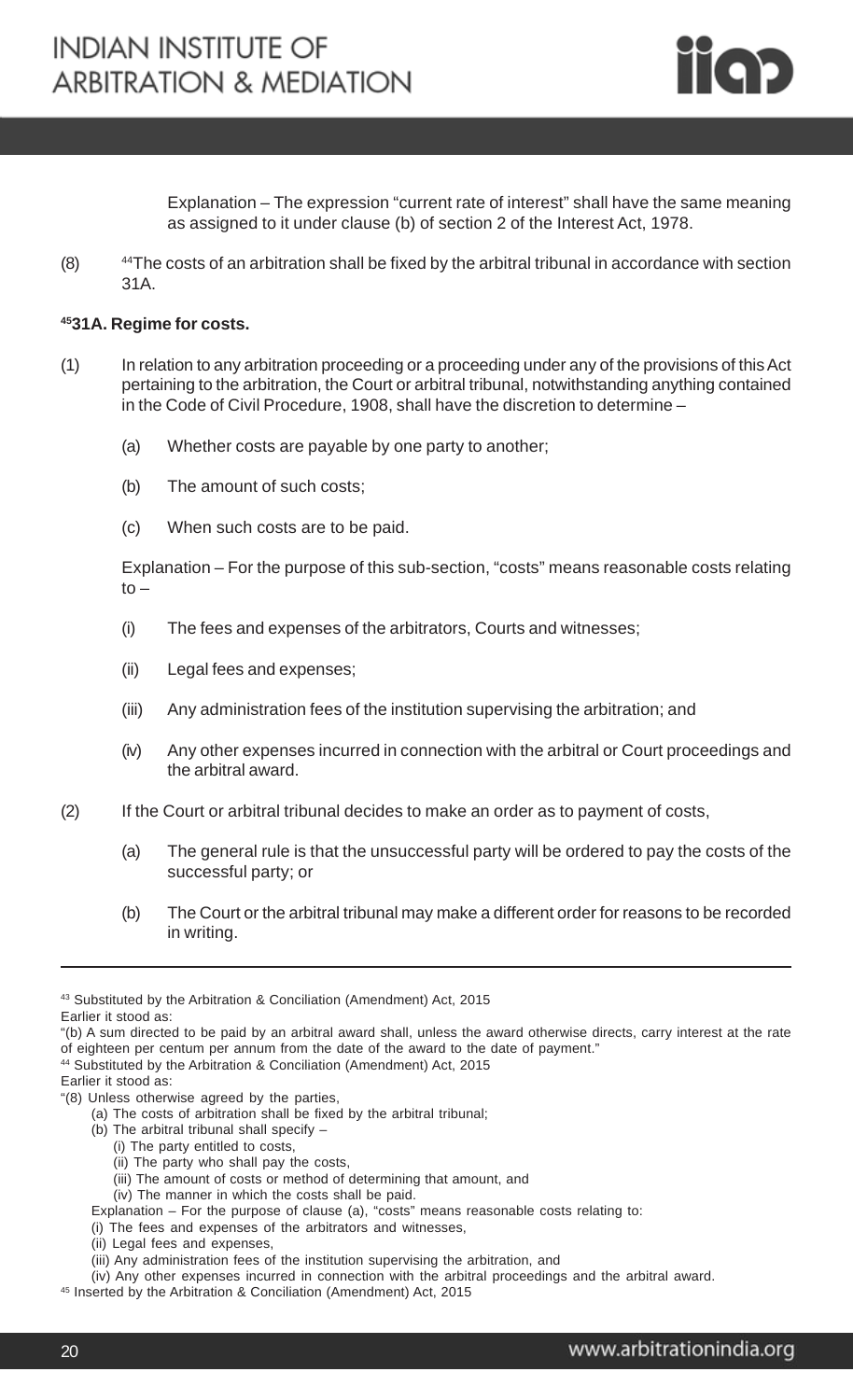- (3) In determining the costs, the Court or the arbitral tribunal shall have regard to all the circumstances, including –
	- (a) The conduct of all the parties;
	- (b) Whether a party has succeeded partly in the case;
	- (c) Whether the party had made a frivolous counter claim leading to delay in the disposal of the arbitral proceedings; and
	- (d) Whether any reasonable offer to settle the dispute is made by a party and refused by the other party.
- (4) The Court or the arbitral tribunal may make any order under this section including the order that a party shall pay –
	- (i) A proportion of another party's costs;
	- (ii) A stated amount in respect of another party's costs;
	- (iii) Costs from or until a certain date only;
	- (iv) Costs incurred before proceedings have begun;
	- (v) Costs relating to particular steps taken in the proceedings;
	- (vi) Costs relating only to a distinct part of the proceedings; and
	- (vii) Interest on costs from or until a certain date.
- (5) An agreement which has the effect that a party is to pay the whole or part of the costs of the arbitration in any event shall be only valid if such agreement is made after the dispute in question has arisen.

### **32. Termination of proceedings.**

- (1) The arbitral proceedings shall be terminated by the final arbitral award or by an order of the arbitral tribunal under sub-section (2).
- (2) The arbitral tribunal shall issue an order for the termination of the arbitral proceedings where
	- (a) The claimant withdraws his claim, unless the respondent objects to the order and the arbitral tribunal recognizes a legitimate interest on his part in obtaining a final settlement of the dispute,
	- (b) The parties agree on the termination of the proceedings, or
	- (c) The arbitral tribunal finds that the continuation of the proceedings has for any other reason become unnecessary or impossible.
- (3) Subject to section 33 and sub-section (4) of section 34, the mandate of the arbitral tribunal shall terminate with the termination of the arbitral proceedings.

### **33. Correction and interpretation of award; additional award.**

- (1) Within thirty days from the receipt of the arbitral award, unless another period of time has been agreed upon by the parties –
	- (a) A party, with notice to the other party, may request the arbitral tribunal to correct any computation errors, any electrical or typographical errors or any other errors of a similar nature occurring in the award;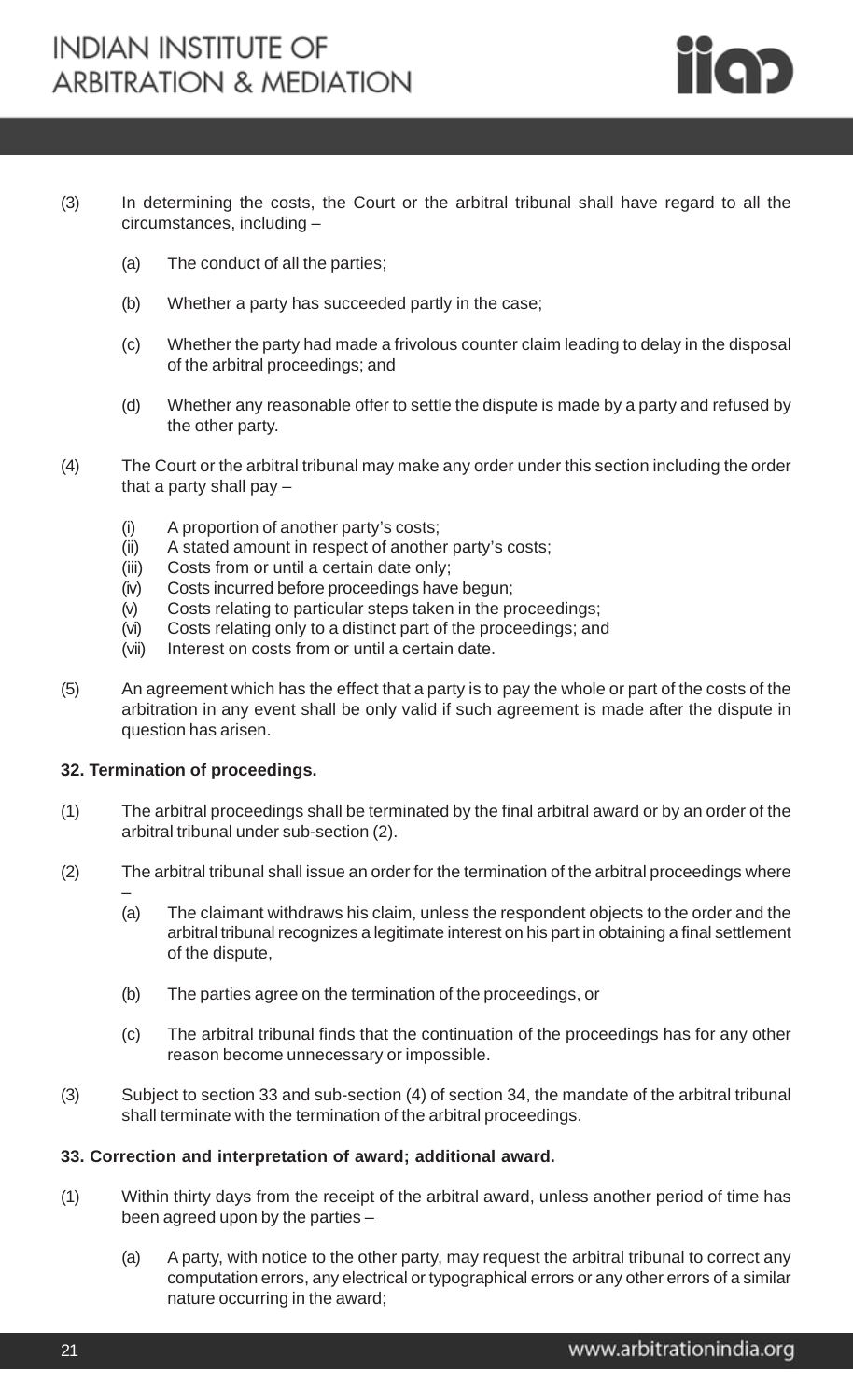

- (b) If so agreed by the parties, a party, with notice to the other party, may request the arbitral tribunal to give an interpretation of a specific point or part of the award.
- (2) If the arbitral tribunal considers the request made under sub-section (1) to be justified, it shall make the correction or give the interpretation within thirty days from the receipt of the request and the interpretation shall form part of the arbitral award.
- (3) The arbitral tribunal may correct and error of the type referred to in clause (a) of sub-section (1), on its own initiative, within thirty days from the date of the arbitral award.
- (4) Unless otherwise agreed by the parties, a party with notice to the other party may request, within thirty days from the receipt of the arbitral award, the arbitral tribunal to make an additional arbitral award as to claims presented in the arbitral proceedings but omitted from the arbitral award.
- (5) If the arbitral tribunal considers the request made under sub-section (4) to be justified, it shall make the additional arbitral award within sixty days from the receipt of such request.
- (6) The arbitral tribunal may extend, if necessary, the period of time within which it shall make a correction, give an interpretation or make an additional arbitral award under sub-section (2) or sub-section (5).
- (7) Section 31 shall apply to a correction or interpretation of the arbitral award or to an additional arbitral award made under this section.

# **CHAPTER VII: RECOURSE AGAINST ARBITRAL ALWARD**

### **34. Application for setting aside arbitral award.**

- (1) Recourse to a Court against an arbitral award may be made only by an application for setting aside such award in accordance with subsection (2) and sub-section (3).
- (2) An arbitral award may be set aside by the Court only if  $-$ 
	- (a) The party making the application, establishes on the basis of the record of the arbitral tribunal that<sup>46</sup>:
		- (i) A party was under some incapacity, or
		- (ii) The arbitration agreement is not valid under the law to which the parties have subjected it or, failing any indication thereon, under the law for the time being in force; or
		- (iii) the party making the application was not given proper notice of the appointment of an arbitrator or of the arbitral proceedings or was otherwise unable to present his case; or
		- (iv) The arbitral award deals with a dispute not contemplated by or not falling within the terms of the submission to arbitration, or it contains decisions on matter beyond the scope of the submission to arbitration:

<sup>46</sup> Substituted by the Arbitration & Conciliation (Amendment) Act, 2019 Earlier it stood as: "furnishes proof that:"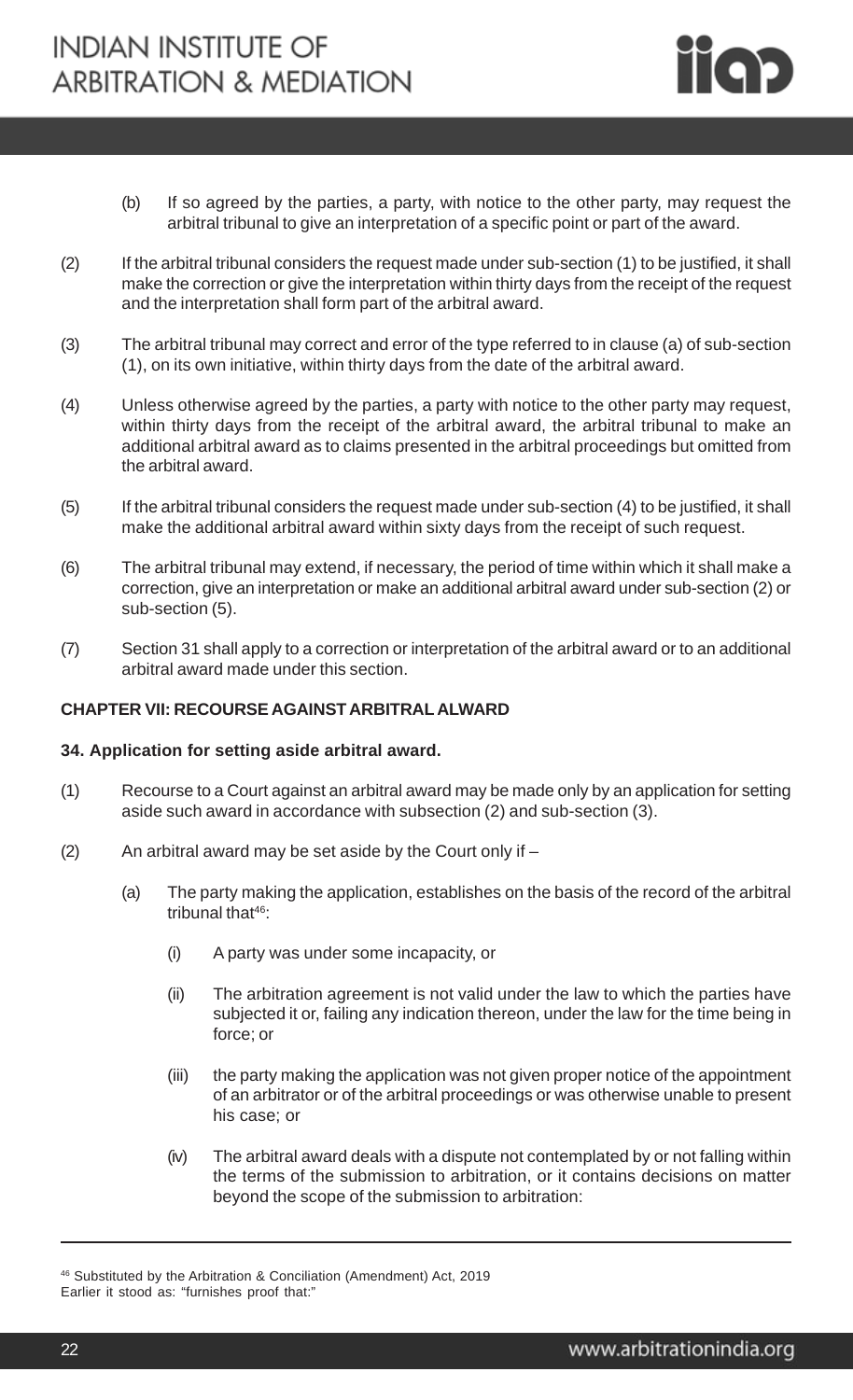

Provided that, if the decisions on matters submitted to arbitration can be separated from those not so submitted, only that part of the arbitral award which contains decisions on matters not submitted to arbitration may be set aside; or

- (v) The composition of the arbitral tribunal or the arbitral procedure was not in accordance with the agreement of the parties, unless such agreement was in conflict with a provision of this Part from which the parties cannot derogate, or, failing such agreement, was not in accordance with this Past; or
- (b) The Court finds that
	- (i) The subject-matter of the dispute is not capable of settlement by arbitration under the law for the time being in force, or
	- (ii) The arbitral award is in conflict with the public policy of India.

 $47$ Explanation 1 – For the avoidance of any doubt, it is clarified that an award is in conflict with the public policy of India, only if  $-$ 

- (i) The making of the award was induced or affected by fraud or corruption or was in violation of section 75 or 81; or
- (ii) It is in contravention with the fundamental policy of Indian law; or
- (iii) It is in conflict with the most basic notions of morality or justice.

Explanation 2 – For the avoidance of doubt, the test as to whether there is a contravention with the fundamental policy of Indian law shall not entail a review on the merits of the dispute.

 $(2A)$   $48$ An arbitral award arising out of arbitrations other than international commercial arbitrations, may also be set aside by the Court, if the Court finds that the award is vitiated by patent illegality appearing on the face of the award:

Provided that an award shall not be set aside merely on the ground of an erroneous application of the law or by re-appreciation of evidence.

(3) An application for setting aside may not be made after three months have elapsed from the date on which the party making that application had received the arbitral award, or, if a request had been made under section 33, from the date on which that request had been disposed of by the arbitral tribunal:

Provided that if the Court is satisfied that the applicant was prevented by sufficient cause from making the application within the said period of three months if may entertain the application within a further period of thirty days, but not thereafter.

(4) On receipt of an application under sub-section (1), the Court may, where it is appropriate and it is so requested by a party, adjourn the proceedings for a period of time determined by it in

<sup>47</sup> Substituted by the Arbitration & Conciliation (Amendment) Act, 2015 Earlier it stood as:

<sup>&</sup>quot;Explanation.—Without prejudice to the generality of sub-clause (ii), it is hereby declared, for the avoidance of any doubt, that an award is in conflict with the public policy of India if the making of the award was induced of affected by fraud or corruption or was in violation of section 75 or section 81."

<sup>48</sup> Inserted by the Arbitration & Conciliation (Amendment) Act, 2015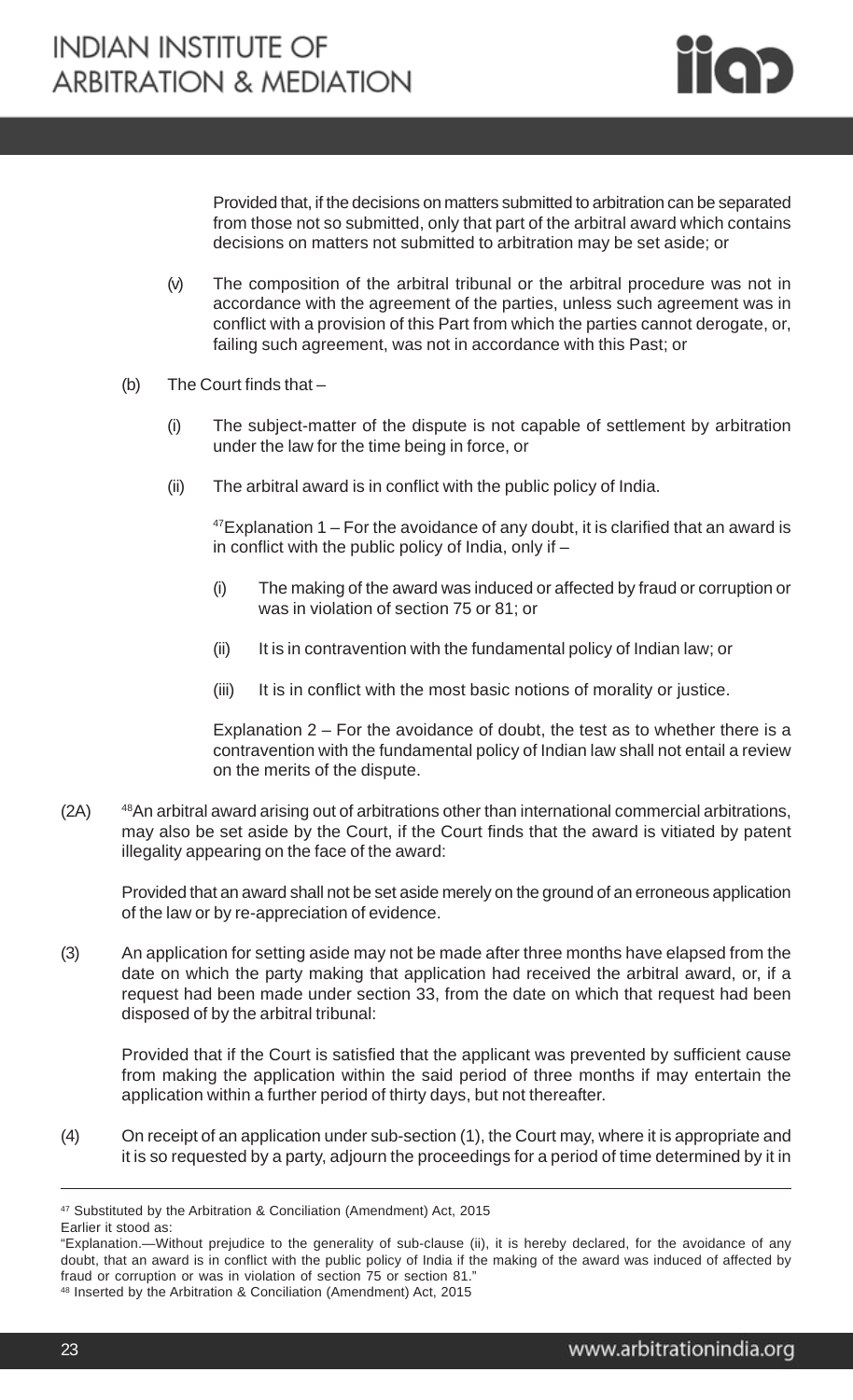

order to give the arbitral tribunal an opportunity to resume the arbitral proceedings or to take such other action as in the opinion of arbitral tribunal will eliminate the grounds for setting aside the arbitral award.

- (5) 49An application under this section shall be filed by a party only after issuing a prior notice to the other party and such application shall be accompanied by an affidavit by the applicant endorsing compliance with the said requirement.
- $(6)$  <sup>50</sup>An application under this section shall be disposed of expeditiously, and in any event, within a period of one year from the date on which the notice referred to in sub-section (5) is served upon the other party.

### **CHAPTER VIII: FINALITY AND ENFORCEMENT OF ARBITRAL AWARDS**

### **35. Finality of arbitral awards.**

Subject to this Part an arbitral award shall be final and binding on the parties and persons claiming under them respectively.

### **36. 51Enforcement.**

- (1) Where the time for making an application to set aside the arbitral award under section 34 has expired, then, subject to the provisions of sub-section (2), such award shall be enforced in accordance with the provisions of the Code of Civil Procedure, 1908, in the same manner as if it were a decree of the Court.
- (2) Where an application to set aside the arbitral award has been filed in the Court under section 34, the filing of such an application shall not by itself render that award unenforceable, unless the Court grants an order of stay of the operation of the said arbitral award in accordance with the provisions of sub-section (3), on a separate application made for that purpose.
- (3) Upon filing of an application under sub-section (2) for stay of the operation of the arbitral award, the Court may, subject to such conditions as it may deem fit, grant of the operation of such award for reasons to be recorded in writing:

Provided that the Court shall, while considering the application for grant of stay in the case of an arbitral award for payment of money, have due regard to the provisions for grant of stay of a money decree under the provisions of the Code of Civil Procedure, 1908.

 $52$ Provided further that where the Court is satisfied that a prima facie case is made out,  $-$ 

- (a) that the arbitration agreement or contract which is the basis of the award; or
- (b) the making of the award,

was induced or effected by fraud or corruption, it shall stay the award unconditionally pending disposal of the challenge under section 34 to the award.

Explanation — For the removal of doubts, it is hereby clarified that the above proviso shall apply to all court cases arising out of or in relation to arbitral proceedings, irrespective of whether the arbitral or court proceedings were commenced prior to or after the commencement of the Arbitration and Conciliation (Amendment) Act, 2015.

<sup>49</sup> Inserted by the Arbitration & Conciliation (Amendment) Act, 2015

<sup>50</sup> Inserted by the Arbitration & Conciliation (Amendment) Act, 2015

<sup>51</sup> Inserted by the Arbitration & Conciliation (Amendment) Act, 2015

<sup>52</sup> Inserted by the Arbitration & Conciliation (Amendment) Act, 2021 - w.e.f 23/10/2015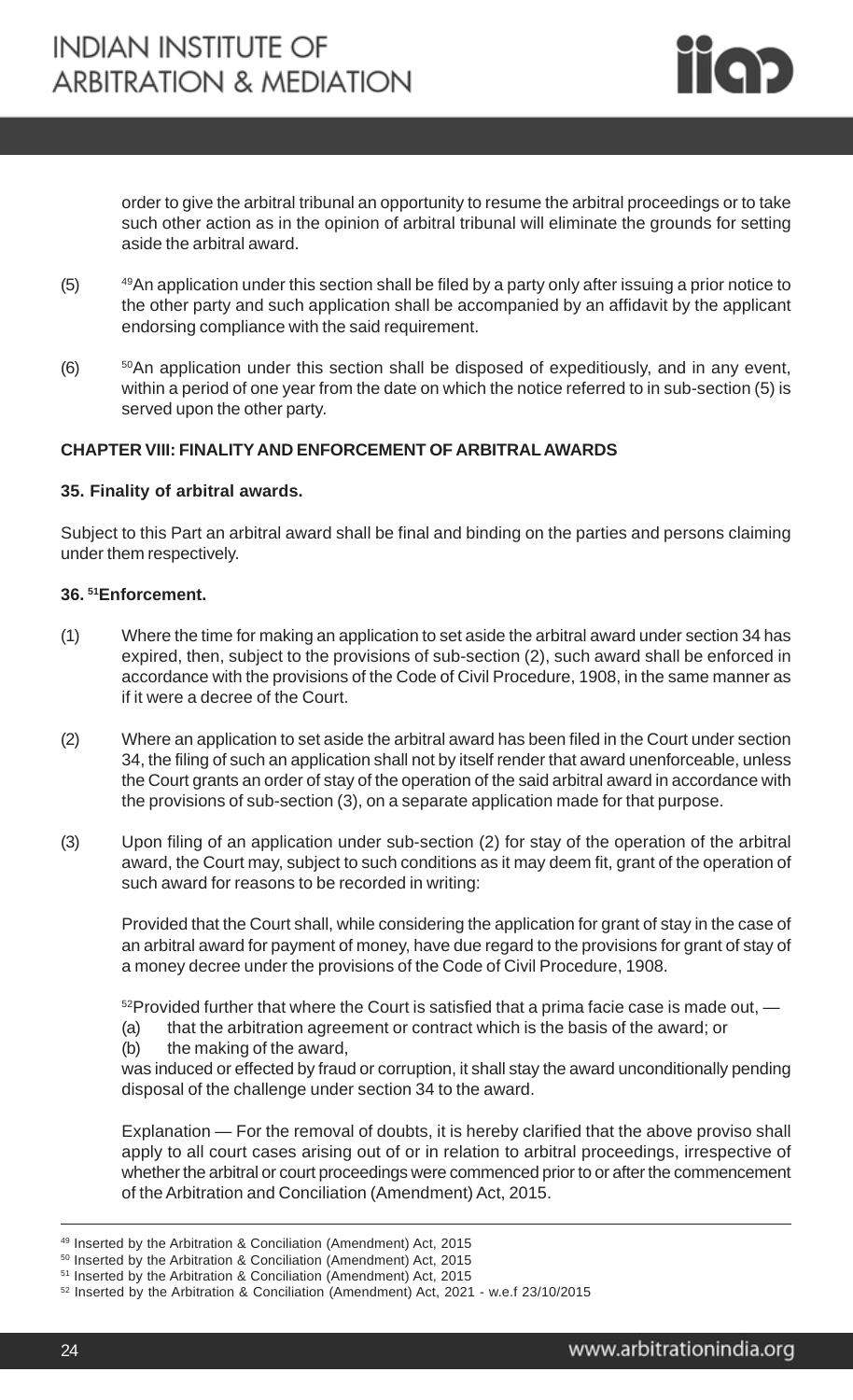

### **CHAPTER IX: APPEALS**

### **37. Appealable orders.**

- (1) 53Notwithstanding anything contained in any other law for the time being in force, an appeal shall lie from the following orders (and from no others) to the Court authorized by law to hear appeals from original decrees of the Court passing the order, namely:
	- (a) 54Refusing to refer the parties to arbitration under section 8;
	- (b) Granting or refusing to grant any measure under section 9;
	- (c) Setting aside or refusing to set aside an arbitral award under section 34.
- (2) An appeal shall also lie to a court from an order of the arbitral tribunal—
	- (a) Accepting the plea referred to in sub-section (2) or sub-section (3) of section 16; or
	- (b) Granting or refusing to grant an interim measure under section 17.
- (3) No second appeal shall lie from an order passed in appeal under this section, but nothing in this section shall affect or taken away any right to appeal to the Supreme Court.

### **CHAPTER X: MISCELLANEOUS**

#### **38. Deposits.**

(1) The arbitral tribunal may fix the amount of the deposit or supplementary deposit, as the case may be, as an advance for the costs referred to in sub-section (8) of section 31, which it expects will be incurred in respect of the claim submitted to it:

Provided that where, apart from the claim, a counter-claim has been submitted to the arbitral tribunal, it may fix separate amount of deposit for the claim and counter-claim.

(2) The deposit referred to in sub-section (1) shall be payable in equal shares by the parties:

Provided that where one party fails to pay his share of the deposit, the other party may pay that share:

Provided further that where the other party also does not pay the aforesaid share in respect of the claim or the counter-claim, the arbitral tribunal may suspend or terminate the arbitral proceedings in respect of such claim or counter-claim, as the case may be.

(3) Upon termination of the arbitral proceedings, the arbitral tribunal shall render an accounting to the parties of the deposits received and shall return any unexpended balance to the party or parties, as the case may be.

<sup>53</sup> Substituted by the Arbitration & Conciliation (Amendment) Act, 2015 Earlier it stood as:

<sup>&</sup>quot;36. Enforcement.

Where the time for making an application to set aside the arbitral award under award under section 34 has expired, or such application having been made, it has been refused, the award shall be enforced under the Code of Civil Procedure, 1908 (5 of 1908) in the same manner as if it were a decree of the Court."

<sup>54</sup> Substituted by the Arbitration & Conciliation (Amendment) Act, 2015

Earlier it stood as:

<sup>&</sup>quot;(a) Granting or refusing to grant any measure under section 9:

<sup>(</sup>b) Setting aside or refusing to set aside an arbitral award under section 34."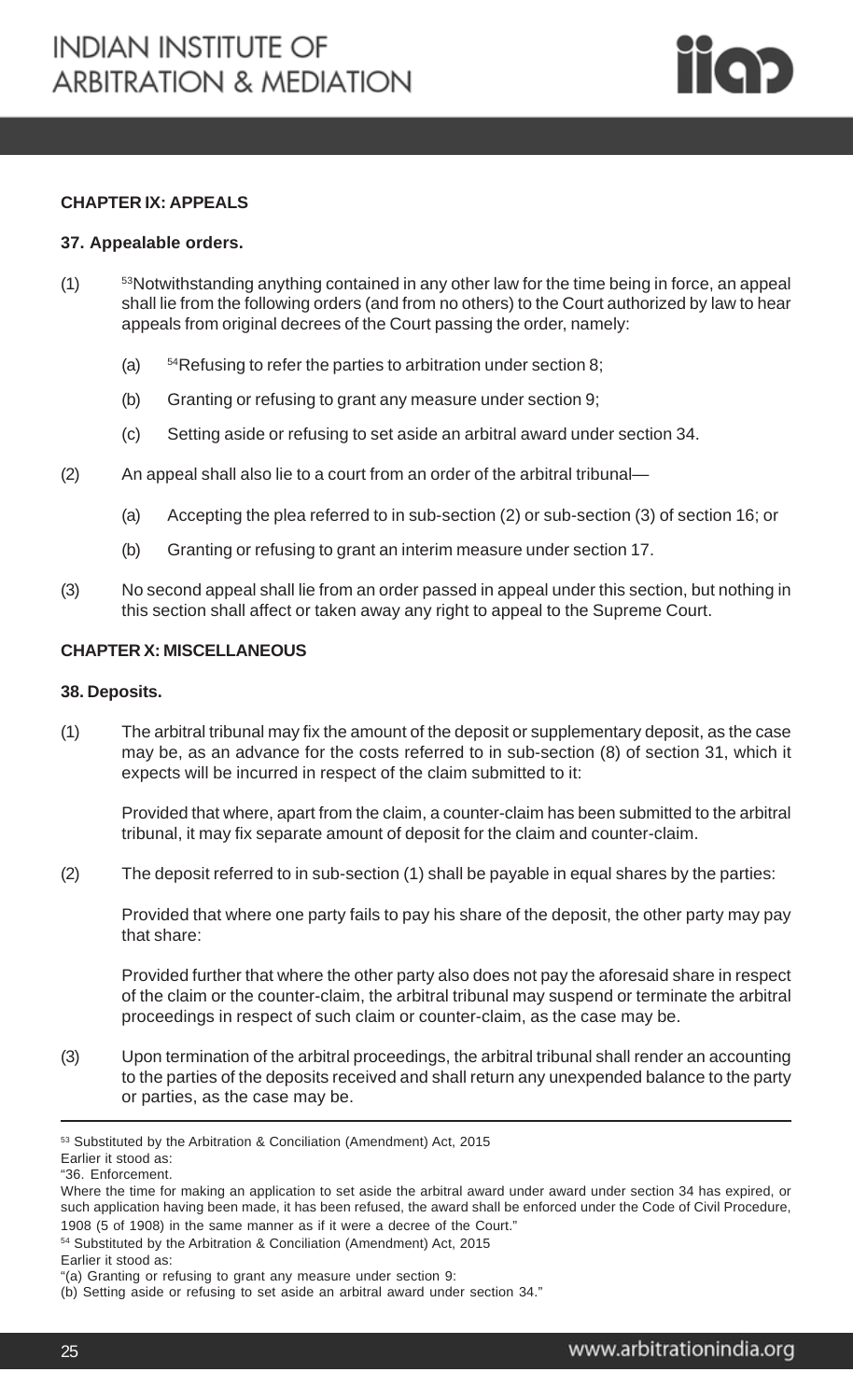

### **39. Lien on arbitral award and deposits as to costs.**

- (1) Subject to the provisions of subsection (2) and to any provision to the contrary in the arbitration, agreement, the arbitral tribunal shall have a lien on the arbitral award for any unpaid costs of the arbitration.
- (2) If in any case an arbitral tribunal refuses to deliver its award except on payment of the costs demanded by it, the Court may, on an application in this behalf, order that the arbitral tribunal shall deliver the arbitral award to the applicant on payment into Court by the applicant of the costs demanded, and shall, after such inquiry, in any, as it thinks, fit, further order that out of the money so paid into Court there shall be paid to the arbitral tribunal by way of costs such sum as the Court may consider reasonable and that the balance of the money, if any, shall be refunded to the applicant.
- (3) An application under sub-section (2) may be made by any party unless the fees demanded have been fixed by written agreement between him and the arbitral tribunal, and the arbitral tribunal shall be entitled to appear and be heard on any such application.
- (4) The Court may make such orders as it thinks fit respecting the costs of the arbitration where any question arises respecting such costs and the arbitral award contains no sufficient provision concerning them.

### **40. Arbitration agreement not to be discharged by death of party thereto.**

- (1) An arbitration agreement shall not be discharged by the death of any party thereto either as respects the deceased or as respects any other party, but shall in such event by enforceable by or against the legal representative of the deceased.
- (2) The mandate of an arbitrator shall not be terminated by the death of any party by whom he was appointed.
- (3) Nothing in this section shall affect the operation of any law by virtue of which any right of action is extinguished by the death of a person.

### **41. Provisions in case of insolvency.**

- (1) Where it is provided by a term in a contract to which an insolvent is a party that any dispute arising there out or in connection therewith shall be submitted to arbitration, the said term shall, if the receiver adopts the contract, be enforceable by or against him so far as it relates to any such dispute.
- (2) Where a person who has been adjudged an insolvent had, before the commencement of the insolvency proceedings, become a party to a arbitration agreement, and any matter to which the agreement applies is required to be determined in connection with, or for the purposes of, the insolvency proceedings, then, if the case is one to which sub-section (1) does not apply, any other party or the receiver may apply to the judicial authority having jurisdiction in the insolvency proceedings for an order directing that the matter in question shall be submitted to arbitration in accordance with the arbitration agreement, and the judicial authority may, if it is of opinion that, having regard to all the circumstances of the case, the matter ought to be determined by arbitration, make an order accordingly.
- (3) In this section the expression "receiver" includes an Official Assignee.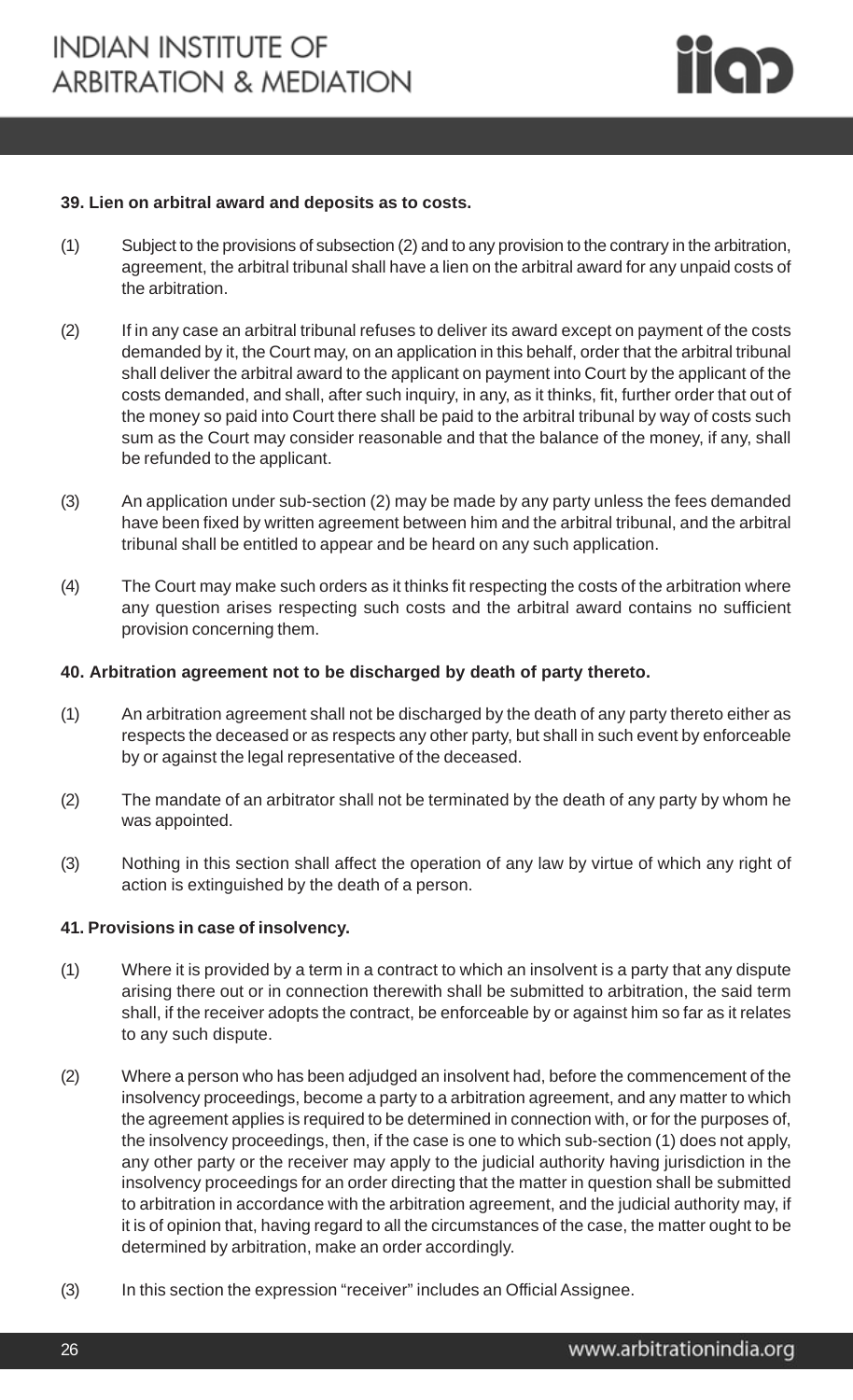

### **42. Jurisdiction.**

Notwithstanding anything contained elsewhere in this Part or in any other law for the time being in force, where with respect to an arbitration agreement any application under this Part has been made in a Court, that Court alone shall have jurisdiction over the arbitral proceedings and all subsequent applications arising out of that agreement and the arbitral proceedings shall be made in that Court and in no other Court.

### **42A. 55Confidentiality of information.**

Notwithstanding anything contained in any other law for the time being in force, the arbitrator, the arbitral institution and the parties to the arbitration agreement shall maintain confidentiality of all arbitral proceedings except award where its disclosure is necessary for the purpose of implementation and enforcement of award.

# **42B. 56Protection of action taken in good faith.**

No suit or other legal proceedings shall lie against the arbitrator for anything which is in good faith done or intended to be done under this Act or the rules or regulations made thereunder.

### **43. Limitations.**

- (1) The Limitation Act, 1963 (36 of 1963), shall, apply to arbitrations as it applies to proceedings in court.
- (2) For the purposes of this section and the Limitation Act, 1963 (36 of 1963), an arbitration shall be deemed to have commenced on the date referred in section 21.
- (3) Where an arbitration agreement to submit further disputes to arbitration provides that any claim to which the agreement applies shall be barred unless some step to commence arbitral proceedings is taken within a time fixed by the agreement, and a dispute arises to which the agreement applies the Court, if it is of opinion that in the circumstances of the case undue hardship would otherwise be caused, and notwithstanding that the time so fixed has expired, may on such terms, if any, as the justice of the case may require, extend the time for such period as it thinks proper.
- (4) Where the Court orders that an arbitral award be set aside, the period between the commencement of the arbitration and the date of the order of the Court shall be excluded in computing the time prescribed by the Limitation Act, 1963 (36 of 1963), for the commencement of the proceedings (including arbitration) with respect to the dispute so submitted.

# **PART IA57 – ARBITRATION COUNCIL OF INDIA**

### **43A. Definitions.**

In this Part, unless the context otherwise requires, –

- (a) "Chairperson" means the Chairperson of the Arbitration Council of India appointed under clause (a) of sub-section (1) of section 43C;
- (b) "Council" means the Arbitration Council of India established under section 43B;

<sup>55</sup> Inserted by the Arbitration & Conciliation (Amendment) Act, 2019

<sup>56</sup> Inserted by the Arbitration & Conciliation (Amendment) Act, 2019

<sup>57</sup> Inserted by the Arbitration & Conciliation (Amendment) Act, 2019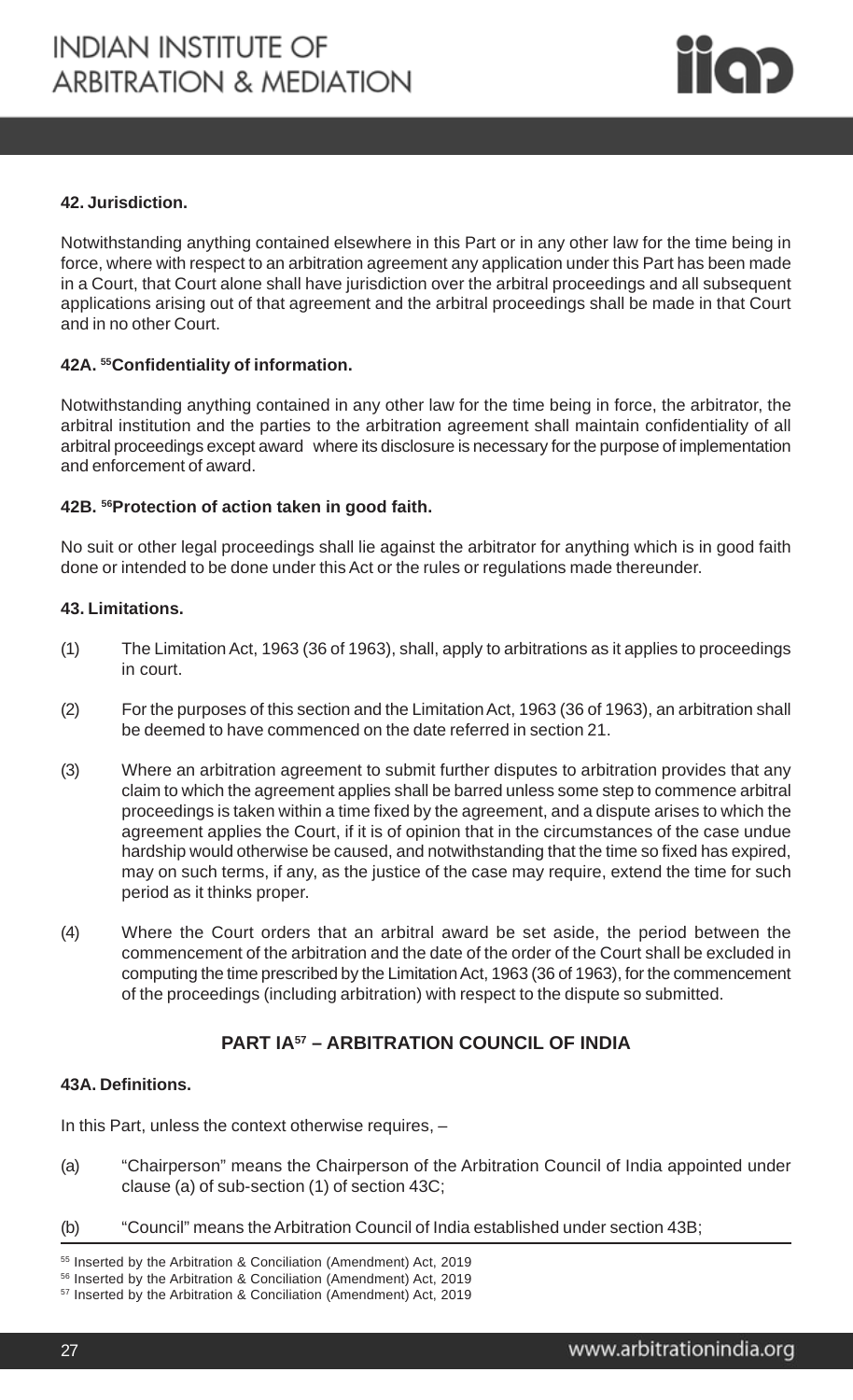

(c) "Member" means a Member of the Council and includes the Chairperson.

### **43B. Establishment and incorporation of Arbitration Council of India.**

- (1) The Central Government shall, by notification in the Official Gazette, establish, for the purposes of this Act, a Council to be known as the Arbitration Council of India to perform the duties and discharge the functions under this Act.
- (2) The Council shall be a body corporate by the name aforesaid, having perpetual succession and a common seal, with power, subject to the provisions of this Act, to acquire, hold and dispose of property, both movable and immovable, and to enter into contract, and shall, by the said name, sue or be sued.
- (3) The head office of the Council shall be at Delhi.
- (4) The Council may, with the prior approval of the Central Government, establish offices at other places in India.

### **43C. Composition of Council.**

- (1) The Council shall consist of the following Members, namely:
	- (a) a person, who has been, a Judge of the Supreme Court or, Chief Justice of a High Court or, a Judge of a High Court or an eminent person, having special knowledge and experience in the conduct or administration of arbitration, to be appointed by the Central Government in consultation with the Chief Justice of India–Chairperson;
	- (b) an eminent arbitration practitioner having substantial knowledge and experience in institutional arbitration, both domestic and international, to be nominated by the Central Government–Member;
	- (c) an eminent academician having experience in research and teaching in the field of arbitration and alternative dispute resolution laws, to be appointed by the Central Government in consultation with the Chairperson–Member;
	- (d) Secretary to the Government of India in the Department of Legal Affairs, Ministry of Law and Justice or his representative not below the rank of Joint Secretary–Member, ex officio;
	- (e) Secretary to the Government of India in the Department of Expenditure, Ministry of Finance or his representative not below the rank of Joint Secretary– Member, ex officio;
	- (f) one representative of a recognised body of commerce and industry, chosen on rotational basis by the Central Government–Part-time Member; and
	- (g) Chief Executive Officer-Member-Secretary, ex officio.
- (2) The Chairperson and Members of the Council, other than ex officio Members, shall hold office as such, for a term of three years from the date on which they enter upon their office: Provided that no Chairperson or Member, other than ex officio Member, shall hold office as such after he has attained the age of seventy years in the case of Chairperson and sixtyseven years in the case of Member.
- (3) The salaries, allowances and other terms and conditions of the Chairperson and Members referred to in clauses (b) and (c) of sub-section (1) shall be such as may be prescribed by the Central Government.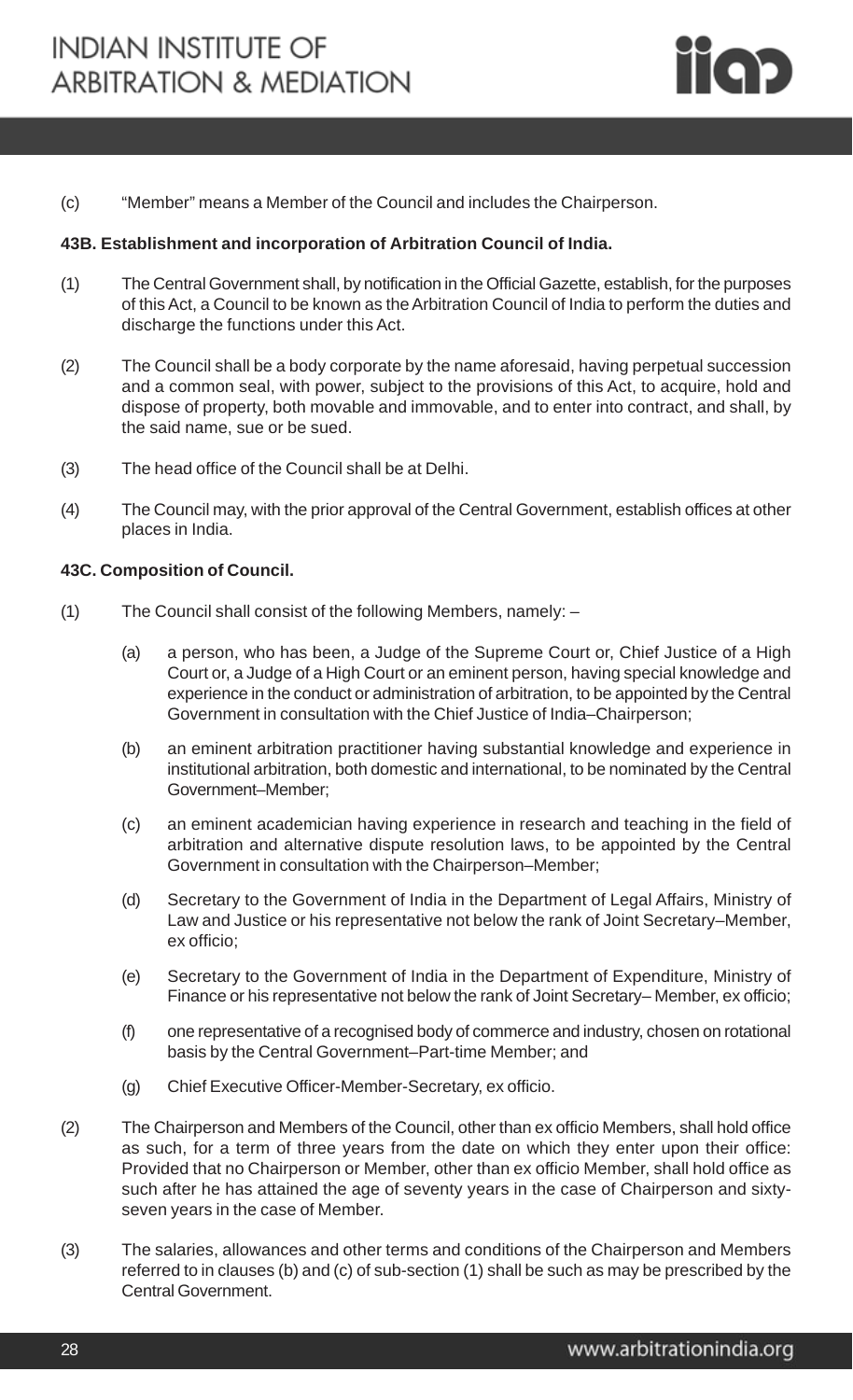

(4) The Part-time Member shall be entitled to such travelling and other allowances as may be prescribed by the Central Government.

### **43D. Duties and functions of Council.**

- (1) It shall be the duty of the Council to take all such measures as may be necessary to promote and encourage arbitration, mediation, conciliation or other alternative dispute resolution mechanism and for that purpose to frame policy and guidelines for the establishment, operation and maintenance of uniform professional standards in respect of all matters relating to arbitration.
- (2) For the purposes of performing the duties and discharging the functions under this Act, the Council may –
	- (a) frame policies governing the grading of arbitral institutions;
	- (b) recognise professional institutes providing accreditation of arbitrators;
	- (c) review the grading of arbitral institutions and arbitrators;
	- (d) hold training, workshops and courses in the area of arbitration in collaboration of law firms, law universities and arbitral institutes;
	- (e) frame, review and update norms to ensure satisfactory level of arbitration and conciliation;
	- (f) act as a forum for exchange of views and techniques to be adopted for creating a platform to make India a robust centre for domestic and international arbitration and conciliation;
	- (g) make recommendations to the Central Government on various measures to be adopted to make provision for easy resolution of commercial disputes;
	- (h) promote institutional arbitration by strengthening arbitral institutions;
	- (i) conduct examination and training on various subjects relating to arbitration and conciliation and award certificates thereof;
	- (j) establish and maintain depository of arbitral awards made in India;
	- (k) make recommendations regarding personnel, training and infrastructure of arbitral institutions; and
	- (l) such other functions as may be decided by the Central Government.

### **43E. Vacancies, etc., not to invalidate proceedings of Council.**

No act or proceeding of the Council shall be invalid merely by reason of –

- (a) any vacancy or any defect, in the constitution of the Council;
- (b) any defect in the appointment of a person acting as a Member of the Council; or
- (c) any irregularity in the procedure of the Council not affecting the merits of the case.

### **43F. Resignation of Members.**

The Chairperson or the Full-time or Part-time Member may, by notice in writing, under his hand addressed to the Central Government, resign his office: Provided that the Chairperson or the Full-time Member shall, unless he is permitted by the Central Government to relinquish his office sooner, continue to hold office until the expiry of three months from the date of receipt of such notice or until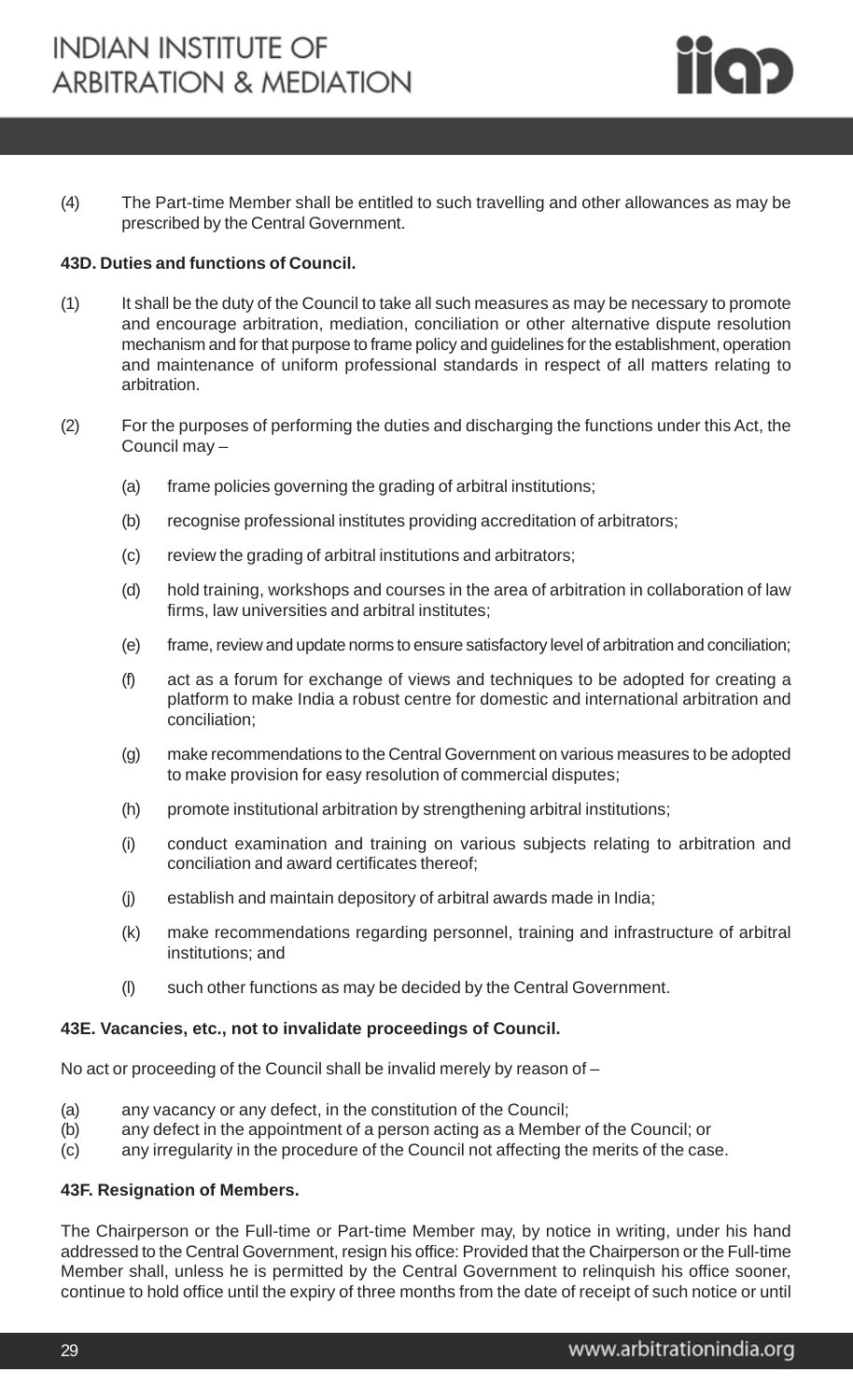

a person duly appointed as his successor enters upon his office or until the expiry of his term of office, whichever is earlier.

### **43G. Removal of Member.**

- (1) The Central Government may, remove a Member from his office if he
	- (a) is an undischarged insolvent; or
	- (b) has engaged at any time (except Part-time Member), during his term of office, in any paid employment; or
	- (c) has been convicted of an offence which, in the opinion of the Central Government, involves moral turpitude; or
	- (d) has acquired such financial or other interest as is likely to affect prejudicially his functions as a Member; or
	- (e) has so abused his position as to render his continuance in office prejudicial to the public interest; or
	- (f) has become physically or mentally incapable of acting as a Member.
- (2) Notwithstanding anything contained in sub-section (1), no Member shall be removed from his office on the grounds specified in clauses (d) and (e) of that sub-section unless the Supreme Court, on a reference being made to it in this behalf by the Central Government, has, on an inquiry, held by it in accordance with such procedure as may be prescribed in this behalf by the Supreme Court, reported that the Member, ought on such ground or grounds to be removed.

### **43H. Appointment of experts and constitution of Committees thereof.**

The Council may, appoint such experts and constitute such Committees of experts as it may consider necessary to discharge its functions on such terms and conditions as may be specified by the regulations.

### **43-I. General norms for grading of arbitral institutions.**

The Council shall make grading of arbitral institutions on the basis of criteria relating to infrastructure, quality and calibre of arbitrators, performance and compliance of time limits for disposal of domestic or international commercial arbitrations, in such manner as may be specified by the regulations.

### **5843J. Norms for accreditation.**

The qualifications, experience and norms for accreditation of arbitrators shall be such as may be specified by the regulations.

### **43K. Depository of awards.**

The Council shall maintain an electronic depository of arbitral awards made in India and such other records related thereto in such manner as may be specified by the regulations.

<sup>58</sup> Substituted by the Arbitration & Conciliation (Amendment) Act, 2021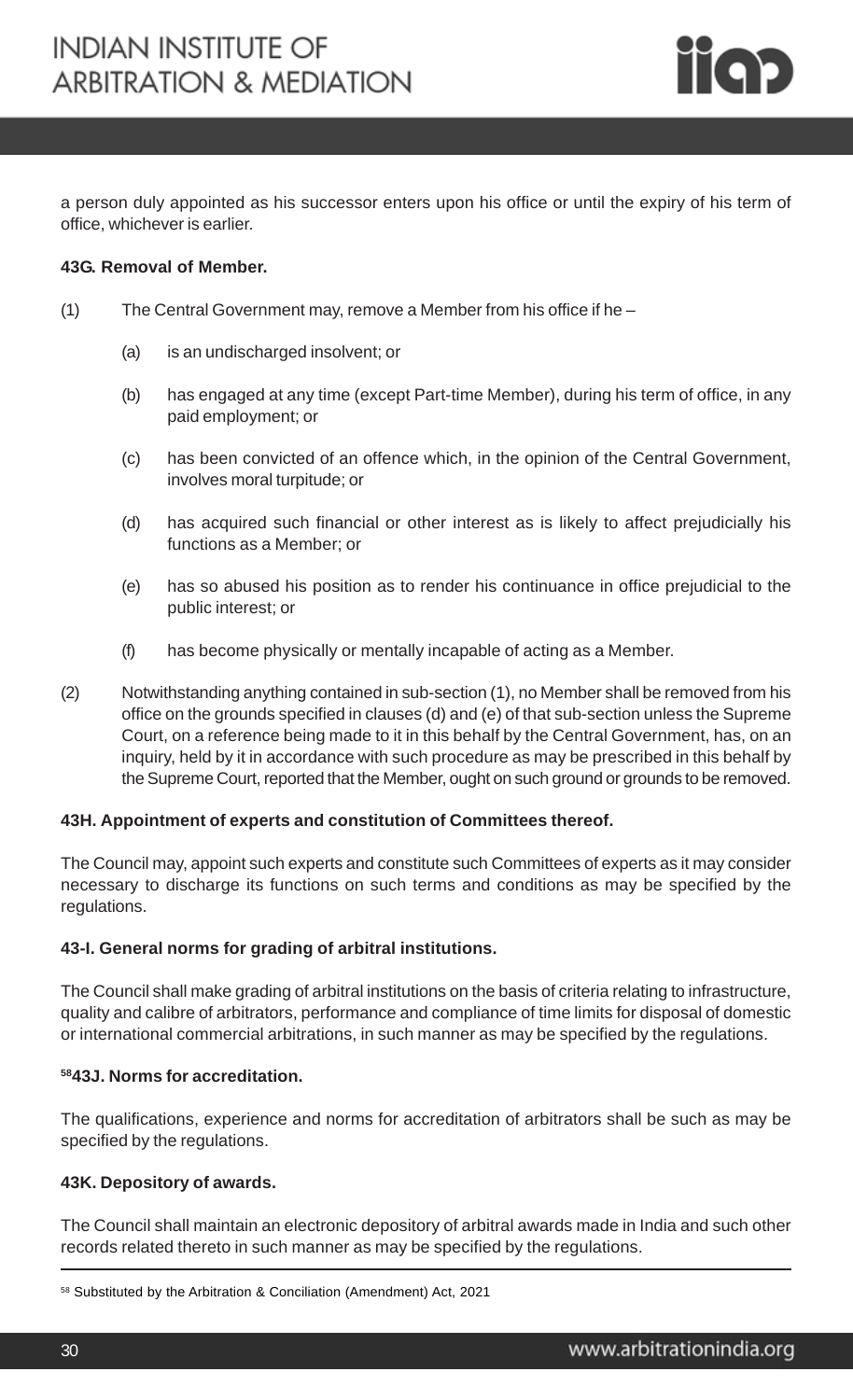

### **43L. Power to make regulations by Council.**

The Council may, in consultation with the Central Government, make regulations, consistent with the provisions of this Act and the rules made thereunder, for the discharge of its functions and perform its duties under this Act.

### **43M. Chief Executive Officer.**

- (1) There shall be a Chief Executive Officer of the Council, who shall be responsible for day-today administration of the Council.
- (2) The qualifications, appointment and other terms and conditions of the service of the Chief Executive Officer shall be such as may be prescribed by the Central Government.
- (3) The Chief Executive Officer shall discharge such functions and perform such duties as may be specified by the regulations.
- (4) There shall be a Secretariat to the Council consisting of such number of officers and employees as may be prescribed by the Central Government.
- (5) The qualifications, appointment and other terms and conditions of the service of the employees and other officers of the Council shall be such as may be prescribed by the Central Government.

# **PART II – ENFORCEMENT OF CERTAIN FOREIGN AWARDS**

### **CHAPTER I: NEW YORK CONVENTION AWARDS**

### **44. Definition.**

In this Chapter, unless the context otherwise requires, "foreign award" means an arbitral award on differences between persons arising out of legal relationships, whether contractual or not, considered as commercial under the law in force in India, made on or after the 11th day of October, 1960

- (a) In pursuance of an agreement in writing for arbitration to which the Convention set forth in the First Schedule applies, and
- (b) In one of such territories as the Central Government, being satisfied that reciprocal provisions have been made may, by notification in the Official Gazette, declare to be territories to which the said Convention applies.

### **45. Power of judicial authority to refer parties to arbitration.**

Notwithstanding anything contained in Part I or in the Code of Civil Procedure, 1908 (5 of 1908), a judicial authority, when seized of an action in a matter in respect of which the parties have made an agreement referred to in section 44, shall, at the request of one of the parties or any person claiming through or under him, refer the parties to arbitration, unless it prima facie<sup>59</sup> finds that the said agreement is null and void, inoperative or incapable of being performed.

### **46. When foreign award binding.**

Any foreign award which would be enforceable under this Chapter shall be treated as binding for all purposes on the persons as between whom it was made, and may accordingly be relied on by any of

<sup>59</sup> Inserted by the Arbitration & Conciliation (Amendment) Act, 2019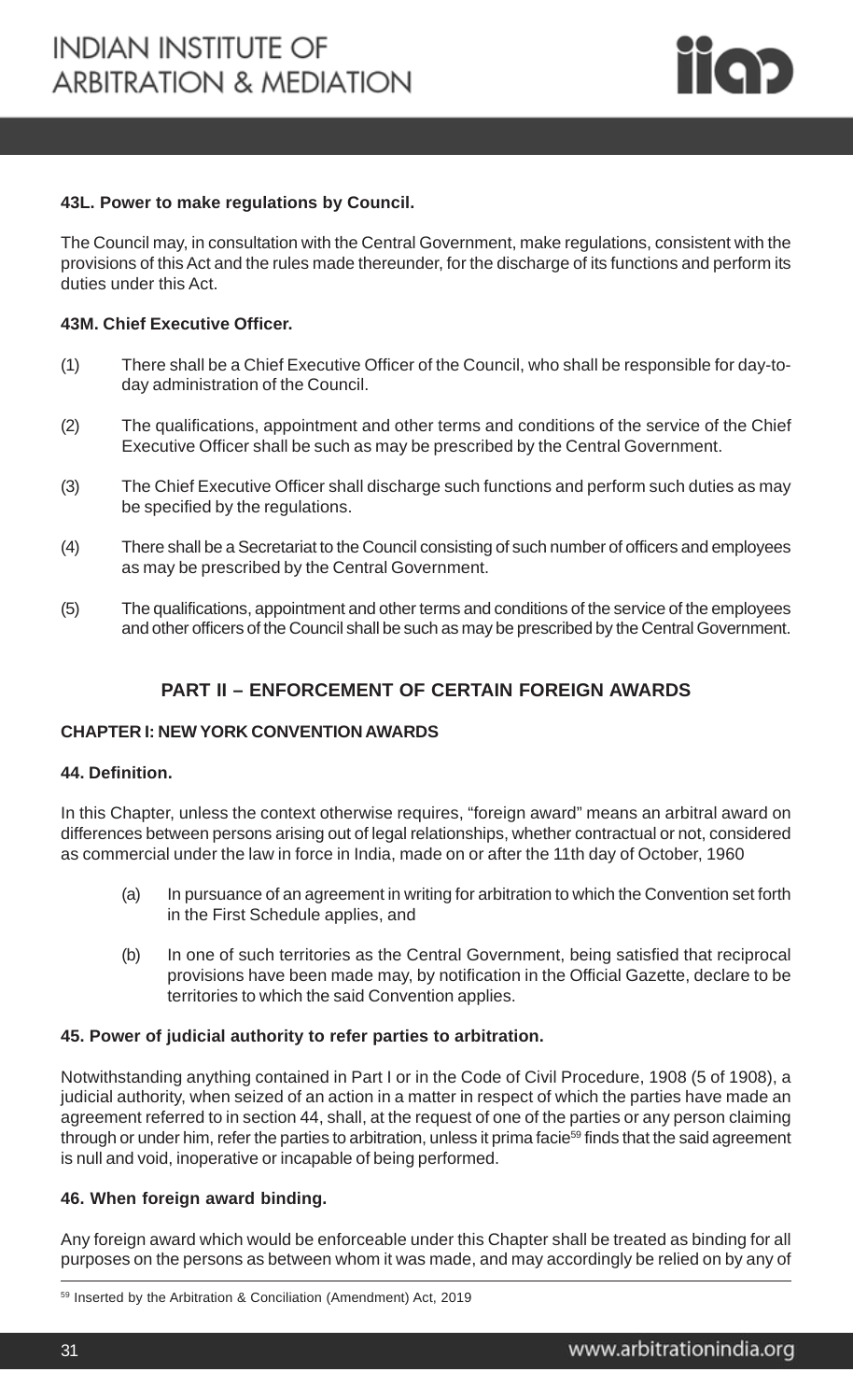

those persons by way of defence, set off or otherwise in any legal proceedings in India and any references in this Chapter to enforcing a foreign award shall be construed as including references to relying on an award.

### **47. Evidence.**

- (1) The party applying for the enforcement of a foreign award shall, at the time of the application, produce before the court –
	- (a) The original award or a copy thereof, duly authenticated in the manner required by the law of the country in which it was made;
	- (b) The original agreement for arbitration or a duly certified copy thereof; and
	- (c) Such evidence as may be necessary to prove that the aware is a foreign award.
- (2) If the award or agreement to be produced under sub-section (1) is in a foreign language, the party seeking to enforce the award shall produce a translation into English certified as correct by a diplomatic or consular agent of the country to which that party belongs or certified as correct in such other manner as may be sufficient according to the law in force in India.

 $60$ Explanation – In this section and in the sections following in this Chapter, "Court" means the High Court having original to decide the questions forming the subject-matter of the arbitral award if the same had been the subject-matter of a suit, on its original civil jurisdiction and in other cases, in the High Court having jurisdiction to hear appeals from decreed from courts subordinate to such High Court.

### **48. Conditions for enforcement of foreign awards.**

- (1) Enforcement of a foreign award may be refused, at the request of the party against whom it is invoked, only if that party furnishes to the court proof that –
	- (a) the parties to the agreement referred to in section 44 were, under the law applicable to them, under some incapacity, or the said agreement is not valid under the law to which the parties have subjected it or, failing any indication thereon, under the law of the country where the award was made; or
	- (b) The party against whom the award is invoked was not given proper notice of the appointment of the arbitrator or of the arbitral proceedings or was otherwise unable to present his case; or
	- (c) The award deals with a difference not contemplated by or not falling within the terms of the submission to arbitration, or it contains decisions on matters beyond the scope of the submission to arbitration.

Provided that, if the decisions on matters submitted to arbitration can be separated from those not so submitted, that part of the award which contains decisions on matters submitted to arbitration may be enforced; or

<sup>60</sup> Substituted by the Arbitration & Conciliation (Amendment) Act, 2015

Earlier it stood as:

<sup>&</sup>quot;Explanation – In this section and all the following sections of this Chapter, "Court" means the principal Civil Court of original jurisdiction in a district, and includes the High Court in exercise of its ordinary original civil jurisdiction, having jurisdiction over the subject-matter of the award if the same had been the subject-matter of a suit, but does not include any civil court of a grade inferior to such principal Civil Court, or any Court of Small Causes."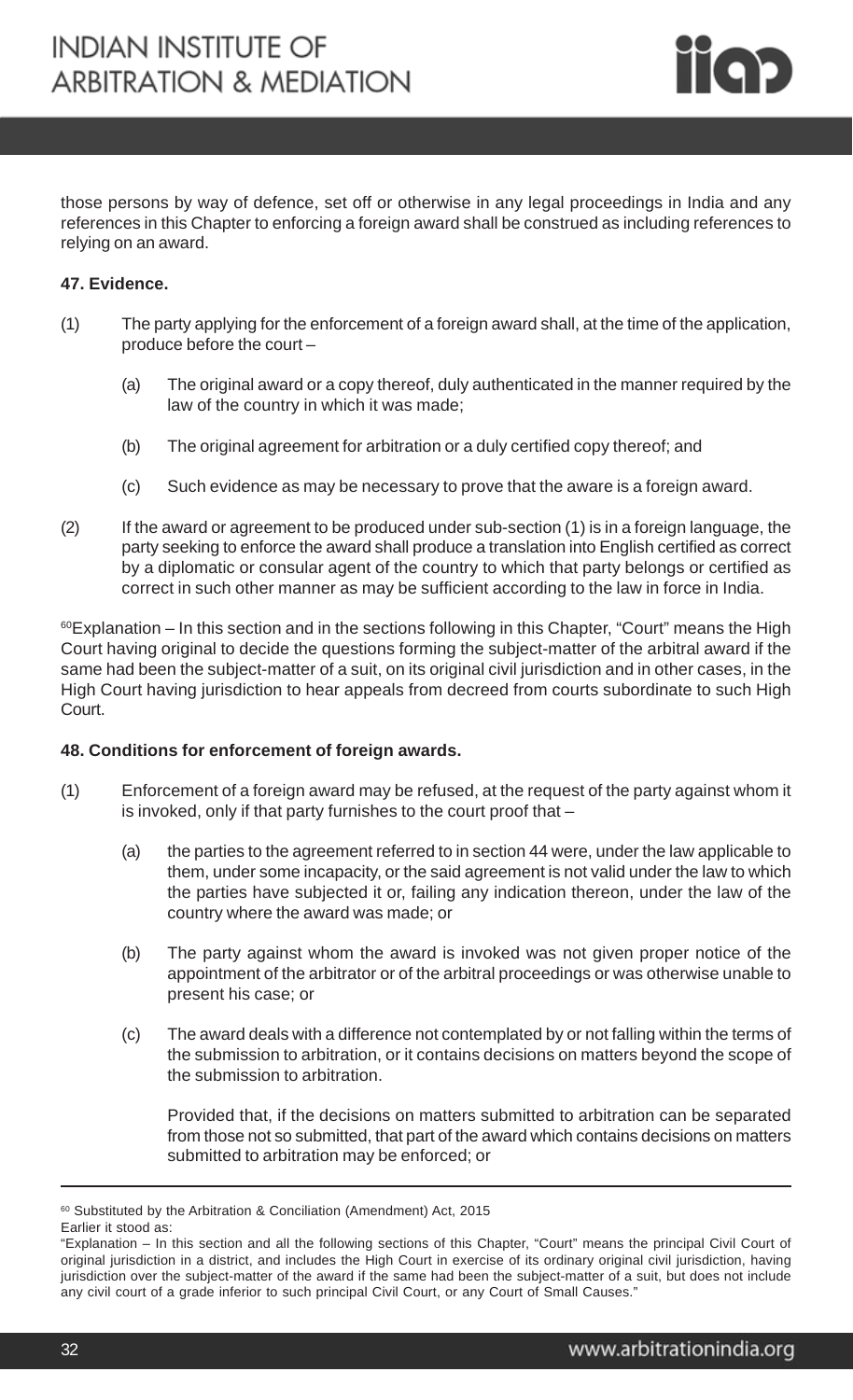

- (d) The composition of the arbitral authority or the arbitral procedure was not in accordance with the agreement of the parties, or, failing such agreement, was not in accordance with the law of the country where the arbitration took place; or
- (e) The award has not yet become binding on the parties, or has been set aside or suspended by a competent authority of the country in which, or under the law of which, that award was made.
- (2) Enforcement of an arbitral award may also be refused if the court finds that
	- (a) The subject -matter of the difference is not capable of settlement by arbitration under the law of India; or
	- (b) The enforcement of the award would be contrary to the public policy of India.

 $61$ Explanation 1 – For the avoidance of any doubt, it is clarified that an award is in conflict with the public policy of India, only if –

- (i) The making of the award was induced or affected by fraud or corruption or was in violation of section 75 or 81; or
- (ii) It is in contravention with the fundamental policy of Indian law; or
- (iii) It is in conflict with the most basic notions of morality or justice.

Explanation 2 – For the avoidance of doubt, the test as to whether there is a contravention with the fundamental policy of Indian law shall not entail a review on the merits of the dispute.

(3) If an application for the setting aside or suspension of the award has been made to a competent authority referred to in clause (e) of sub-section (1) the Court may, if it considers it proper, adjourn the decision on the enforcement of the award and may also, on the application of the party claiming enforcement of the award, order the other party to give suitable security.

### **49. Enforcement of foreign awards.**

Where the Court is satisfied that the foreign award is enforceable under this Chapter, the award shall be deemed to be a decree of that Court.

### **50. Appealable orders.**

- (1) Notwithstanding anything contained in any other law for the time being in force, an appeal<sup>62</sup> shall lie from the order refusing to –
	- (a) Refer the parties to arbitration under section 45;
	- (b) Enforce a foreign award under section 48, to the court authorized by law to hear appeals from such order.

<sup>&</sup>lt;sup>61</sup> Substituted by the Arbitration & Conciliation (Amendment) Act, 2015

Earlier it stood as:

<sup>&</sup>quot;Explanation – Without prejudice to the generality of clause (b), it is hereby declared, for the avoidance of any doubt, that an award is in conflict with the public policy of India if the making of the award was induced or affected by fraud or corruption."

<sup>&</sup>lt;sup>62</sup> Substituted by the Arbitration & Conciliation (Amendment) Act, 2019 Earlier it stood as: "An appeal"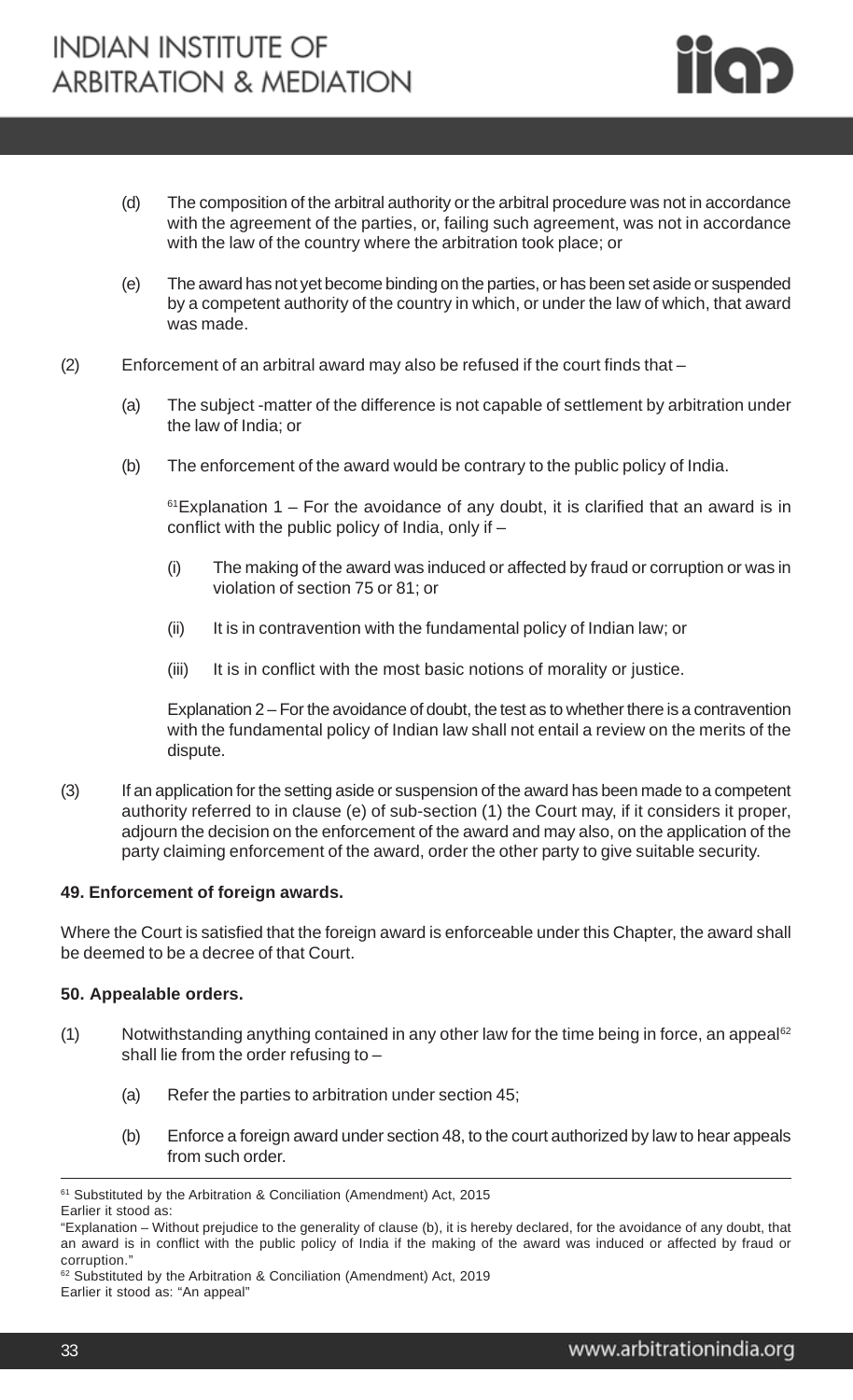

(2) No second appeal shall lie from an order passed in appeal under this section, but nothing in this section shall affect or take away any right to appeal to the Supreme Court.

### **51. Saving.**

Nothing in this Chapter shall prejudice any rights which any person would have had of enforcing in India of any award or of availing himself in India of any award or of availing himself in India of any award if this Chapter had not been enacted.

### **52. Chapter II not to apply.**

Chapter II of this Part shall not apply in relation to foreign awards to which this Chapter applies.

# **CHAPTER II: GENEVA CONVENTION AWARDS**

### **53. Interpretation.**

In this Chapter "foreign award" means an arbitral award on differences relating to matters considered as commercial under the law in force in India made after the  $28<sup>th</sup>$  day of July, 1924,

- (a) In pursuance of an agreement for arbitration to which the Protocol set forth in the Second Schedule applies, and
- (b) between persons of whom one is subject to the jurisdiction of some one of such Powers as the Central Government, being satisfied that reciprocal provisions have been made, may, by notification in the Official Gazette, declare to be parties to the Convention set forth in the Third Schedule, and of whom the other is subject to the jurisdiction of some other of the Powers aforesaid, and
- (c) in one of such territories as the Central Government, being satisfied that reciprocal provisions have been made, may, by like notification, declare to be territories to which the said Convention applies, and for the purposes of this Chapter an award shall not be deemed to be final if any proceedings for the purpose of contesting the validity of the award are pending in the country in which it was made.

### **54. Power of judicial authority to refer parties to arbitration.**

Notwithstanding anything contained in Part I or in the Code of Civil Procedure, 1908 (5 of 1908), a judicial authority, on being seized of a dispute regarding a contract made between persons to whom section 53 applies and including an arbitration agreement, whether referring to present or further differences, which is valid under that section and capable of being carried into effect, shall refer the parties on the application of either of them or any person claiming through or under him to the decision of the arbitrators and such reference shall not prejudice the competence of the judicial authority in case the agreement or the arbitration cannot proceed or becomes inoperative.

### **55. Foreign awards when binding.**

Any foreign award which would be enforceable under this Chapter shall be treated as binding for all purposes on the persons as between whom it was made, and may accordingly be relied on by any of those persons by way of defence, set off or otherwise in any legal proceedings in India and any references in this Chapter to enforcing a foreign award shall be construed as including references to relying on an award.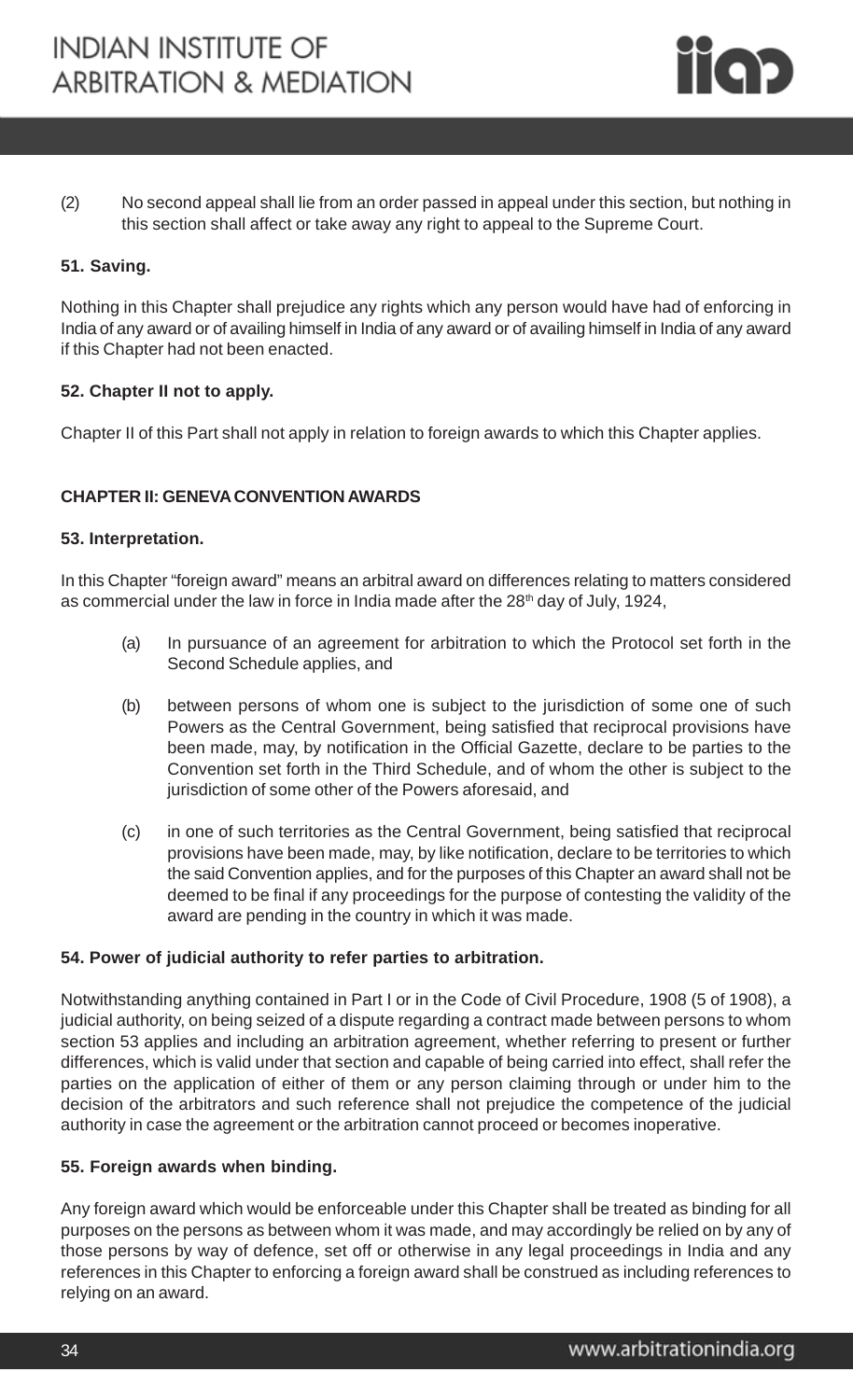

### **56. Evidence.**

- (1) The party applying for the enforcement of a foreign award shall, at the time of application procedure before the Court –
	- (a) The original award or a copy thereof duly authenticated in the manner required by the law of the country in which it was made;
	- (b) Evidence proving that the award has become final; and
	- (c) Such evidence as may be necessary to prove that the conditions mentioned in clauses (a) and (c) of sub-section (1) of section 57 are satisfied.
- (2) Where any document requiring to be produced under sub-section (1) is in a foreign language, the party seeking to enforce the award shall produce a translation into English certified as correct by a diplomatic or consular agent of the country to which that party belongs or certified as correct in such other manner as may be sufficient according to the law in force in India.

 $63$ Explanation – In this section and in the sections following this Chapter, "Court" means the High Court having original jurisdiction to decide the questions forming the subject-matter of the arbitral award if the same had been the subject matter of a suit on its original civil jurisdiction and in other cases, in the High Court having jurisdiction to hear appeals from decrees of courts subordinate to such High Court.

### **57. Conditions for enforcement of foreign awards.**

- (1) In order that a foreign award may be enforceable under this Chapter, it shall be necessary that $-$ 
	- (a) The award has been made in pursuance of a submission to arbitration which is valid under the law applicable thereto;
	- (b) The subject-matter of the award is capable of settlement by arbitration under the law of India;
	- (c) The award has been made by the arbitral tribunal provided for in the submission to arbitration or constituted in the manner agreed upon by the parties and in conformity with the law governing the arbitration procedure;
	- (d) the award has become final in the country in which it has been made, in the sense that it will not be considered as such if it is open to opposition or appeal or if it is proved that any proceedings for the purpose of contesting the validity of the award the pending;
	- (e) The enforcement of the award is not contrary to the public policy or the law of India.

 $64$ Explanation 1 – For the avoidance of any doubt, it is clarified that an award is in conflict with the public policy of India, only if –

<sup>&</sup>lt;sup>63</sup> Substituted by the Arbitration & Conciliation (Amendment) Act, 2015

Earlier it stood as:

<sup>&</sup>quot;Explanation – In this section and all the following sections of this Chapter, "Court" means the principal Civil Court of original jurisdiction in a district, and includes the High Court in exercise of its ordinary original civil jurisdiction, having jurisdiction over the subject-matter of the award if the same had been the subject matter of a suit, but does not include any civil court of a grade inferior to such principal Civil Court, or any Court of Small Causes."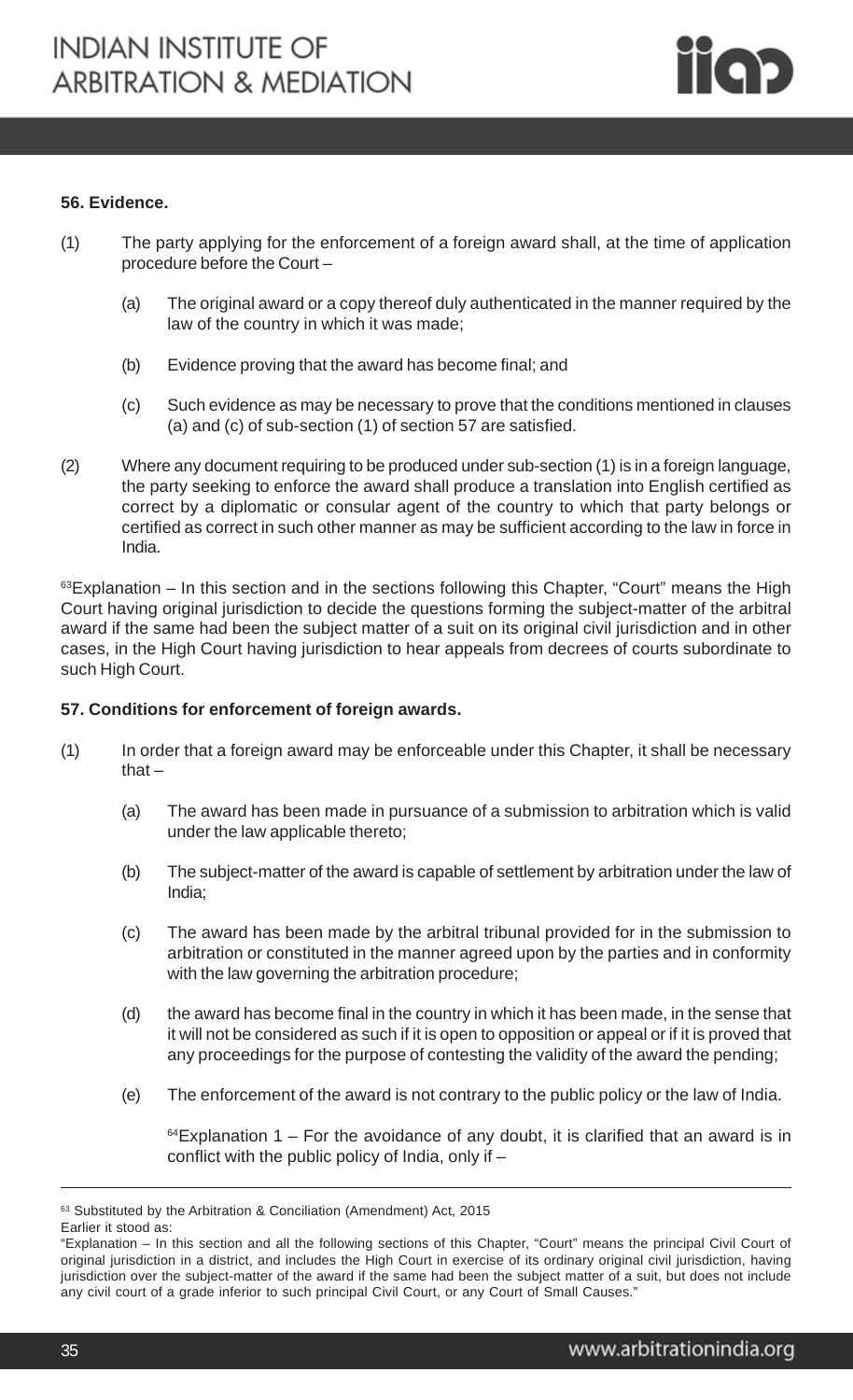# **INDIAN INSTITUTE OF ARBITRATION & MEDIATION**



- (i) The making of the award was induced or affected by fraud or corruption or was in violation of section 75 or 81; or
- (ii) It is in contravention with the fundamental policy of Indian law; or
- (iii) It is in conflict with the most basic notions of morality or justice.

Explanation 2 – For the avoidance of doubt, the test as to whether there is a contravention with the fundamental policy of Indian law shall not entail a review on the merits of the dispute.

- (2) Even if the conditions laid down in sub-section (1) are fulfilled, enforcement of the award shall be refused if the Court is satisfied that –
	- (a) The award has been annulled in the country in which it was made;
	- (b) The party against whom it is sought to use the award was not given notice of the arbitration proceedings in sufficient time to enable him to present his case; or that, being under a legal incapacity, he was not properly represented;
	- (c) The award does not deal with the differences contemplated by or falling within the terms of the submission to arbitration or that it contains decisions on matters beyond the scope for the submission or arbitration;

Provided that if the award has not covered all the differences submitted to the arbitral tribunal, the Court may, if it thinks fit, postpone such enforcement or grant it subject to such guarantee as the Court may decide.

(3) If the party against whom the award has been made proves that under the law governing the arbitration procedure there is a ground, other than the grounds referred to in clauses (a) and (c) of sub-section (1) and clauses (b) and (c) of sub-section (2) entitling him to contest the validity of the award, the Court may, if it thinks fit, either refuse enforcement of the award or adjourn the consideration thereof, giving such party a reasonable time within which to have the award annulled by the competent tribunal.

### **58. Enforcement of foreign awards.**

Where the Court is satisfied that the foreign award is enforceable under this Chapter, the award shall be deemed to be a decree of the Court.

### **59. Appealable orders.**

- (1) An appeal shall lie from the order refusing
	- (a) To refer the parties to arbitration under section 54: and
	- (b) To enforce a foreign award under section 57,
	- To the court authorized by law to hear appeals from such order.

<sup>&</sup>lt;sup>64</sup> Substituted by the Arbitration & Conciliation (Amendment) Act, 2015

Earlier it stood as:

<sup>&</sup>quot;Explanation – Without prejudice to the generality of clause (e), it is hereby declared, for the avoidance, of any doubt, that an award is in conflict with the public policy of India if the making of the award was induced or affected by fraud or corruption."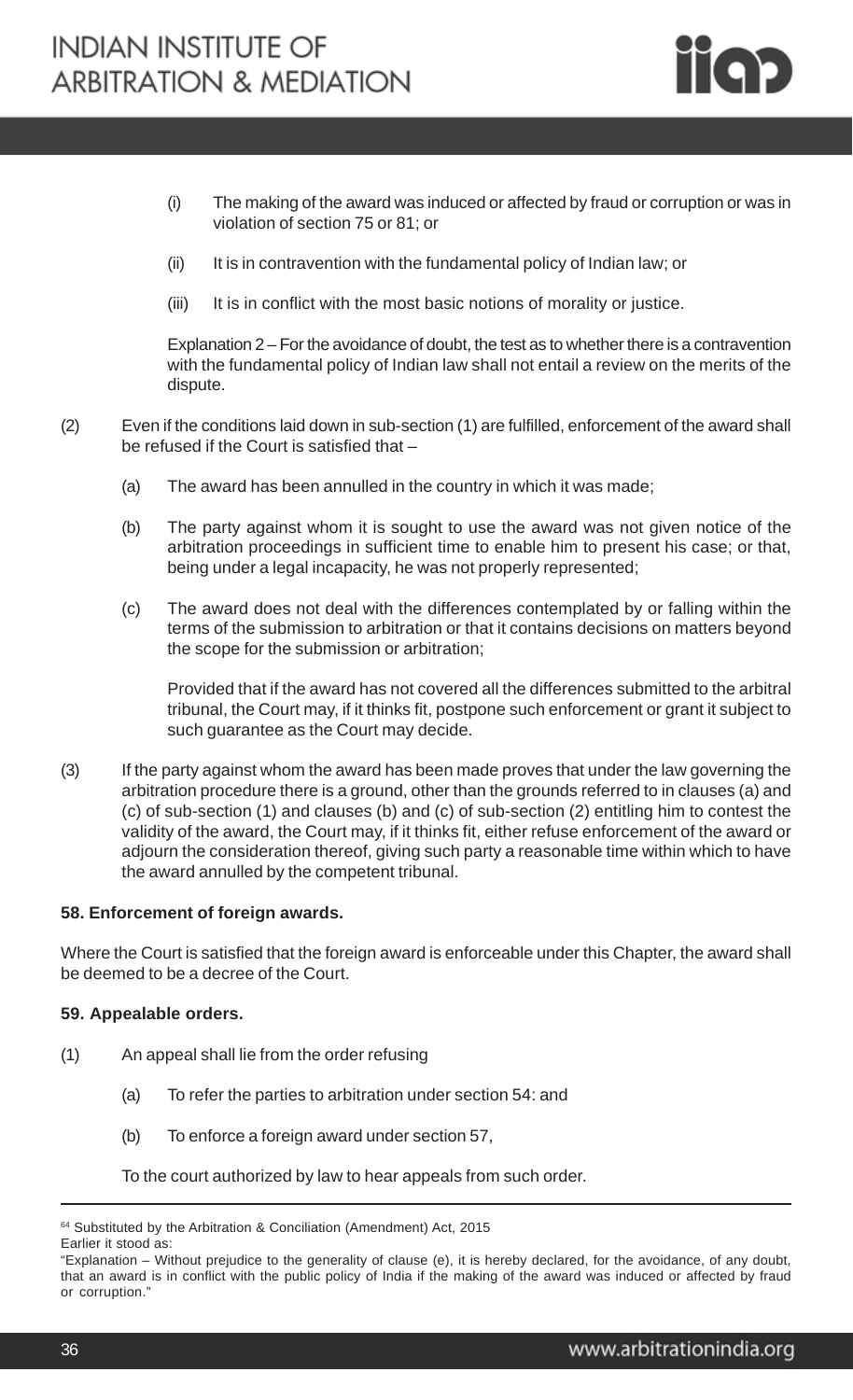

(2) No second appeal shall lie from an order passed in appeal under this section, but nothing in this section shall affect or take away any right to appeal to the Supreme Court.

### **60. Saving.**

Nothing in this Chapter shall prejudice any rights which any person would have had of enforcing in India of any award or of availing himself in India of any award if this Chapter had not been enacted.

# **PART III – CONCILIATION**

### **61. Application and scope.**

- (1) Save as otherwise provided by any law for the time being in force and unless the parties have otherwise agreed, this Part shall apply to conciliation of disputes arising out of legal relationship, whether contractual or not and to all proceedings relating thereto.
- (2) This Part shall not apply where by virtue of any law for the time being in force certain disputes may not be submitted to conciliation.

### **62. Commencement of conciliation proceedings.**

- (1) The party initiating conciliation shall send to the other party a written invitation to conciliate under this Part, briefly identifying the subject of the dispute.
- (2) Conciliation proceedings shall commence when the other party accepts in writing the invitation to conciliate.
- (3) If the other party rejects the invitation, there will be no conciliation proceedings.
- (4) If the party initiating conciliation does not receive a reply within thirty days from the date on which he sends the invitation, or within such other period of time as specified in the invitation, be may elect to treat this as a rejection of the invitation to conciliate and if he so elects, he shall inform in writing the other party accordingly.

### **63. Number of conciliators.**

- (1) There shall be one conciliator unless the parties agree that there shall be two or three conciliators.
- (2) Where there is more than one conciliator, they ought, as a general rule, to act jointly.

### **64. Appointment of conciliators.**

- (1) Subject to sub-section (2),
	- (a) In conciliation proceedings with one conciliator, the parties may agree on the name of a sole conciliator;
	- (b) In conciliation proceedings with two conciliators, each party may appoint one conciliator;
	- (c) In conciliation proceedings with three conciliators, each party may appoint one conciliator and the parties may agree on the name of the third conciliator who shall act as the presiding conciliator.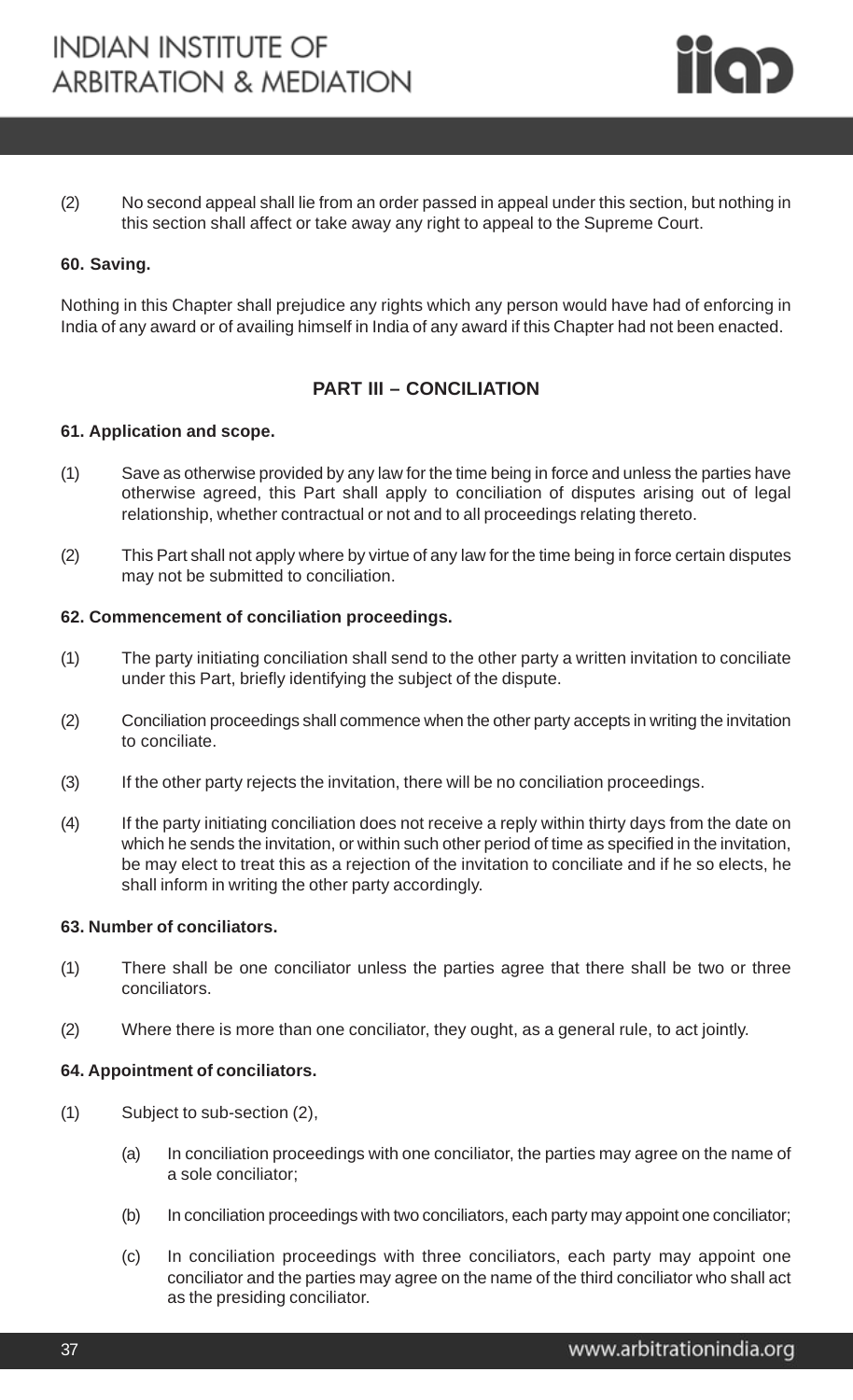

- (2) Parties may enlist the assistance of a suitable institution or person in connection with the appointment of conciliators and in particular,
	- (a) A party may request such an institution or person to recommend the names of suitable individuals to act as conciliator; or
	- (b) The parties may agree that the appointment of one or more conciliators be made directly by such an institution or person:

Provided that in recommending or appointing individuals to act as conciliator, the institution or person shall have regard to such considerations as are likely to secure the appointment of an independent and impartial conciliator and, with respect to a sole or third conciliator, shall take into account the advisability of appointing a conciliator of a nationality other than the nationalities of the parties.

### **65. Submission of statements to conciliator.**

- (1) The conciliator, upon his appointment, may request each party to submit to him a brief written statement of his position and the facts and grounds in support thereof, supplement by any documents and other evidence that such party deems appropriate. The party shall send a copy of such statement, documents and other evidence to the other party.
- (2) The Conciliator may request each party to submit to him a further written statement of his position and the facts and grounds in support thereof, supplemented by any documents and other evidence that such party deems appropriate. The party shall send a copy of such statement, documents and other evidence to the other party.
- (3) At a stage of the conciliation proceedings, the conciliator may request a party to submit to him such additional information as he deems appropriate.

Explanation – In this section and all the following sections of this Part, the term "conciliator" applies to a sole conciliator, to or three conciliators as the case may be.

### **66. Conciliator not bound by certain enactments.**

The conciliator is not bound by the Code of Civil Procedure, 1908 (5 of 1908) or the Indian Evidence Act, 1872 (1 of 1872).

### **67. Role of conciliator.**

- (1) The conciliator shall assist the parties in an independent and impartial manner in their attempt to reach an amicable settlement of their dispute.
- (2) The conciliator shall be guided by principles of objectivity, fairness and justice, giving consideration to, among other things, the rights and obligations of the parties, the usages of the trade concerned and the circumstances surrounding the dispute, including any previous business practices between the parties.
- (3) The conciliator may conduct the conciliation proceedings in such a manner as he considers appropriate, taking into account the circumstances of the case, the wishes the parties may express, including any request by a party that the conciliator hear oral statements, and the need for a speedy settlement of the dispute.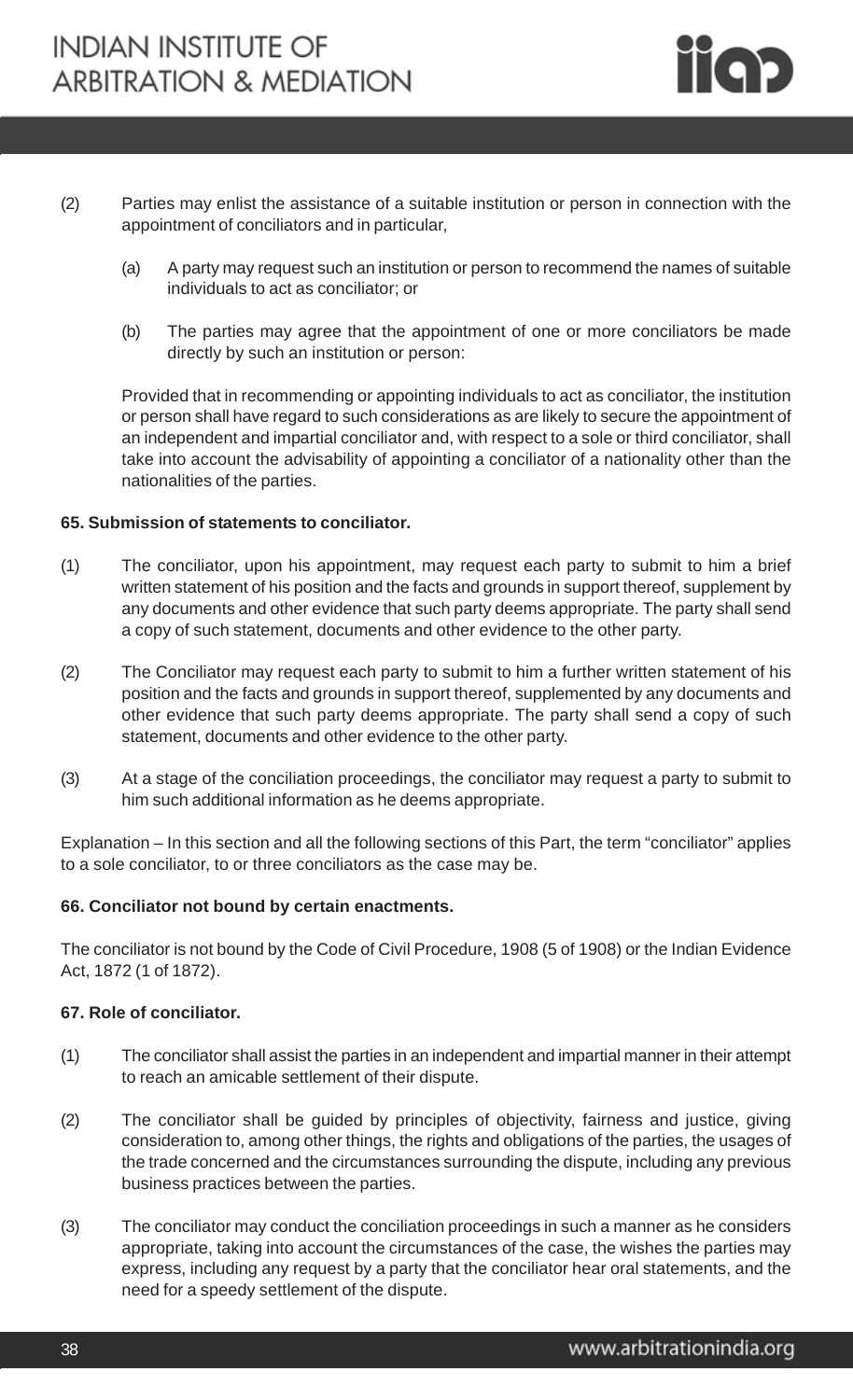

(4) The conciliator-may, at any stage of the conciliation proceedings, makes proposals for a settlement of the dispute. Such proposals need not be writing and need not be accompanied by a statement of the reasons therefore.

### **68. Administrative assistance.**

In order to facilitate the conduct of the conciliation proceedings, the parties, or the conciliator with the consent of the parties, may arrange for administrative assistance by a suitable institution or person.

### **69. Communication between conciliator and parties.**

- (1) The conciliator may invite the parties to meet him or may communicate with them orally or in writing. He may meet or communicate with the parties together or with each of them separately.
- (2) Unless the parties have agreed upon the place where meetings with the conciliator are to be held, such place shall be determined by the conciliator, after consultation with the parties, having regard to the circumstances of the conciliation proceedings.

### **70. Disclosure of information.**

When the conciliator receives factual information concerning the dispute from a party, he shall disclose the substance of that information to the other party in order that the other party may have the opportunity to present any explanation which he considers appropriate:

Provided that when a party gives any information to the conciliator subject to a specific condition that it be kept confidential, con conciliator shall not disclose that information to the other party.

### **71. Co-operation of parties with conciliator.**

The parties shall in good faith co-operate with the conciliator and, in particular, shall endeavour to comply with requests by the conciliator to submit written materials, provide evidence and attend meetings.

### **72. Suggestions by parties for settlement of dispute.**

Each party may, on his own initiative or at the invitation of the conciliator, submit to the conciliator suggestions for the settlement of the dispute.

### **73. Settlement agreement.**

- (1) When it appears to the conciliator that there exist elements of a settlement which may be acceptable to the parties, he shall formulate the terms of a possible settlement and submit them to the parties for their observations. After receiving the observations of the parties, the conciliator may reformulate the terms of a possible settlement in the light of such observations.
- (2) If the parties reach agreement on a settlement of the dispute, they may draw up and sign a written settlement agreement. If requested by the parties, the conciliator may draw up, or assist the parties in drawing up, the settlement agreement.
- (3) When the parties sign the settlement agreement, it shall be final and binding on the parties and persons claiming under them respectively.
- (4) The conciliator shall authenticate the settlement agreement and furnish a copy thereof to each of the parties.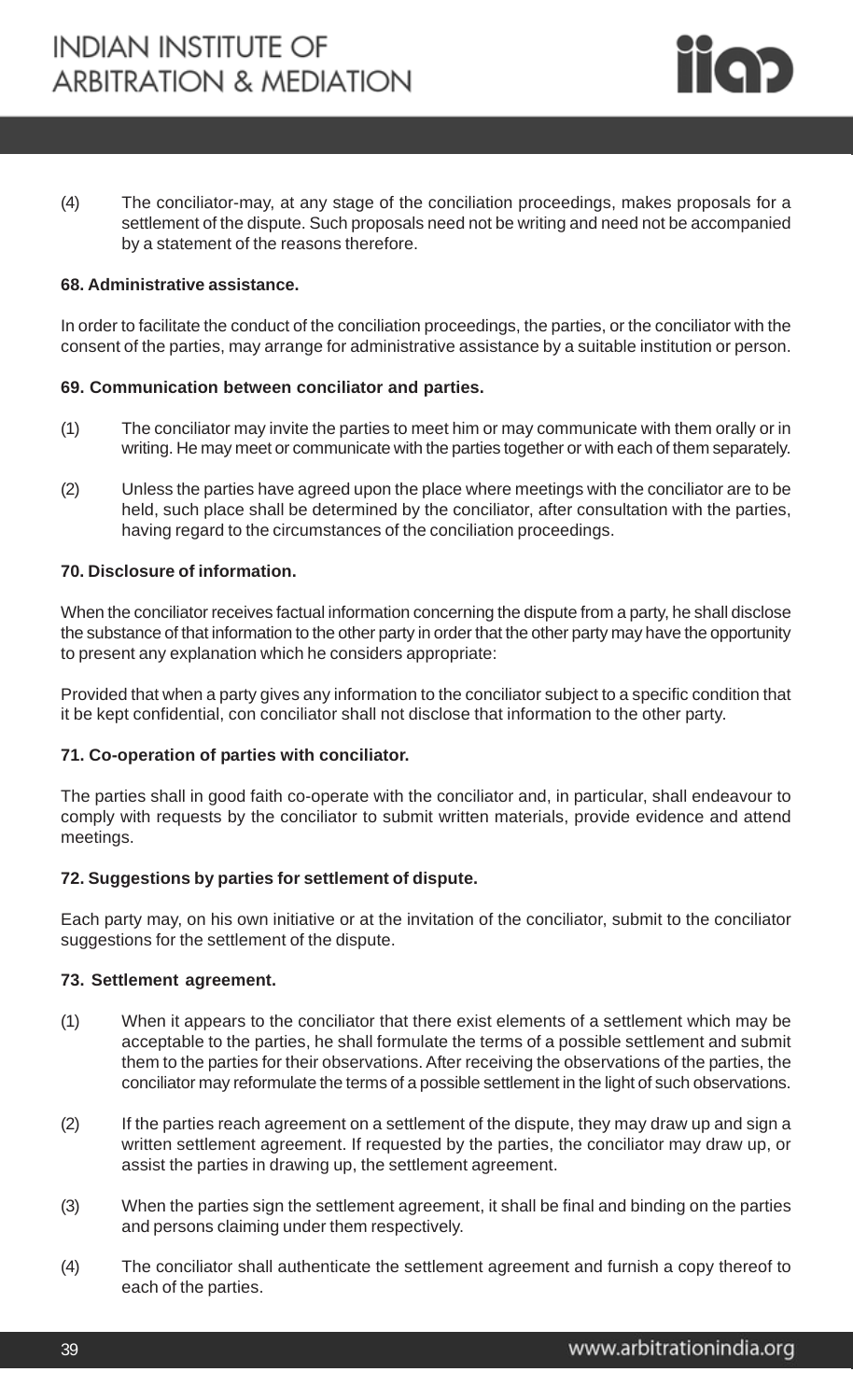

### **74. Status and effect of settlement agreement.**

The settlement agreement shall have an effect as if it is an arbitral award on agreed terms on the substance of the dispute rendered by an arbitral tribunal under section 30.

### **75. Confidentiality.**

Notwithstanding anything contained in any other law for the time being in force, the conciliator and the parties shall keep confidential all matter relating to the conciliation proceedings. Confidentiality shall extend also to the settlement agreement, except where its disclosure is necessary for purposes of implementation and enforcement.

### **76. Termination of conciliation proceedings.**

The conciliation proceedings shall be terminated

- (a) By the signing of the settlement agreement by the parties; on the date of the agreement; or
- (b) By a written declaration of the conciliator, after consultation with the parties, in the effect that further efforts at conciliation are no longer justified, on the date of the declaration; or
- (c) By a written declaration of the parties addressed to the conciliator to the effect that the conciliation proceedings are terminated, on the date of the declaration; or
- (d) By a written declaration of a party to the other party and the conciliator, if appointed, to the effect that the conciliation proceedings are terminated, on the date of the declaration.

### **77. Resort to arbitral or judicial proceedings.**

The parties shall not initiate, during the conciliation proceedings, any arbitral or judicial proceedings in respect of a dispute that is the subject- matter of the conciliation proceedings except that a party may initiate arbitral or judicial proceedings, where, in his opinion, such proceedings are necessary for preserving his rights.

### **78. Costs.**

- (1) Upon termination of the conciliation proceedings, the conciliator shall fix the costs of the conciliation and given written notice thereof to the parties.
- (2) For the purpose of sub-section  $(1)$ , "costs" means reasonable costs relating to  $-$ 
	- (a) The fee and expenses of the conciliator and witnesses requested by the conciliator, with the consent of the parties;
	- (b) Any expert advice requested by the conciliator with the consent of the parties;
	- (c) Any assistance provided pursuant to clause (b) of sub-section (2) of section 64 and section 68.
	- (d) Any other expenses incurred in connection with the conciliation proceedings and the settlement agreement.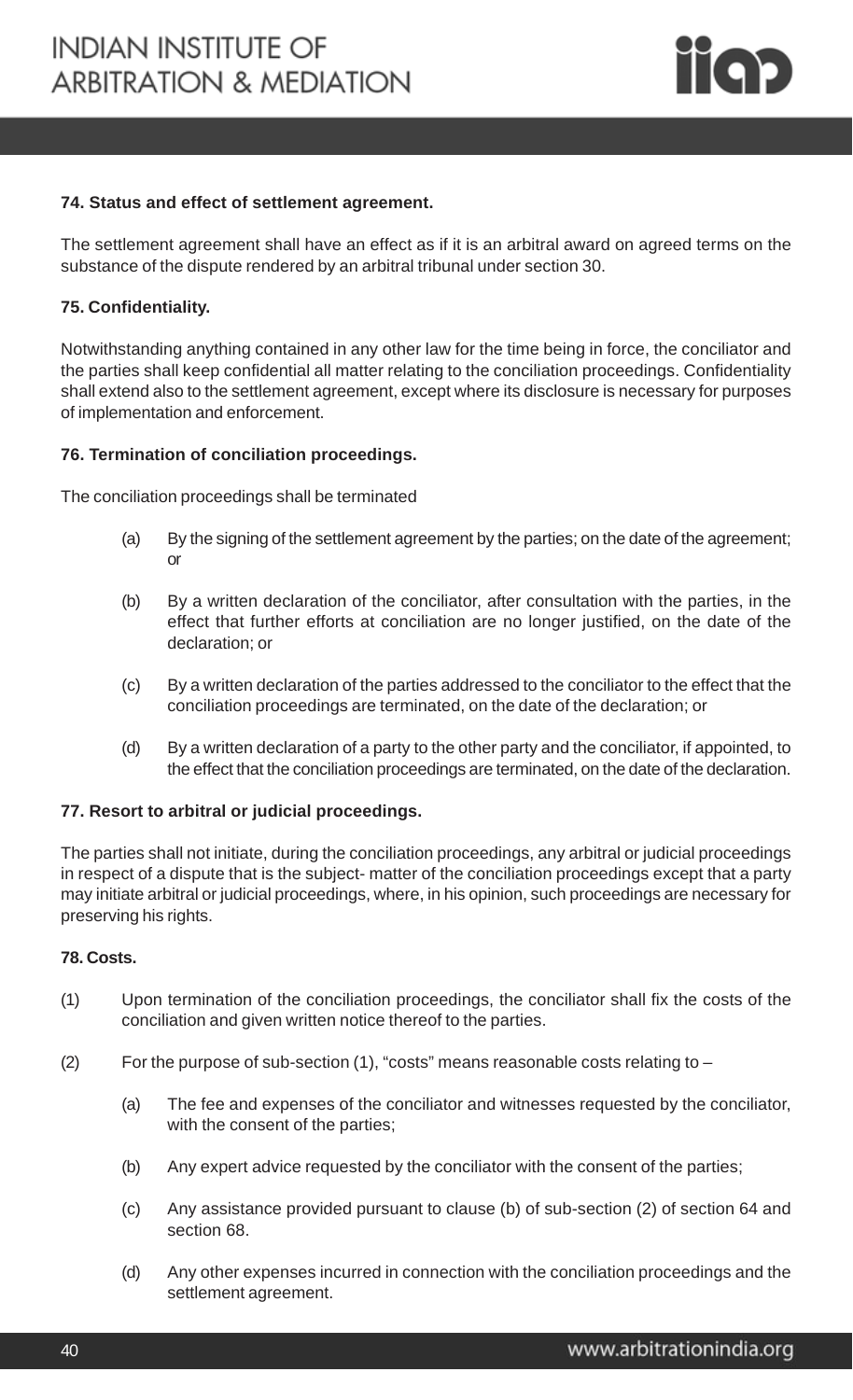

(3) The costs shall be borne equally by the parties unless the settlement agreement provides for a different appointment. All other expenses incurred by a party shall be borne by that party.

### **79. Deposits.**

- (1) The conciliator may direct each party to deposit an equal amount as an advance for the costs referred to in sub-section (2) of section 78 which he expects will be incurred.
- (2) During the course of the conciliation proceedings, the conciliator may direct supplementary deposits in an equal amount from each party.
- (3) If the required deposits under sub-sections (1) and (2) are not paid in full by both parties within thirty days, the conciliator may suspend the proceedings or may make a written declaration of termination of the proceedings to the parties, effective on the date of that declaration.
- (4) Upon termination of the conciliation proceedings the conciliator shall render an accounting to the parties of the deposits received and shall return and expended balance to the parties.

### **80. Role of conciliator in other proceedings.**

Unless otherwise agreed by the parties:

- (a) The conciliator shall not act as an arbitrator or as a representative or counsel of a party in any arbitral or judicial proceeding in respect of a dispute that is the subject of the conciliation proceedings;
- (b) The conciliator shall not be presented by the parties as a witness in any arbitral or judicial proceedings.

### **81. Admissibility of evidence in other proceedings.**

The parties shall not rely on or introduce as evidence in arbitral or judicial proceedings, whether or not such proceedings relate to the dispute that is the subject of the conciliation proceedings,

- (a) Views expressed or suggestions made by the other party in respect of a possible settlement of the dispute;
- (b) Admissions made by the other party in the course of the conciliation proceedings;
- (c) Proposals made by the conciliator;
- (d) The fact that the other party had indicated to accept a proposal for settlement made by the conciliator.

# **PART IV – SUPPLEMENTARY PROVISIONS**

### **82. Power of High Court to make rules.**

The High court may make rules consistent with this Act as to all proceedings before the court under this Act.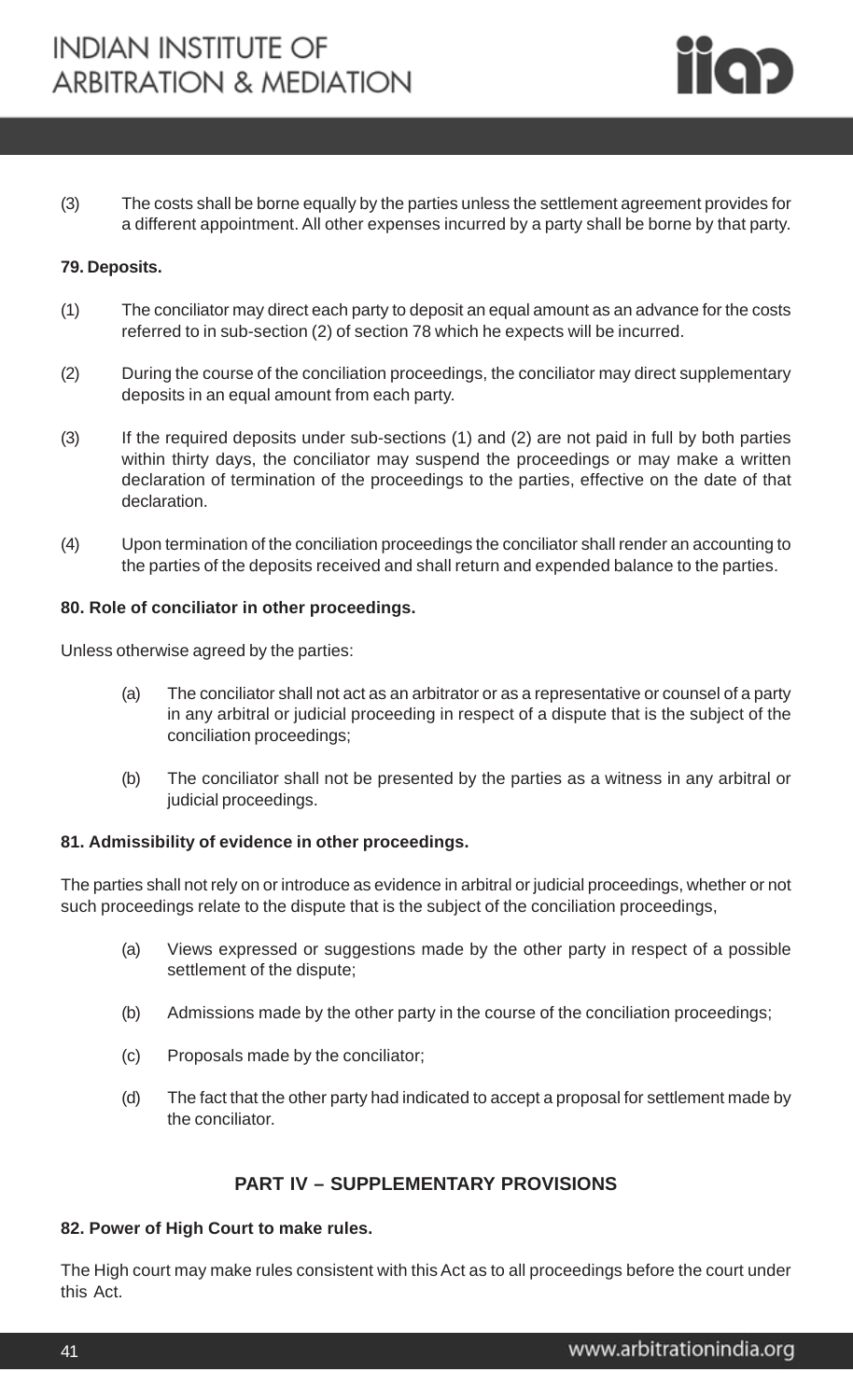

### **83. Removal of difficulties.**

(1) If any difficulty arises in giving effect to the provisions of this Act, the central Government may, by order published in the Official Gazette, make such provisions, not inconsistent with the provisions of this Act as appear to it to be necessary or expedient for removing the difficulty:

Provided that no such order shall be after the expiry of a period of two years from the date of commencement of this Act.

(2) Every order made under this section shall, as soon as may be after it is made, be laid before each Houses of Parliament.

### **84. Power to make rules.**

- (1) The Central Government may, by notification in the Official Gazette, make rules for carrying out the provisions of this Act.
- (2) Every rule made by the Central Government under this Act shall be laid, as soon as may be, after it is made before each House of Parliament while it is in session, for a total period of thirty days which may be comprised in one session or in two or more successive sessions, and if, before the expiry of the session immediately following the session or the successive sessions aforesaid, both Houses agree in making may modification in the rule or both Houses agree that the rule should not be made, the rule shall thereafter have effect only in such modified form or be of no effect, as the case may be; so, however, that any such modification or annulment shall be without prejudice to the validity of anything previously done under that rule.

### **85. Repeal and savings.**

- (1) The Arbitration (Protocol and Convention) Act, 1937 (6 of 1937), the Arbitration Act, 1940 (10 of 1940) and the Foreign Awards (Recognition and Enforcement) Act, 1961 (45 of 1961) are hereby repealed.
- (2) Notwithstanding such repeal,
	- (a) The provisions of the said enactments shall apply in relation to arbitral proceedings which commenced before this Act came into force unless otherwise agreed by the parties but this Act shall apply in relation to arbitral proceedings which commenced on or after this Act comes into force;
	- (b) All rules made and notifications published, under the said enactments shall, to the extent to which they are not repugnant to this Act, be deemed respectively to have been made or issued under this Act,

### **86. Repeal of Ordinance 27 of 1996 and saving.**

- (1) The Arbitration and Conciliation (Third) Ordinance, 1996 (27 of 1996) is hereby repealed.
- (2) Notwithstanding such repeal, any order, rule, notification or scheme made or anything done or any action taken in pursuance of any provision of the said Ordinance shall be deemed to have been made, done or taken under the corresponding provisions of this Act.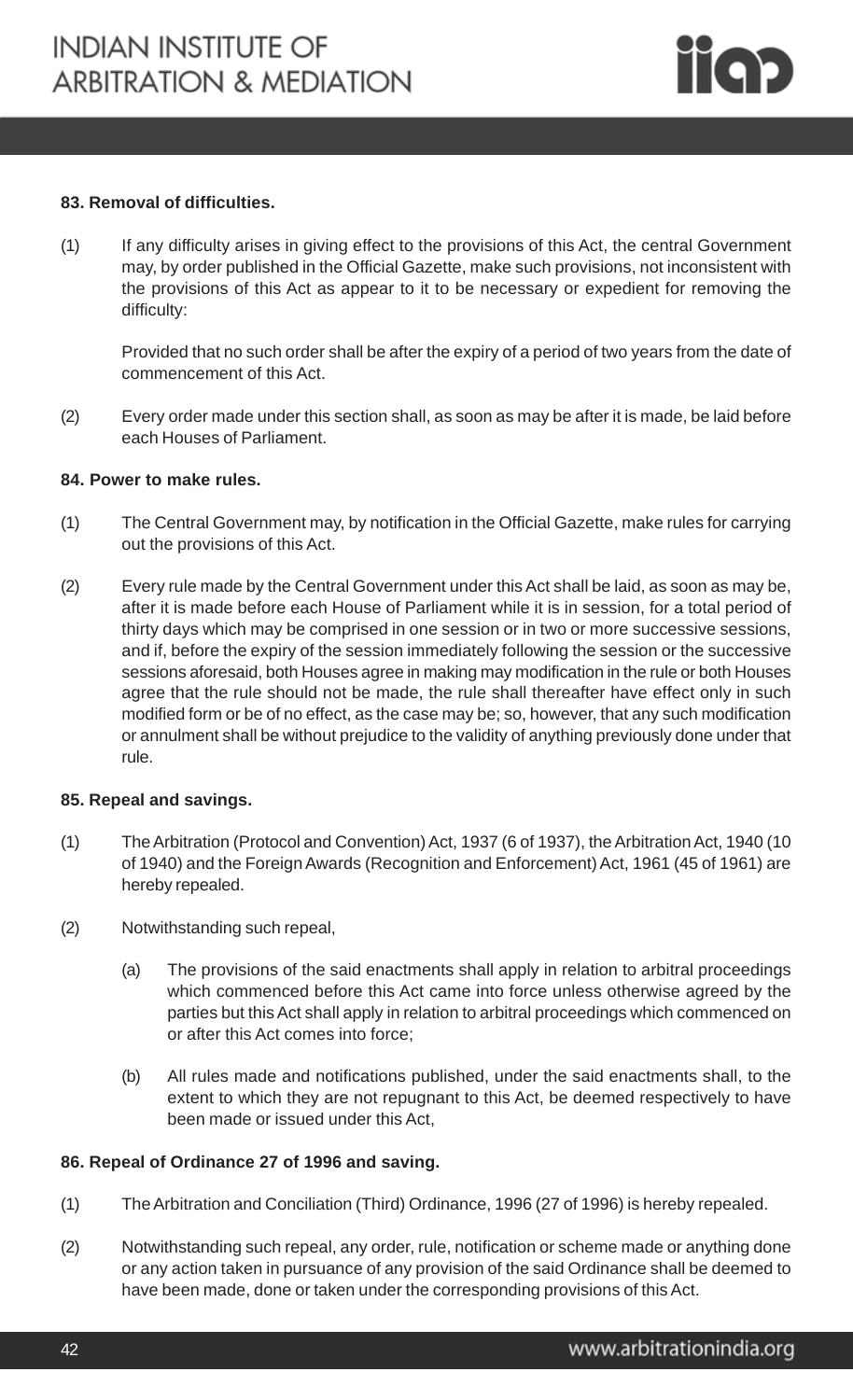

### **87. 65Effect of arbitral and related court proceedings commenced prior to 23rd October, 201566.**

Unless the parties otherwise agree, the amendments made to this Act by the Arbitration and Conciliation (Amendment) Act, 2015 shall –

- (a) not apply to  $-$ 
	- (i) arbitral proceedings commenced before the commencement of the Arbitration and Conciliation (Amendment) Act, 2015;
	- (ii) court proceedings arising out of or in relation to such arbitral proceedings irrespective of whether such court proceedings are commenced prior to or after the commencement of the Arbitration and Conciliation (Amendment) Act, 2015;
- (b) apply only to arbitral proceedings commenced on or after the commencement of the Arbitration and Conciliation (Amendment) Act, 2015 and to court proceedings arising out of or in relation to such arbitral proceedings.

# **THE FIRST SCHEDULE CONVENTION ON THE RECOGNITION AND ENFORCEMENT OF FOREIGN ARBITRAL AWARDS**

### **ARTICLE I**

- 1. This Convention shall apply to the recognition and enforcement of arbitral awards made in the territory of a State other than the State where the recognition and enforcement of such awards are sought and arising out of differences between persons, whether physical or legal. It shall also apply to arbitral awards not considered as domestic awards in the State where their recognition and enforcement are sought.
- 2. The term "arbitral awards" shall include not only awards made by arbitrators appointed for each case but also those made by permanent arbitral bodies to which the parties have submitted.
- 3. When signing, ratifying or acceding to this Convention, or notifying extension under Article X hereof, and State may on the basis of reciprocity declare that it will apply the Convention to the recognition and enforcement of awards made only in the territory of another Contracting State. It may also declare that it will apply the Convention only to differences arising out of legal relationships, whether contractual or not, which are considered as commercial undertaking national law of the State making such declaration.

### **ARTICLE II**

1. Each Contracting State shall recognize an agreement in writing under which the parties undertaking to submit to arbitration all or any differences which have arisen or which may arise between them in respect of defined legal relationship, whether contractual or not, concerning a subject-matter capable of settlement by arbitration.

<sup>&</sup>lt;sup>65</sup> Inserted by the Arbitration & Conciliation (Amendment) Act, 2019

<sup>&</sup>lt;sup>66</sup> The Supreme Court vide judgment in "Hindustan Construction Co. Ltd Vs. Union of India & Others" [2019 (6) Arb LR 171 (SC)], struck down Section 87 and restored Section 26 of the 2015 Amendment Act and held that the judgment in "BCCI Vs. Kochi Cricket Pvt. Ltd." [2018 (6) SCC 287] will continue to apply so as to make applicable salutary amendments made by the 2015 Amendment Act to all court proceedings initiated after 23/10/2015.

Section 26 – Nothing contained in this Act shall apply to the arbitral proceedings commenced, in accordance to the provisions of section 21 of the principal Act, before the commencement of this Act unless the parties otherwise agree but this Act shall apply in relation to arbitral proceedings commenced on or after the date of commencement of this Act.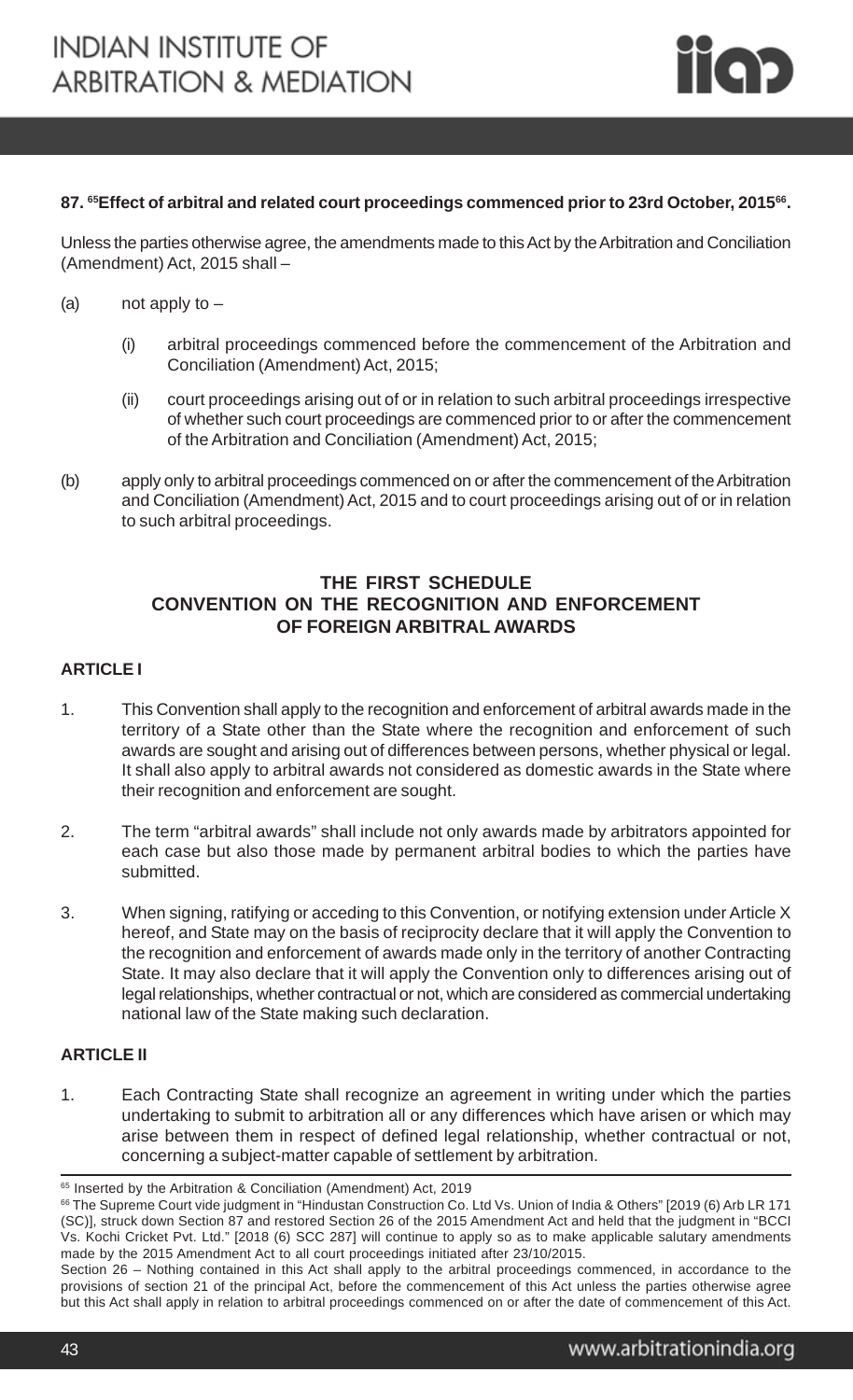

- 2. The term "agreement in writing" shall include an arbitral clause in a contract or an arbitration agreement, signed by the parties or contained in an exchange of letters or telegrams.
- 3. The court of a Contracting State, when seized of an action in a matter in respect of which the parties have made an agreement within the meaning of this Article, shall, at the request of one of the parties, refer the parties to arbitration, unless in finds that the said agreement is null and void, inoperative of incapable of being performed.

### **ARTICLE III**

Each Contracting State shall recognize arbitral awards as binding and enforcement them in accordance with the rules of procedure of the territory where the award is relied upon, under the conditions laid down in the following Articles. There shall not be imposed substantially more onerous conditions or higher fees or charges on the recognition or enforcement of arbitral awards to which this Convention applies than are imposed on the recognition or enforcement of domestic arbitral awards.

### **ARTICLE IV**

- 1. To obtain the recognition and enforcement mentioned in the proceeding Article, the party applying for recognition and enforcement shall, at the time of the application, supply:
	- (a) The duly authenticated original award or a duly certified copy thereof:
	- (b) The original agreement referred to in article II or a duly certified copy thereof.
- 2. If the said award or agreement is not made in an official language of the country in which the award is relied upon, the party applying for recognition and enforcement of the award shall produce a translation of these documents into such language. The translation shall be certified by an official or sworn translator or by a diplomatic or consular agent.

# **ARTICLE V**

- 1. Recognition and enforcement of the award may be refused, at the request of the party against whom it is invoked, only if that party furnishes to the competent authority where the recognition and enforcement is sought, proof that –
	- (a) The parties to the agreement referred to in article II were, under the law applicable to them, under some incapacity, or the said agreement in not valid under the law to which the parties have subjected it or, failing any indication thereon, under the law of the country where the award was made; or
	- (b) The party against whom the award is invoked was not given proper notice of the appointment of the arbitrator or of the arbitration proceedings or was otherwise unable to present his case; or
	- (c) the award deals with a difference not contemplated by or not falling within the terms of the submission to arbitration, or it contains decisions on matters beyond the scope of the submission to arbitration, provided that, if the decisions on matters submitted to arbitration can be separated from those not so submitted, that part of the award which contains decisions on matters submitted to arbitration may be recognized and enforced; or
	- (d) the composition of the arbitral authority or the arbitral procedure was not in accordance with the agreement of the parties, or, failing such agreement, was not in accordance with the law of the country where the arbitration took place; or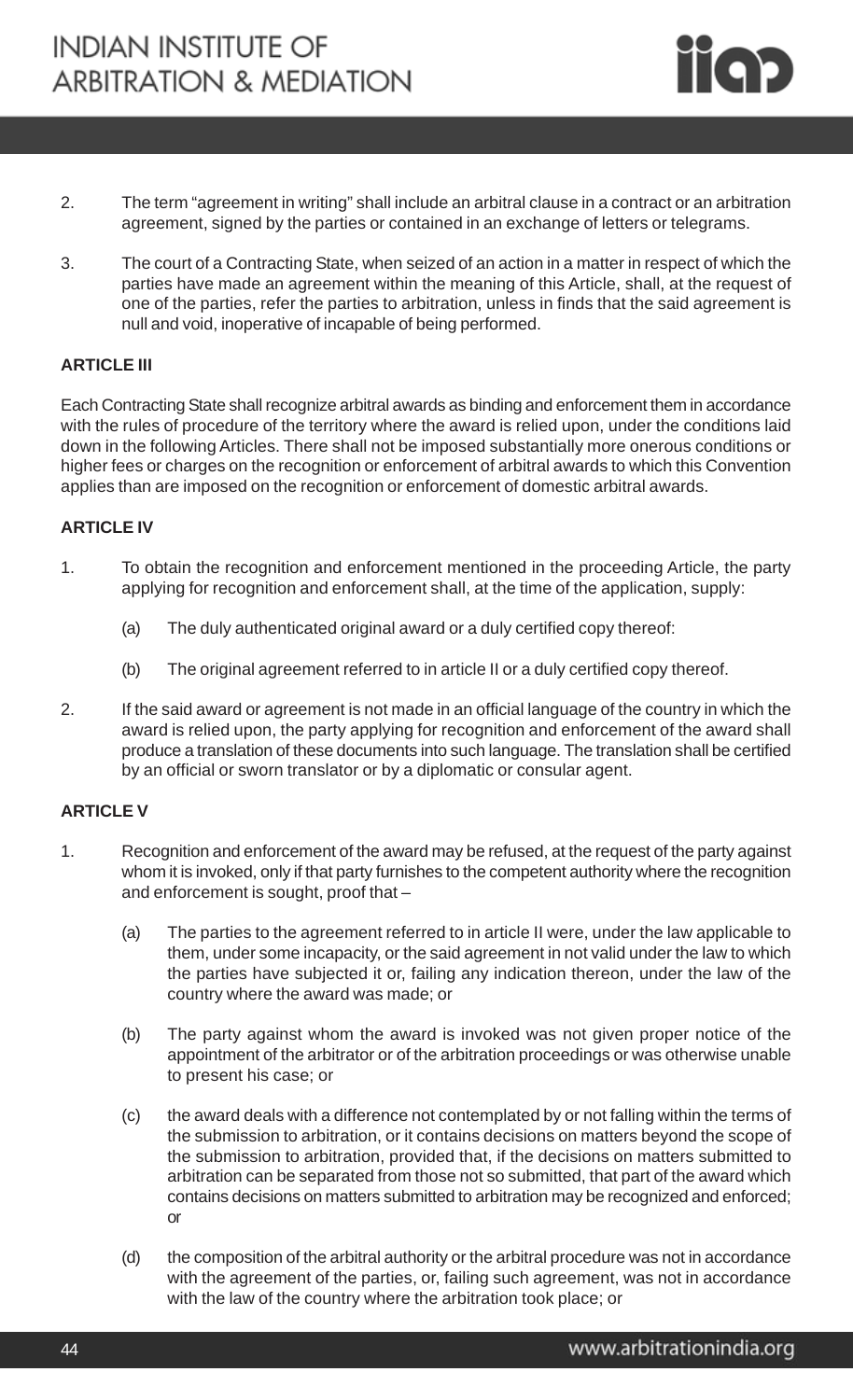

- (e) The award has not yet become binding on the parties, or has been set aside or suspended by a competent authority of the country in which, or under the law of which, that award was made.
- 2. Recognition and enforcement of an arbitral award may also be refused if the competent authority in the country where recognition and enforcement is sought finds that –
	- (a) The subject matter of the difference is not capable of settlement by arbitration under the law of that country; or
	- (b) The recognition or enforcement of the award would be contrary to the public policy of that country.

# **ARTICLE VI**

1. If an application for the setting aside or suspension of the award has been made to a competent authority referred to in Article  $V(1)(e)$ , the authority before which the award is sought to be relied upon may, if it considers it proper, adjourn the decision on the enforcement of the award and may also, on the application of the party claiming enforcement of the award, order the other party to give suitable security.

# **ARTICLE VII**

- 1. The provisions of the present Convention shall not affect the validity of multilateral or bilateral agreements concerning the recognition and enforcement of arbitral awards entered into by the Contracting States nor deprive any interested party of any right he may have to avail himself of an arbitral award in the manner and to the extent allowed by the law or the treaties of the country where such award is sought to be relied upon.
- 2. The Geneva Protocol on Arbitration Clauses of 1923 and the Geneva Convention on the Execution of Foreign Arbitral Awards of 1927 shall cease to have effect between Contracting States on their becoming bound and to the extent that they become bound by this Convention.

# **ARTICLE VIII**

- 1. This Convention shall be upon until 31st December, 1958 for signature on behalf of any Member of the United Nations and also on behalf of any other State which is or hereafter becomes member of any specialized agency of the United Nations, or which is or hereafter becomes a party to the Statute of the International Court of Justice, or any other State to which an invitation has been addressed by the General Assembly of the United Nations.
- 2. This Convention shall be ratified and the instrument of ratification shall be deposited with the Secretary-General of the United Nations.

# **ARTICLE IX**

- 1. This Convention shall be upon for accession to all States referred to in Article VIII.
- 2. Accession shall be effected by the deposit of an instrument of accession with the Secretary-General of the United Nations.

# **ARTICLE X**

1. Any State may, at the time of signature, ratification or accession, declare that this Convention shall extend to all or any of the territories for the international relations of which it is responsible.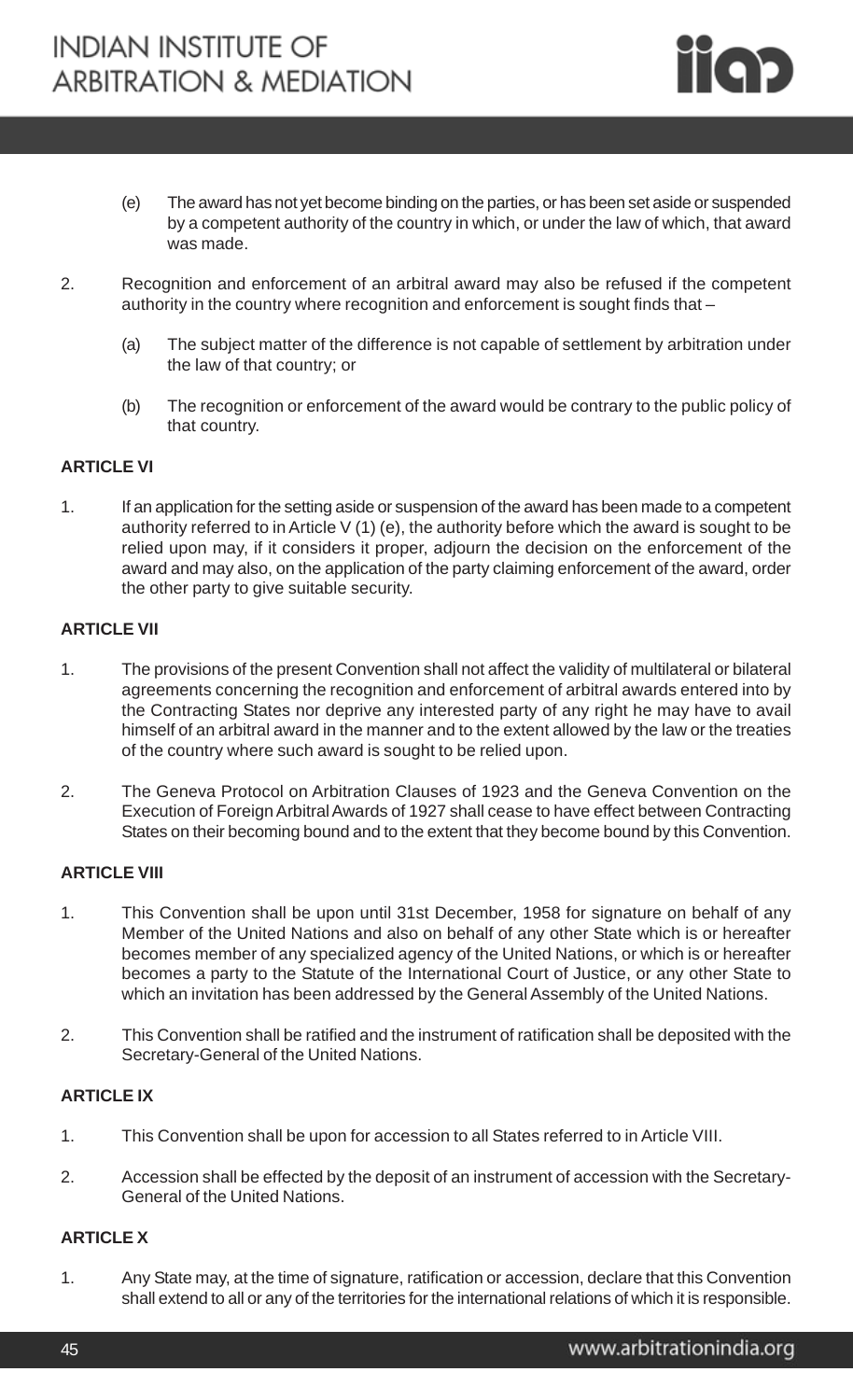

Such a declaration shall take effect when the Convention enters into force for the State concerned.

- 2. At any time thereafter any such extension shall be made by notification addressed to the Secretary-General of the United Nations and shall take effect as from the ninetieth day after the day of receipt by the Secretary-General of the United Nations of this notifications, or as from the date of entry into force of the Convention for the State concerned, whichever is the later.
- 3. With respect to those territories to which this Convention is not extended at the time of signature, ratification or accession, each State concerned shall consider the possibility of taking the necessary steps in order to extend the application of this Convention to such territories, subject, where necessary for constitutional reasons, to the consent of the Governments of such territories.

### **ARTICLE XI**

In the case of a federal or non-unitary State, the following provisions shall apply:

- (a) With respect of those articles of this Convention that come within the legislative jurisdiction of the federal authority, the obligations of the federal Government shall to this extent be the same as those of Contracting States which are not federal States;
- (b) With respect to those articles of this Convention that come within the legislative jurisdiction of constituent States or provinces which are not, under the constitutional system of the federation, bound to take legislative action, the federal Government shall bring such articles with a favourable recommendation to the notice of the appropriate authorities of constituent States or provinces at the earliest possible moment;
- (c) A federal State Party to this Convention shall, at the request of any other Contracting State transmitted through the Secretary-General of the United Nations, supply a statement of the law and practice of the federation and its constituent units in regard to any particular provision of this Convention, showing the extent to which effect has been given to that provision by legislative or other action.

### **ARTICLE XII**

- 1. This Convention shall come into force on the ninetieth day following the date of deposit of the third instrument of ratification or accession.
- 2. For each State ratifying or acceding to this Convention after the deposit of the third instrument of ratification or accession, this Convention shall enter into force on the ninetieth day after deposit by such State of its instrument of ratification or accession.

### **ARTICLE XIII**

- 1. Any Contracting State may denounce this Convention by a written notification to the Secretary-General of the United Nations. Denunciation shall take effect one year after the date of receipt of the notification by the Secretary-General.
- 2. Any State which has made a declaration or notification under Article X may, at any time thereafter, by notification to the Secretary-General of the United Nations, declare that this Convention shall cease to extend to the territory concerned one year after the date of the receipt of the notification by the Secretary-General.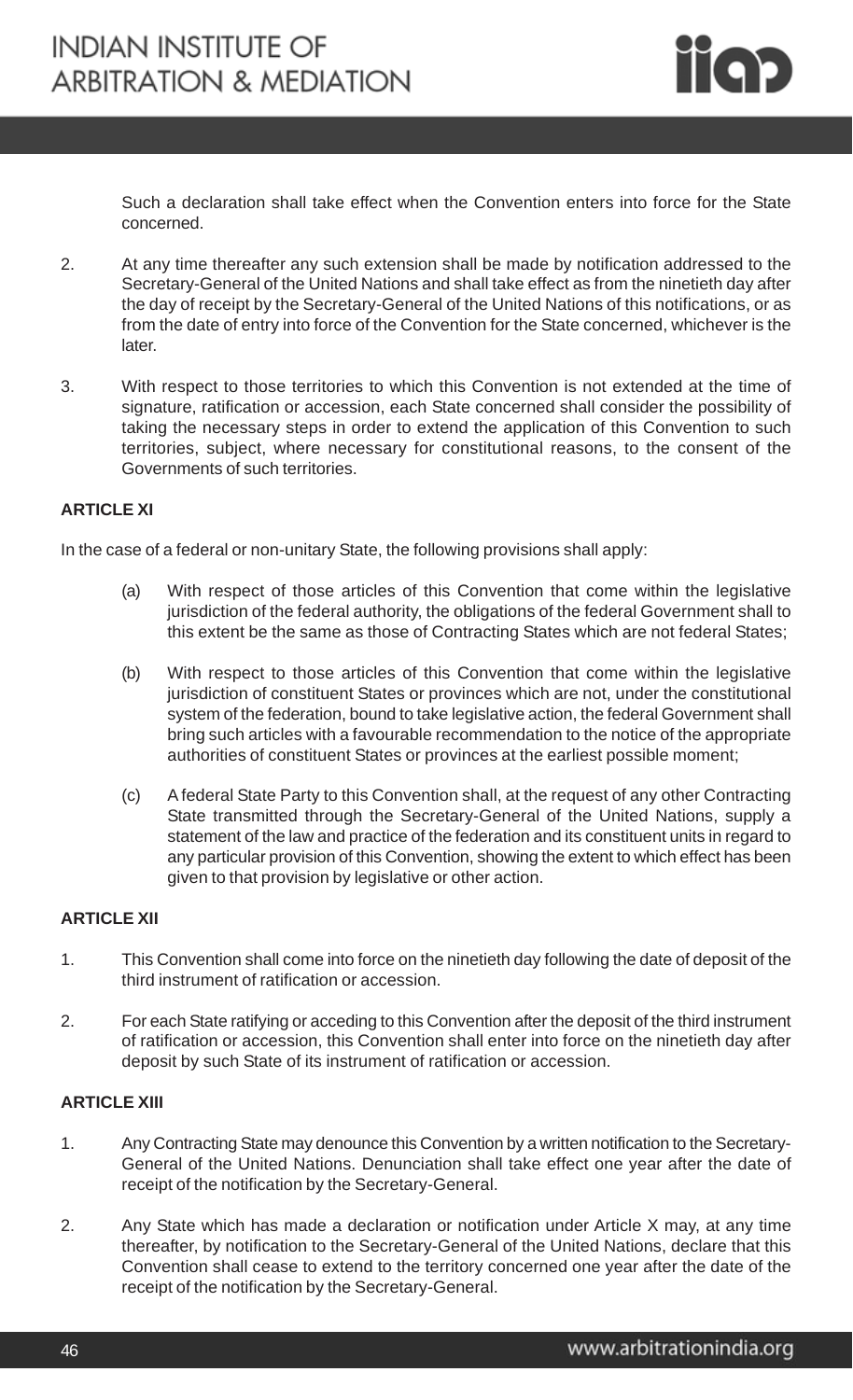

3. This Convention shall continue to be applicable to arbitral awards in respect of which recognition or enforcement proceedings have been instituted before the denunciation takes effect.

### **ARTICLE XIV**

A Contracting State shall not be entitled to avail itself of the present Convention against other Contracting States except to the extent that it is itself bound to apply the Convention.

### **ARTICLE XV**

The Secretary General of the United Nations shall notify the States contemplated in Article VIII of the following:

- (a) Signatures and ratifications in accordance with Article VIII;
- (b) Accessions in accordance with Article IX;
- (c) Declarations and notifications under Articles I, X and XI;
- (d) The date upon which this Convention enters into force in accordance with Article XII;
- (e) Denunciations and notifications in accordance with Article XIII.

### **ARTICLE XVI**

- 1. This Convention, of which the Chinese, English, French, Russian and Spanish texts shall be equally authentic, shall be deposited in the archives of the United Nations.
- 2. The Secretary General of the United Nations shall transmit a certified copy of this Convention to the State contemplated in Article XIII.

# **THE SECOND SCHEDULE PROTOCOL ON ARBITRATION CLAUSES**

The undersigned, being duly authorized, declare that they accept, on behalf of the countries which they represent, the following provisions:

1. Each of the Contracting States recognizes the validity of an agreement whether relating to existing or future differences between parties subject respectively to the jurisdiction of different Contracting States by which the parties to a contract agree to submit to arbitration all or any differences that may arise in connection with such contract relating to commercial matters or to any other matter capable of settlement by arbitration, whether or not the arbitration is to take place in a country to whose jurisdiction none of the parties is subject.

Each Contracting State reserves the right to limit the obligation mentioned above to contracts which are considered as commercial under its national law. Any Contracting State which avails itself of this right will notify the Secretary-General of the League of Nations in order that the other Contracting States may be so informed.

2. The arbitral procedure, including the constitution of the Arbitral Tribunal, shall be governed by the will of the parties and by the law of the country in whose territory the arbitration takes place.

The Contracting States agree to facilitate all steps in the procedure which require to be taken in their own territories, in accordance with the provisions of their law governing arbitral procedure applicable to existing differences.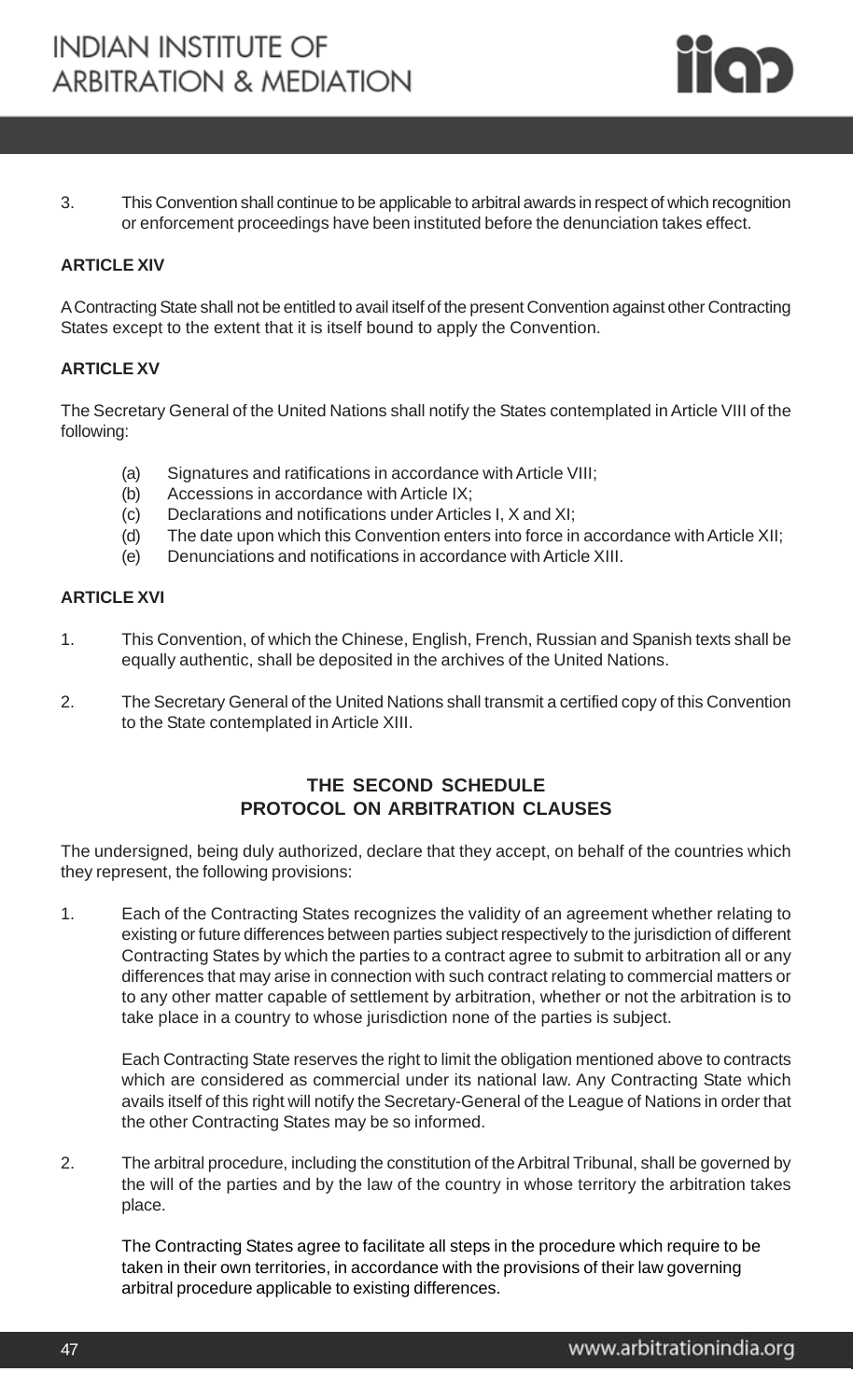

- 3. Each Contracting State undertakes to endure the execution by its authorities and in accordance with the provisions of its national law of arbitral awards made in its own territory under the preceding articles.
- 4. The Tribunals of the Contracting Parties, on being seized of a dispute regarding a contract made between persons to whom Article I applies and including an Arbitration Agreement whether referring to present or further differences with is valid in virtue of the said article and capable of being carried into effect, shall refer the parties on the application of either of them to the decision of the Arbitrators.

Such reference shall not prejudice the competence of he judicial tribunals in case the agreement or the arbitration cannot proceed or becomes inoperative.

- 5. The present Protocol, which shall remain open for signature by all States, shall be ratified. The ratification shall be deposited as soon as possible with the Secretary, General of the League of Nations, who shall notify such deposit to all the Signatory States.
- 6. The present Protocol will come into force as soon as two ratifications have been deposited. Thereafter it will take effect, in the case of each Contracting State, one month after the notification by the Secretary-General of the deposit of its ratification.
- 7. The present Protocol may be denounced by any Contracting State on giving one year's notice. Denunciation shall be effected by a notification addressed to the Secretary-General of the League, who will immediately transmit copies of such notification to all the other Signatory States and inform them of the date on which it was received. The denunciation shall take effect one year after the date on which it was notified to the Secretary-General, and shall operate only in respect of the notifying State.
- 8. The Contracting States may declare that their acceptance of the present Protocol does not include any or all of the under-mentioned territories; that is to say, their colonies, overseas possessions or territories, protectorates or the territories over which they exercise a mandate.

The said States may subsequently adhere separately on behalf of any territory thus excluded. The Secretary- General of the League of Nations shall be informed as soon as possible of such adhesions. He shall notify such adhesions to all Signatory States. They will take effect on month after the notification by the Secretary-General to all Signatory states The Contracting States may also denounce the Protocol separately on behalf of any of the territories referred to above. Article 7 applies to such denunciation.

# **THE THIRD SCHEDULE CONVENTION ON THE EXECUTION OF FOREIGN ARBITRAL AWARDS**

### **Article 1**

(1) In the territories of any High Contracting Party to which the present Convention applies, an arbitral award made in pursuance of an agreement, whether relating the existing or future differences (hereinafter called "a submission to arbitration") covered by the Protocol on arbitration Clauses opened at Geneva on September 24th.1923, shall be recognized as binding and shall be enforced in accordance with the rules of the procedure of the territory where the award is relied upon, provided that the said award has been made in a territory of one of the High Contracting Parties to which the present Convention applies and between persons who are subject to the jurisdiction of one of the High Contracting Parties.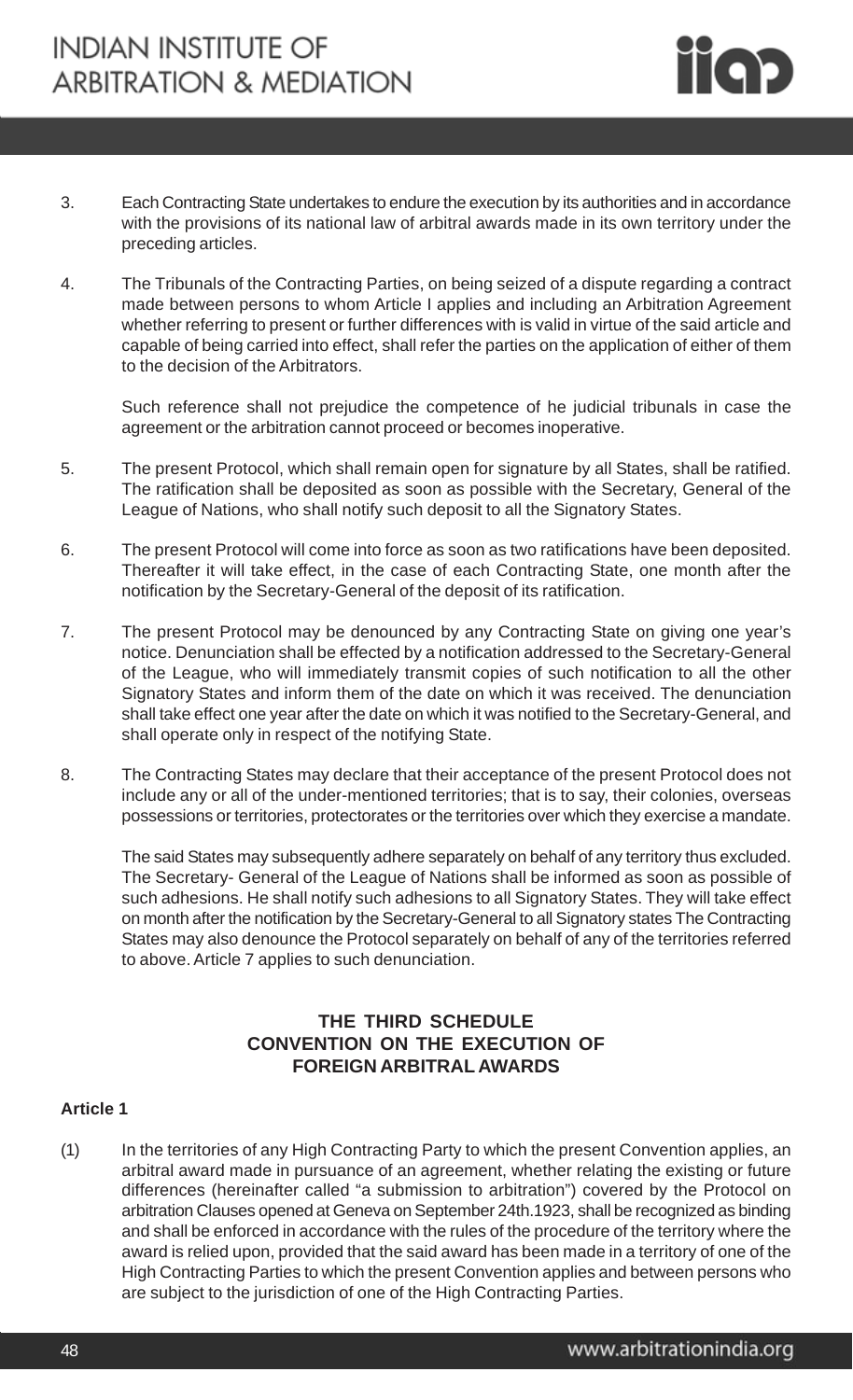

- (2) To obtain such recognition or enforcement, it shall, further, be necessary:
	- (a) That the award has been made in pursuance of a submission to arbitration which is valid under the law applicable thereto;
	- (b) That the subject-matter of the award is capable of settlement by arbitration under the law of the country in which the award is sought to be relied upon;
	- (c) that the award has been made by the Arbitral Tribunal provided for in the submission to arbitration or constituted in the manner agreed upon by the parties and in conformity with the law governing the arbitration procedure;
	- (d) that the award has become final in the country in which it has been made, in the sense that it will not be considered as such if it is open to opposition, appeal or pourvoi en cassation (in the countries where such forms of procedure exist) or if it is proved that any proceedings for the purpose of contesting the validity of the award are pending;
	- (e) That the recognition or enforcement of the award is not contrary to the public policy or to the principles of the law of the country in which it is sought to be relied upon.

### **Article 2**

Even if the conditions laid down in Article I hereof are fulfilled, recognition and enforcement of the award shall be refused if the Court is satisfied:

- (a) That the award has been annulled in the country in which it was made;
- (b) that the party against whom it is sought to use the award was not given notice of the arbitration proceedings in sufficient time to enable him to present his case; or that, being under a legal incapacity, he was not properly represented;
- (c) That the award does not deal with the differences contemplated by or falling within the terms of the submission to arbitration or that it contains decisions on matters beyond the scope of the submission to arbitration.

If the award has not covered all the questions submitted to the arbitral tribunal, the competent authority of the country where recognition or enforcement of the award is sought can, if it thinks fit, postpone such recognition or enforcement or grant it subject to such guarantee as that authority may decide.

# **Article 3**

If the party against whom the award has been made proves that, under the law governing the arbitration procedure, there is a ground, other than the grounds referred to in Article 1(a) and (c), and Article 2(b) and (c), entitling him to contest the validity of the award in a Court of Law, the Court may, if it thinks fit, either refuse recognition or enforcement of the award or adjourn the consideration thereof, giving such party a reasonable time within which to have the award annulled by the competent tribunal.

### **Article 4**

The party relying upon an award or claiming its enforcement must supply, in particular:

(1) The original award or a copy thereof duly authenticated, according to the requirements of the law of the country in which it was made;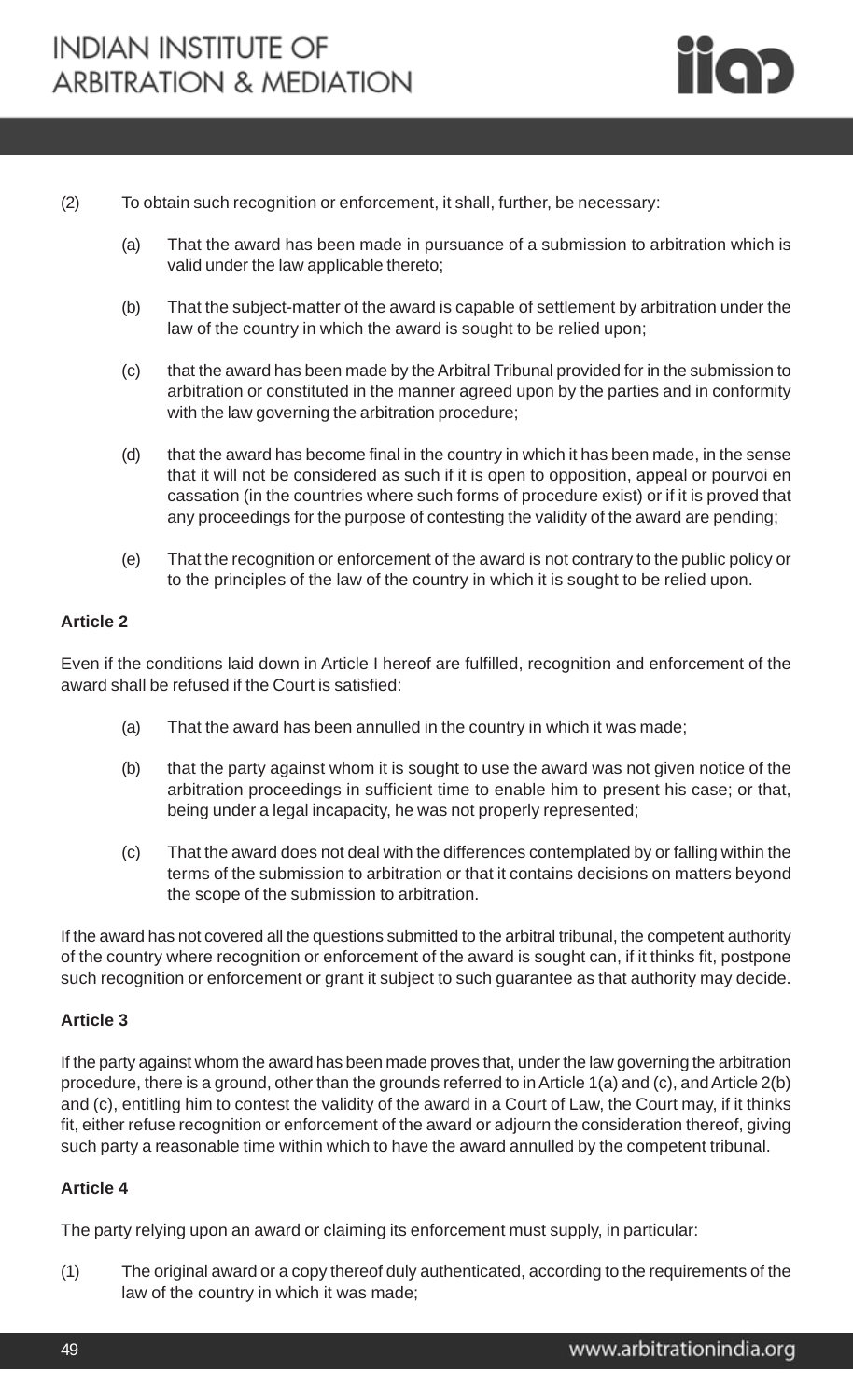

- (2) documentary or other evidence to prove that the award has become final, in the sense defined in Article 1 (d), in the country in which it was made;
- (3) When necessary, documentary or other evidence to prove that the conditions laid down in Article 1, Paragraph (1) and paragraph (2) (a) and (c), have been fulfilled.

A translation of the award and of the award and of the other documents mentioned in this Article into the official language of the country where the award is sought to be relied upon may be demanded. Such translations must be certified correct by a diplomatic or consular agent of the country to which the party who seeks to rely upon the award belongs or by a sworn translator of the country where the award is sought to be relied upon.

# **Article 5**

The provisions of the above articles small not deprive any interested party of the right of availing himself of an arbitral award in the manner and to the extent allowed by the law or the treaties of the country where such award is sought to be relied upon.

### **Article 6**

The present Convention applies only to arbitral awards made after the coming into force of the Protocol on Arbitration Clauses opened at Geneva on September 24th, 1923.

### **Article 7**

The present Convention, which will remain open to the signature of all the signatories of the Protocol of 1923 on Arbitration Clauses, shall be ratified.

It may be ratified only on behalf of those Members of the League of Nations and Non-member States on whose behalf the Protocol of 1923 on Arbitration Clauses shall be ratified.

Ratification shall be deposited as soon as possible with the Secretary-General of the League of Nations, who will notify such deposit to all the signatories.

### **Article 8**

The present Convention shall come into force three months after it shall have been ratified on behalf of two High Contracting Parties. Thereafter, it shall take effect, in the case of each High Contracting Party, three months after the deposit of the ratification on its behalf with the Secretary-General of the League of Nations.

### **Article 9**

The present Convention may be denounced on behalf of any Member of the League or Non-Member State. Denunciation shall be notified in writing to the Secretary-General of the League of Nations, who will immediately send a copy thereof, certified to the in conformity with the notifications, to all the other Contracting Parties, at the same time informing them of the date on which he received it

The denunciation shall come into force only in respect of the High Contracting Party which shall have notified it and one year after such notification shall have reached the Secretary-General of the League of Nations.

The denunciation of the Protocol on Arbitration Clauses shall entail, ipso facto, the denunciation of the present Convention.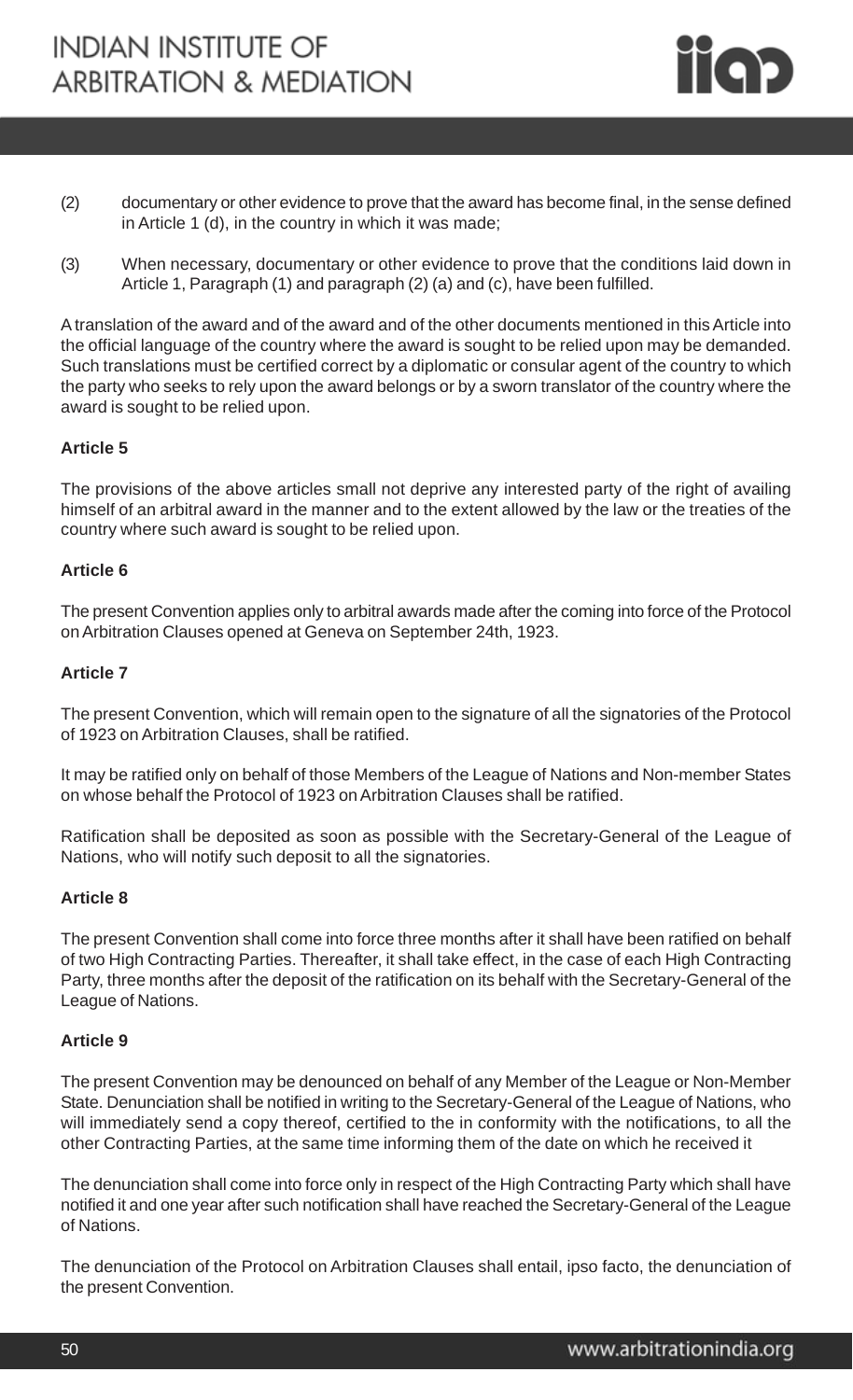

### **Article 10**

The present Convention does not apply to the colonies, protectorates or territories under suzerainty or mandate of any High Contracting Party unless they are specially mentioned.

The application of this Convention to one or more of such colonies, protectorates or territories to which the Protocol on Arbitration Clauses opened at Geneva on September 24th, 1923, applies, can be effected at any time by means of a declaration addressed to the Secretary-General of the League of Nations by one of the High Contracting Parties.

Such declaration shall take effect three months after the deposit thereof.

The High Contracting Parties can at any time denounce the Convention for all or any of the colonies, protectorates or territories referred to above. Article 9 hereof applied to such denunciation.

### **Article 11**

A certified copy of the present Convention shall be transmitted by the Secretary-General of the League of Nations of every Member of the League of Nations and to every Non-Member State which signs the same.

# **67THE FOURTH SCHEDULE**

*[See section 11(3A)]68*

| Sum in dispute                                           | Model fee                                                                                                                            |
|----------------------------------------------------------|--------------------------------------------------------------------------------------------------------------------------------------|
| Up to Rs. 5,00,000/-                                     | Rs. 45,000/-                                                                                                                         |
| Above Rs. 5,00,000/-<br>And up to Rs. 20,00,000/-        | Rs. 45,000/- plus 3.5 percent<br>of the claim amount over and<br>above Rs. 5,00,000/-                                                |
| Above Rs. 20,00,000/-<br>And up to Rs. 1,00,00,000/-     | Rs. 97,500/- plus 3 percent<br>of the claim amount over and<br>above Rs. 20,00,000/-                                                 |
| Above Rs. 1,00,00,000/-<br>And up to Rs. 10,00,00,000/-  | Rs. 3,37,500/- plus 1 percent<br>of the claim amount over and<br>above Rs. 1,00,00,000/-                                             |
| Above Rs. 10,00,00,000/-<br>And up to Rs. 20,00,00,000/- | Rs. 12,37,500/- plus 0.75 percent<br>of the claim amount over and<br>above Rs. 10,00,00,000/-                                        |
| Above Rs. 20,00,00,000/-                                 | Rs. 19,87,500/- plus 0.5 percent<br>of the claim amount over and<br>above Rs. 20,00,00,000/-<br>with a ceiling of Rs. $30,00,000/$ - |

Note: – In the event, the arbitral tribunal is a sole arbitrator, he shall be entitled to an additional amount of twenty-five percent on the fee payable as per the table set out above.

 $67$  Inserted by the Arbitration & Conciliation (Amendment) Act, 2015 <sup>68</sup> Substituted by the Arbitration & Conciliation (Amendment) Act, 2019 Earlier it stood as: "[See section 11 (14)]"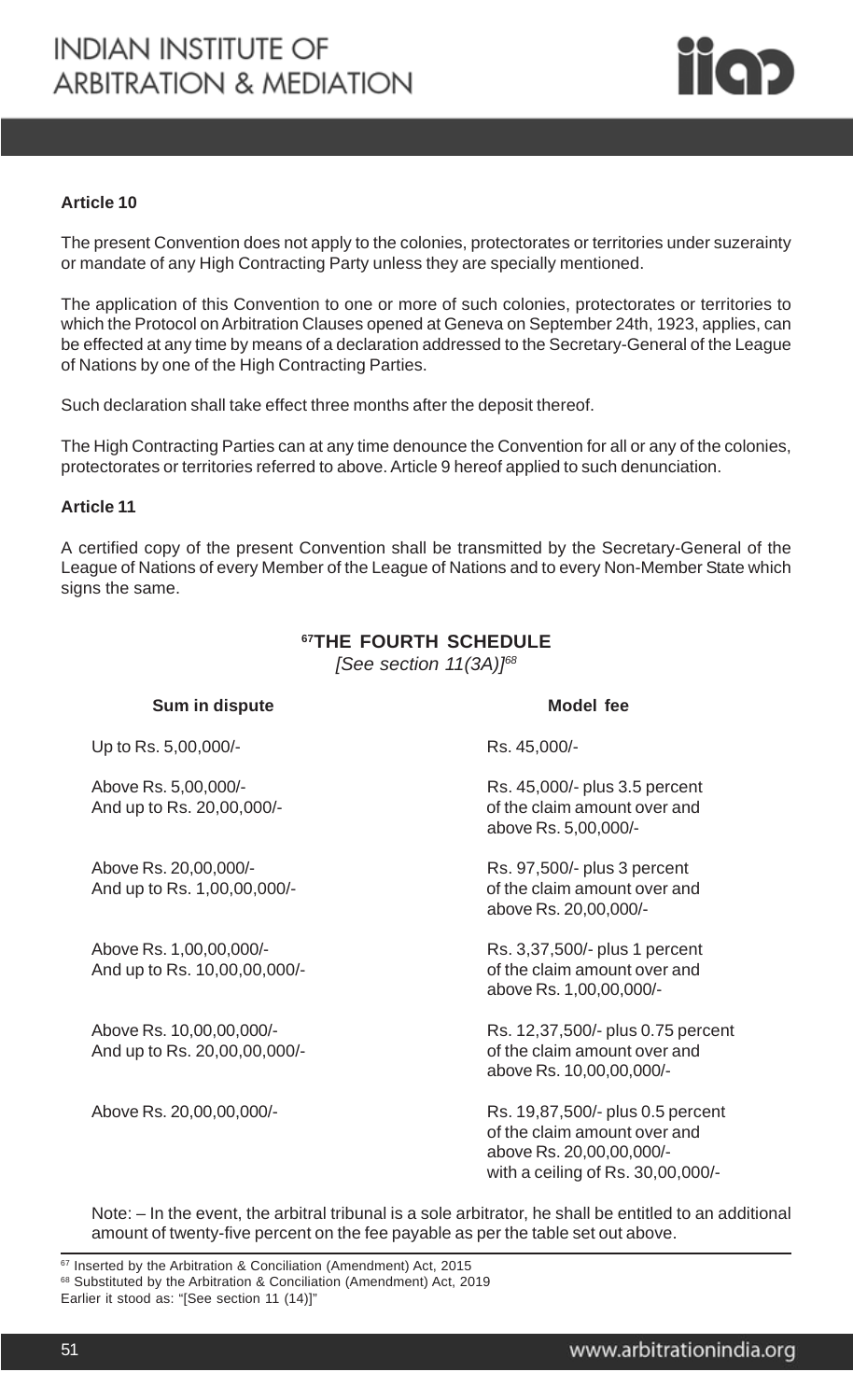

# **69THE FIFTH SCHEDULE**

*[See section 12(1)(b)]*

The following grounds give rise to justifiable doubts as to the independence or impartiality of the arbitrators:

### **Arbitrator's relationship with the parties or counsel**

- 1. The arbitrator is an employee, consultant, advisor or has any other past or present business relationship with the party.
- 2. The arbitrator currently represents or advises one of the parties or an affiliate of one of the parties.
- 3. The arbitrator currently represents the lawyer or law firm acting as counsel for one of the parties.
- 4. The arbitrator is a lawyer in the same law firm which is representing one of the parties.
- 5. The arbitrator is a manager, director or part of the management, or has similar controlling influence, in an affiliate of one of the parties if the affiliate is directly involved in the matters in dispute in the arbitration.
- 6. The arbitrator's law firm had a previous but terminated involvement in the case without the arbitrator being involved himself or herself.
- 7. The arbitrator's law firm currently has a significant commercial relationship with one of the parties or an affiliate of one of the parties.
- 8. The arbitrator regularly advises the appointing party or an affiliate of the appointing party even though neither the arbitrator nor his or her firm derives a significant financial income therefrom.
- 9. The arbitrator has a close family relationship with one of the parties and in the case of companies with the persons in the management and controlling the company.
- 10. A close family member of the arbitrator has a significant financial interest in one of the parties or an affiliate of one of the parties.
- 11. The arbitrator is a legal representative of an entity that is a party in the arbitration.
- 12. The arbitrator is a manager, director or part of the management, or has a similar controlling influence in one of the parties.
- 13. The arbitrator has a significant financial interest in one of the parties or in the outcome of the case.
- 14. The arbitrator regularly advises the appointing party or an affiliate of the appointing party, and the arbitrator or his or her firm derives a significant financial income therefrom.

### **Relationship of the arbitrator to the dispute**

15. The arbitrator has given legal advice or provided an expert opinion on the dispute to a party or an affiliate of one of the parties.

<sup>&</sup>lt;sup>69</sup> Inserted by the Arbitration & Conciliation (Amendment) Act, 2015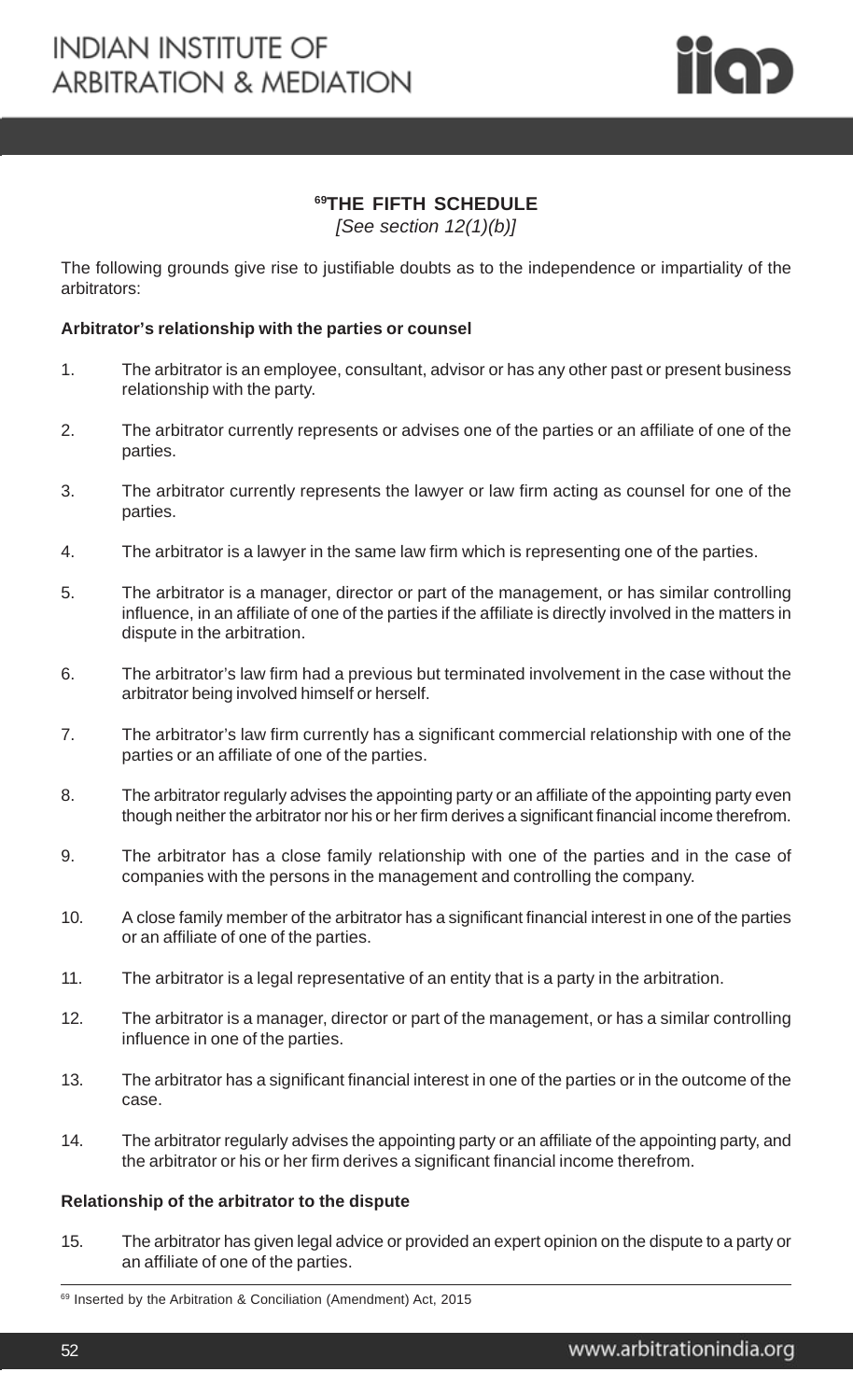

### 16. The arbitrator has previous involvement in the case.

### **Arbitrator's direct or indirect interest in the dispute**

- 17. The arbitrator holds shares, either directly or indirectly, in one of the parties or an affiliate of one of the parties that is privately held.
- 18. A close family member of the arbitrator has a significant financial interest in the outcome of the dispute.
- 19. The arbitrator or a close family member of the arbitrator has a close relationship with a third party who may be liable to recourse on the part of the unsuccessful party in the dispute.

### **Previous services for one of the parties or other involvement in the case**

- 20. The arbitrator has within the past three years served as counsel for one of the parties or an affiliate of one of the parties or has previously advised or been consulted by the party or an affiliate of the party making the appointment in an unrelated matter, but the arbitrator and the party or the affiliate of the party have no ongoing relationship.
- 21. The arbitrator has within the past three years served as counsel against one of the parties or an affiliate of one of the parties in an unrelated matter.
- 22. The arbitrator has within the past three years been appointed as an arbitrator on two or more occasions by one of the parties or an affiliate of one of the parties.
- 23. The arbitrator's law firm has within the past three years acted for one of the parties or an affiliate of one of the parties in an unrelated matter without the involvement of the arbitrator.
- 24. The arbitrator currently serves, or has served within the past three years, as arbitrator in another arbitration on a related issue involving one of the parties or an affiliate of one of the parties.

### **Relationship between an arbitrator and another arbitrator or counsel**

- 25. The arbitrator and another arbitrator are lawyers in the same law firm.
- 26. The arbitrator has within the past three years a partner of, or otherwise affiliated with, another arbitrator or any of the counsel in the same arbitration.
- 27. A lawyer in the arbitrator's law firm is an arbitrator in another dispute involving the same party or parties or an affiliate of one of the parties.
- 28. A close family member of the arbitrator is a partner or employee of the law firm representing one of the parties, but is not assisting with the dispute.
- 29. The arbitrator has within the past three years received more than three appointments by the same counsel or the same law firm.

### **Relationship between arbitrator and party and others involved in the arbitration**

30. The arbitrator's law firm is currently acting adverse to one of the parties or an affiliate of one of the parties.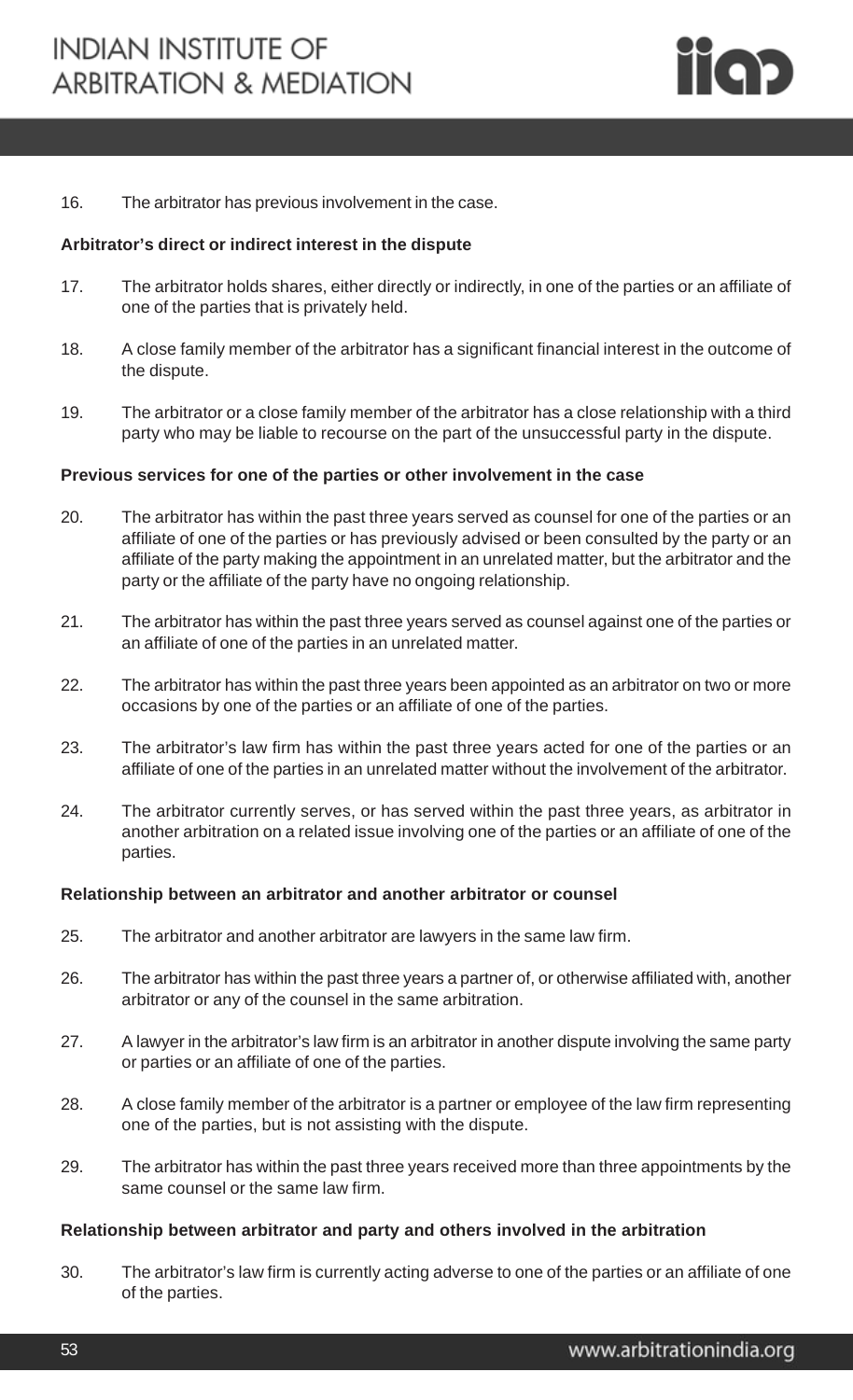

31. The arbitrator has been associated within the past three years with a party or an affiliate of one of the parties in a professional capacity, such as a former employee or partner.

### **Other circumstances**

- 32. The arbitrator holds shares, either directly or indirectly, which by reason of number or denomination, constitute a material holding in one of the parties or an affiliate of one of the parties that is publicly listed.
- 33. The arbitrator holds a position in an arbitral institution with appointing authority over a dispute.
- 34. The arbitrator is a manager, director or part of the management, or has a similar controlling influence, in an affiliate of one of the parties, where the affiliate is not directly involved in the matters in dispute in the arbitration.

Explanation 1 – The term "close family member" refers to a spouse, sibling, child, parent or life partner.

Explanation 2 – The term "affiliate" encompasses all companies in one group of companies including the parent company.

Explanation 3 – For the removal of doubts, it is clarified that it may be practice in certain specific kinds of arbitration, such as maritime or commodities arbitration, to draw arbitrators from a small, specialized pool. If in such fields it is the custom and practice for parties frequently to appoint the same arbitrator in different cases, this is a relevant fact to be taken into account while applying the rule set out above.

# **70THE SIXTH SCHEDULE**

*[See section 12(1)(b)]*

Name:

Contact details:

Prior experience (including experience with arbitrations):

Number of ongoing arbitrations:

Circumstances disclosing any past or present relationship with or interest in any of the parties or in relation to the subject matter in dispute, whether financial, business, professional, or other kind, which is likely to give justifiable doubts as to your independence or impartiality (list out):

Circumstances which are likely to affect your ability to devote sufficient time to the arbitration and in particular your ability to finish the entire arbitration and render an award within eighteen months (list out):

 $70$  Inserted by the Arbitration & Conciliation (Amendment) Act, 2015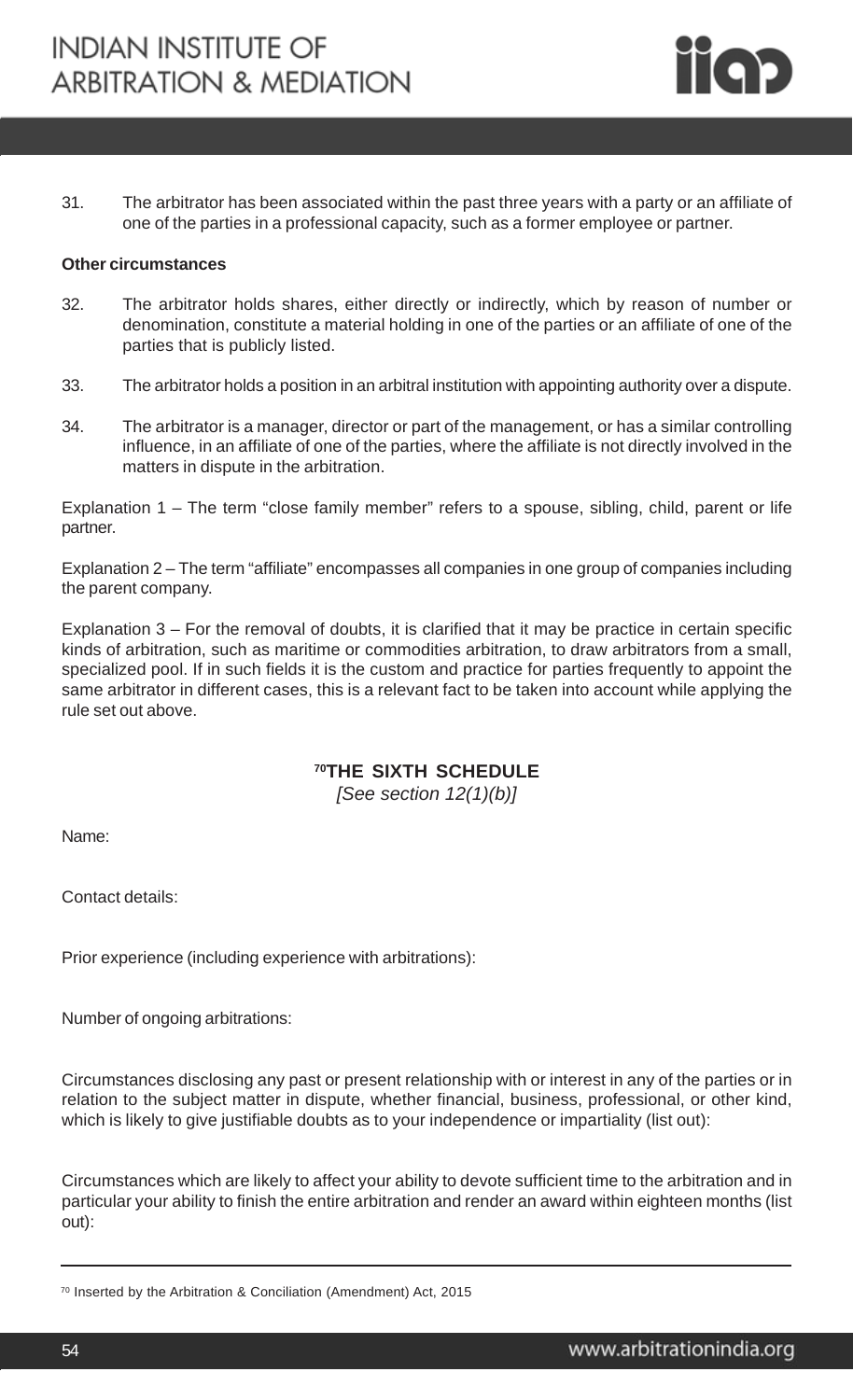

# **71THE SEVENTH SCHEDULE**

*[See section 12(5)]*

### **Arbitrator's relationship with the parties or counsel**

- 1. The arbitrator is an employee, consultant, advisor or has any other past or present business relationship with the party.
- 2. The arbitrator currently represents or advises one of the parties or an affiliate of one of the parties.
- 3. The arbitrator currently represents the lawyer or law firm acting as counsel for one of the parties.
- 4. The arbitrator is a lawyer in the same law firm which is representing one of the parties.
- 5. The arbitrator is a manager, director or part of the management, or has similar controlling influence, in an affiliate of one of the parties if the affiliate is directly involved in the matters in dispute in the arbitration.
- 6. The arbitrator's law firm had a previous but terminated involvement in the case without the arbitrator being involved himself or herself.
- 7. The arbitrator's law firm currently has a significant commercial relationship with one of the parties or an affiliate of one of the parties.
- 8. The arbitrator regularly advises the appointing party or an affiliate of the appointing party even though neither the arbitrator nor his or her firm derives a significant financial income therefrom.
- 9. The arbitrator has a close family relationship with one of the parties and in the case of companies with the persons in the management and controlling the company.
- 10. A close family member of the arbitrator has a significant financial interest in one of the parties or an affiliate of one of the parties.
- 11. The arbitrator is a legal representative of an entity that is a party in the arbitration.
- 12. The arbitrator is a manager, director or part of the management, or has a similar controlling influence in one of the parties.
- 13. The arbitrator has a significant financial interest in one of the parties or in the outcome of the case.
- 14. The arbitrator regularly advises the appointing party or an affiliate of the appointing party, and the arbitrator or his or her firm derives a significant financial income therefrom.

### **Relationship of the arbitrator to the dispute**

- 15. The arbitrator has given legal advice or provided an expert opinion on the dispute to a party or an affiliate of one of the parties.
- 16. The arbitrator has previous involvement in the case.

 $71$  Inserted by the Arbitration & Conciliation (Amendment) Act, 2015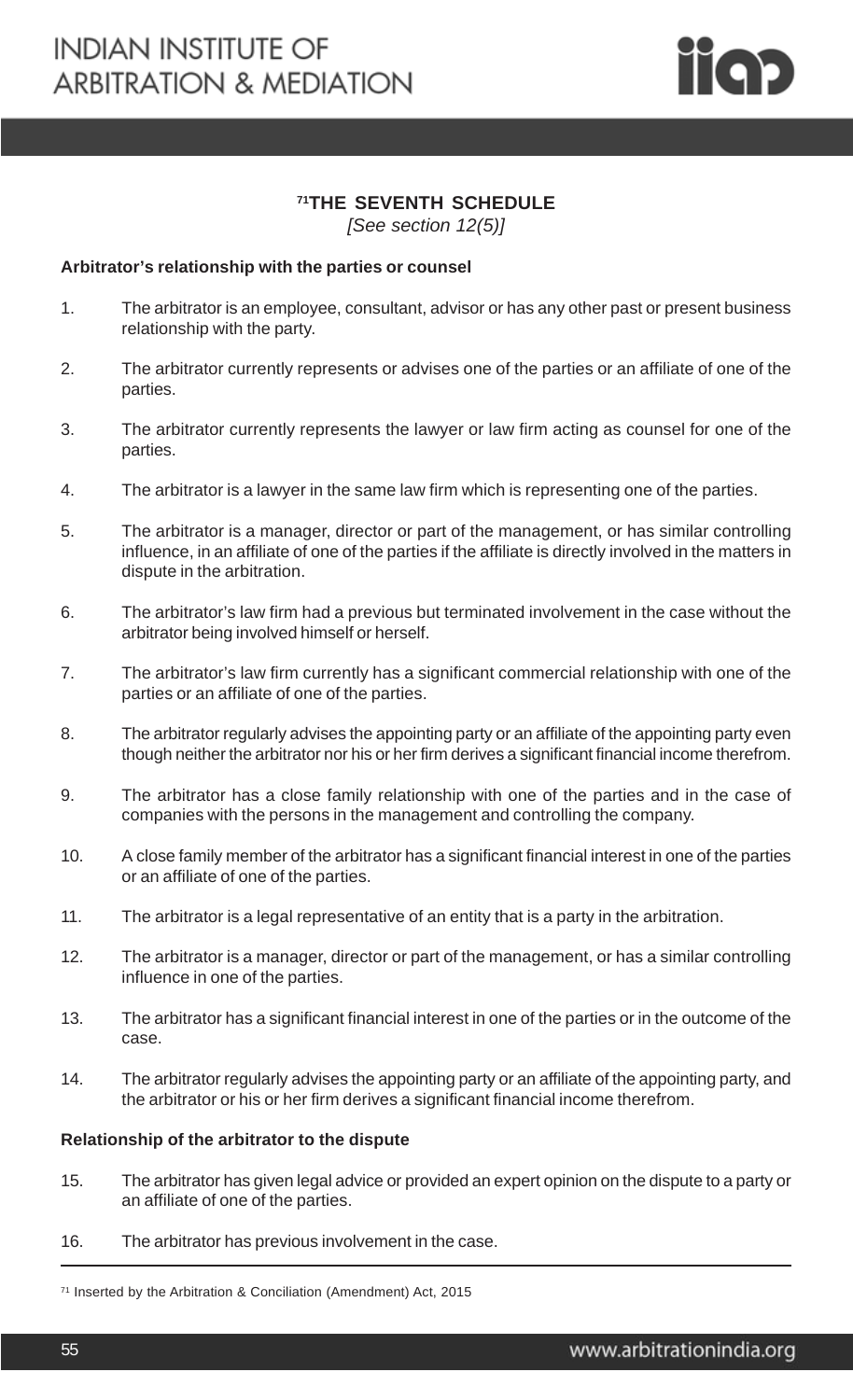

### **Arbitrator's direct or indirect interest in the dispute**

- 17. The arbitrator holds shares, either directly or indirectly, in one of the parties or an affiliate of one of the parties that is privately held.
- 18. A close family member of the arbitrator has a significant financial interest in the outcome of the dispute.
- 19. The arbitrator or a close family member of the arbitrator has a close relationship with a third party who may be liable to recourse on the part of the unsuccessful party in the dispute.

Explanation 1 – The term "close family member" refers to a spouse, sibling, child, parent or life partner.

Explanation 2 – The term "affiliate" encompasses all companies in one group of companies including the parent company.

Explanation 3 – For the removal of doubts, it is clarified that it may be practice in certain specific kinds of arbitration, such as maritime or commodities arbitration, to draw arbitrators from a small, specialized pool. If in such fields it is the custom and practice for parties frequently to appoint the same arbitrator in different cases, this is a relevant fact to be taken into account while applying the rule set out above.

### **72THE EIGHTH SCHEDULE73**

 $72$  Inserted by the Arbitration & Conciliation (Amendment) Act, 2019

73 Omitted by the Arbitration & Conciliation (Amendment) Act, 2021 - w.e.f 04/11/2020

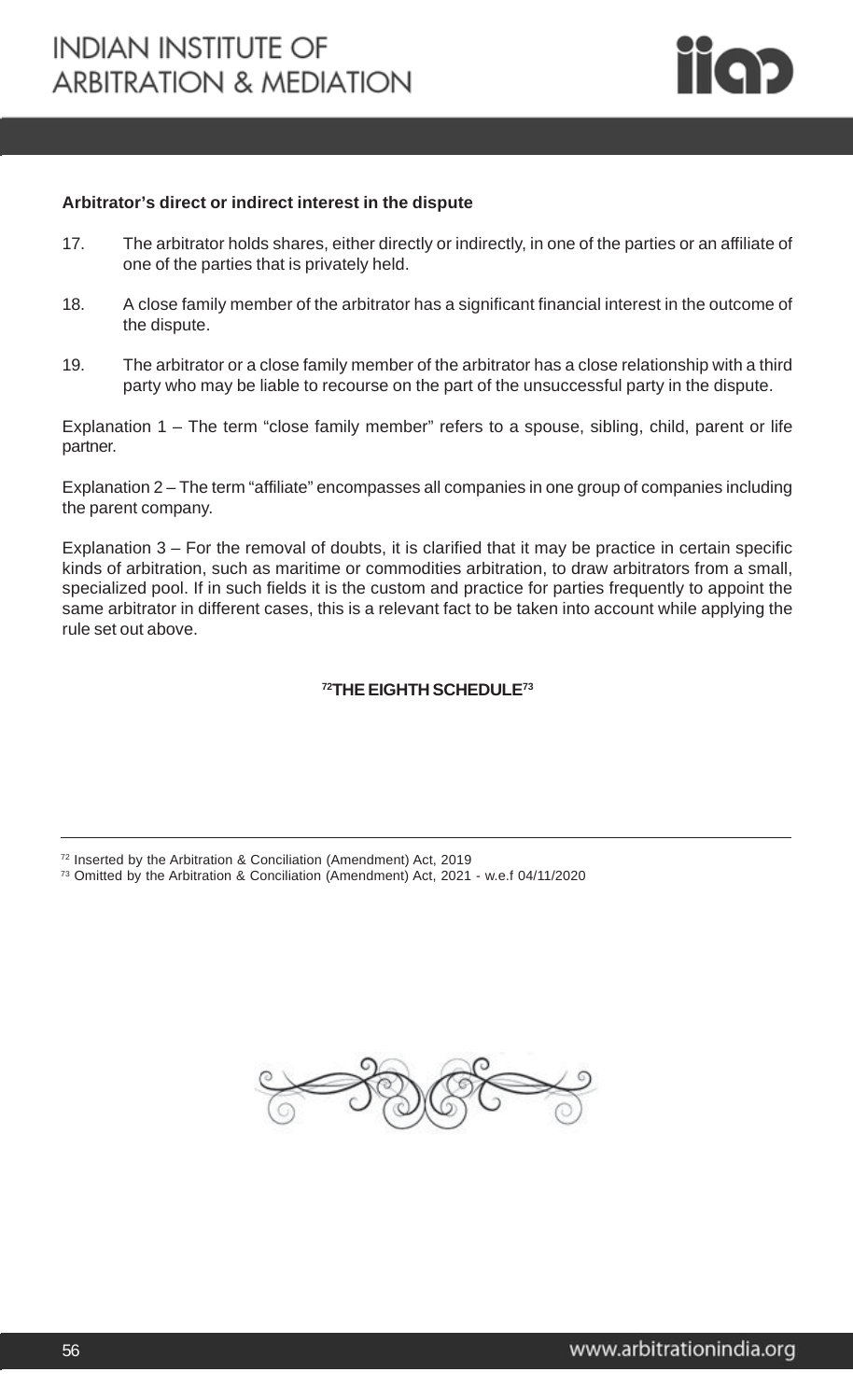

# **Changes made in the Arbitration & Conciliation Act, 1996 on applicability in the Union Territory of Jammu and Kashmir as amended by the "Union Territory of Jammu and Kashmir Reorganisation (Adaptation of Central Laws) Second and Third Order, 2020"74**

### **SCHEDULE 4**

- **1. Section 1** In sub-section (1), omit the proviso and *Explanation*.
- **2. Insertion of section 8A and section 8B** After section 8, insert the following sections, namely –

### **"8A. Power of the court, seized of petitions under sections 9 or 11 of the Act, to refer the dispute to Mediation or Conciliation —**

- (1) If during the pendency of petitions under sections 9 or 11 of the Act, it appears to the court, that there exists elements of a settlement which may be acceptable to the parties, the court may, with the consent of parties, refer the parties, for resolution of their disputes, to –
	- (a) mediation; or
	- (b) conciliation.
- (2) The procedure for reference of a dispute to mediation is as under
	- (a) where a dispute has been referred for resolution by recourse to mediation, the procedure framed under that Act shall apply;
	- (b) in case of a successful resolution of the dispute, the Mediator shall immediately forward the mediated settlement to the referral court;
	- (c) on receipt of the mediated settlement, the referral court shall independently apply its judicial mind and record a satisfaction that the mediated settlement is genuine, lawful, voluntary, entered into without coercion, undue influence, fraud or misrepresentation and that there is no other legal impediment in accepting the same;
	- (d) the court shall record a statement on oath of the parties, or their authorised representatives, affirming the mediated settlement as well as a clear undertaking of the parties to abide by the terms of the settlement;
	- (e) if satisfied, the court shall pass an order in terms of the settlement;
	- (f) if the main petition, in which the reference was made is pending, it shall be disposed of by the referral court in terms thereof;
	- (g) if the main petition, in which the reference was made stands disposed of, the mediated settlement and the matter shall be listed before the referral court, which shall pass orders in accordance with clauses (iii), (iv) and (v);
	- (h) such a mediated settlement, shall have the same status and effect as an arbitral award and may be enforced in the manner specified under section 36 of the Act.

<sup>74</sup> S.O. 1123(E) dated 18 March, 2020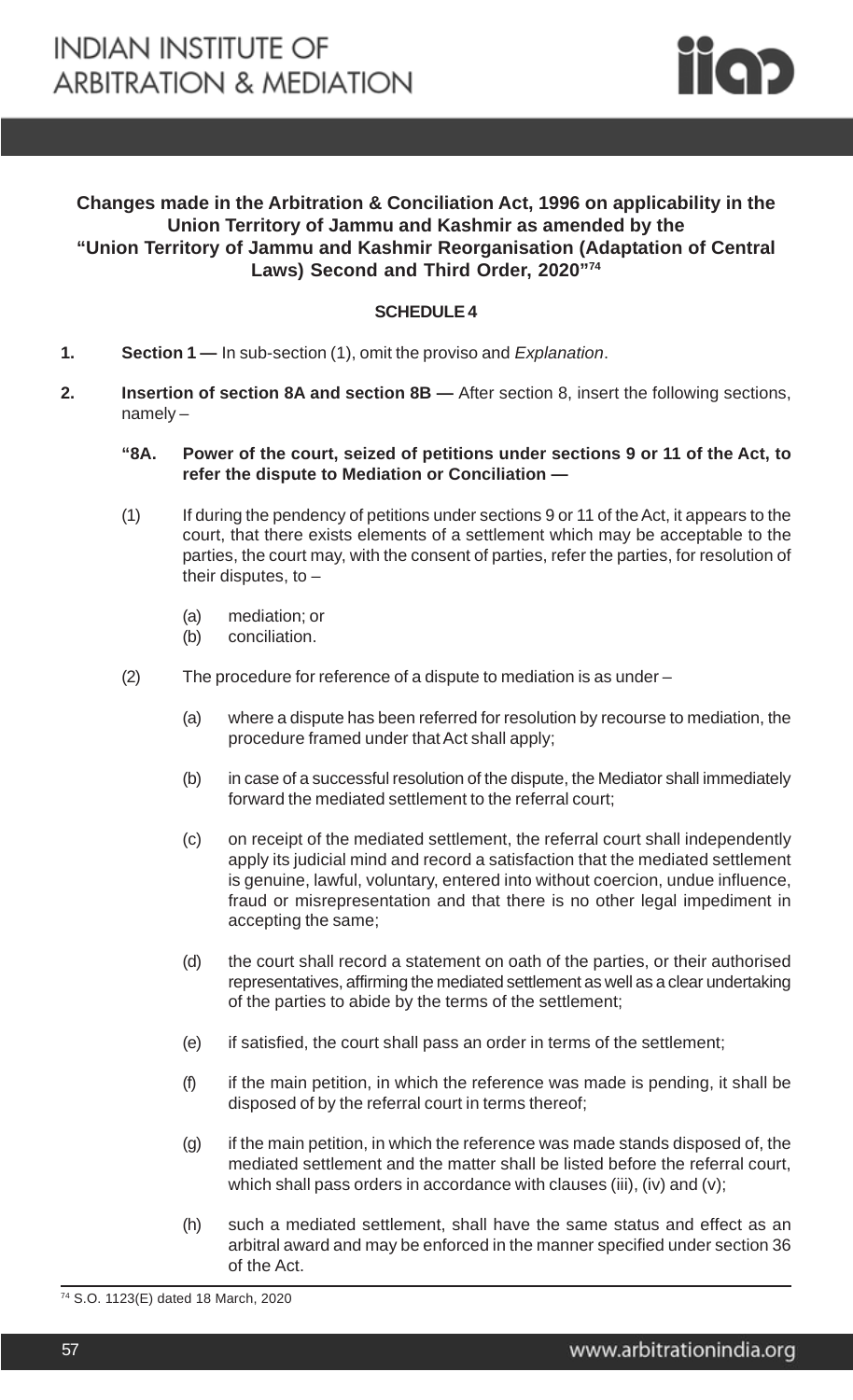

- (3) With respect to reference of a dispute to conciliation, the provisions of Part II of this Act shall apply as if the conciliation proceedings were initiated by the parties under the relevant provision of this Act.
- **8B. Power of the court, seized of matters under sections 34 or 37 of the Act, to refer the dispute to Mediation or Conciliation** —
- (1) If during the pendency of a petition under section 34 or an appeal under section 37 of the Act, it appears to the court, that there exists elements of a settlement which may be acceptable to the parties, the court may, with the consent of parties, refer the parties, for resolution of their disputes, to –
	- (a) mediation; or
	- (b) conciliation.
- (2) The procedure for reference of a dispute to mediation is as under
	- (a) where a dispute has been referred for resolution by recourse to mediation, the procedure framed under the Act shall apply;
	- (b) in case of a successful resolution of the dispute, the Mediator shall immediately forward the mediated settlement to the referral court;
	- (c) on receipt of the mediated settlement, the referral court shall independently apply its judicial mind and record a satisfaction that the mediated settlement is genuine, lawful, voluntary, entered into without coercion, undue influence, fraud or misrepresentation and that there is no other legal impediment in accepting the same;
	- (d) the court shall record a statement on oath of the parties, or their authorized representatives, affirming the mediated settlement, a clear undertaking of the parties to abide by the terms of the settlement as well as statement to the above effect;
	- (e) if satisfied, the court shall pass an order in terms of the settlement;
	- (f) if the main petition, in which the reference was made is pending, it shall be disposed of by the referral court in terms thereof;
	- (g) if the main petition, in which the reference was made stands disposed of, the mediated settlement and the matter shall be listed before the referral court, which shall pass orders in accordance with clauses (iii), (iv) and (v);
	- (h) such a mediated settlement, shall have the status of a modified arbitral award and may be enforced in the manner specified under section 36 of the Act.
- (3) With respect to reference of a dispute to conciliation, the provisions of Part III of the Act, shall apply as if the conciliation proceedings were initiated by the parties under the relevant provision of this Act.

### **3. Amendment of sections 29A —**

(a) for sub-section (1), the following sub-section shall be substituted, namely  $-$